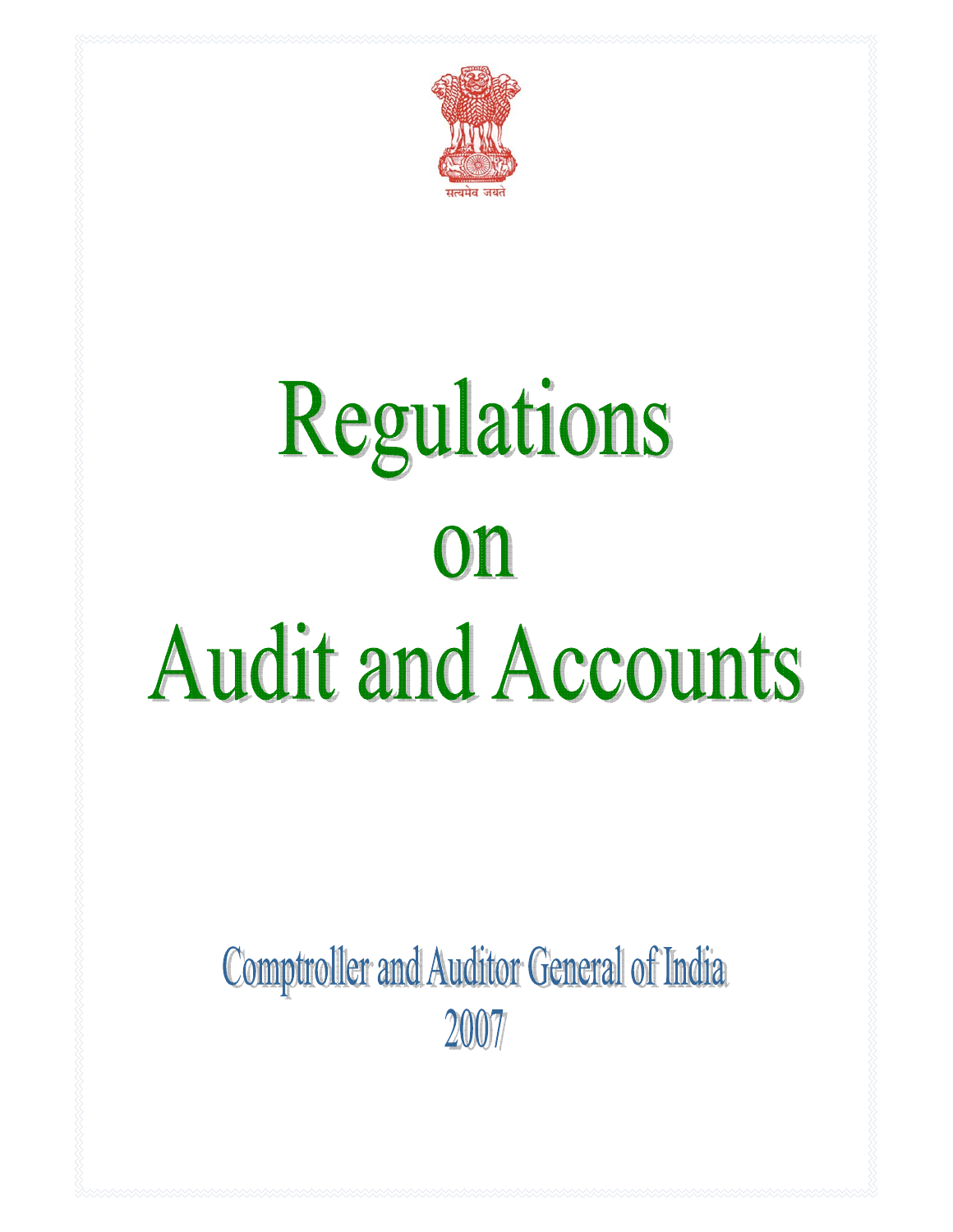# **Contents**

| <b>Chapter</b> | <b>Title</b>                                                                                | Page   |
|----------------|---------------------------------------------------------------------------------------------|--------|
| Chapter 1      | Preliminary                                                                                 | 1      |
| Chapter 2      | General                                                                                     | 5      |
| Chapter 3      | Scope and Extent of Audit                                                                   | $\tau$ |
| Chapter 4      | Guiding Principles of Auditing Standards                                                    | 9      |
| Chapter 5      | <b>Financial Audit</b>                                                                      | 15     |
| Chapter 6      | Compliance Audit                                                                            | 18     |
| Chapter 7      | Performance Audit                                                                           | 25     |
| Chapter 8      | Audit of Bodies and Authorities other than Government<br><b>Establishment and Companies</b> | 27     |
| Chapter 9      | <b>Audit of Government Companies</b>                                                        | 36     |
| Chapter 10     | Role of the CAG in audit of Panchayati Raj Institutions and Urban<br><b>Local Bodies</b>    | 45     |
| Chapter 11     | Auditing in Information Technology Environment                                              | 48     |
| Chapter 12     | <b>Audit Evidence</b>                                                                       | 50     |
| Chapter 13     | Conduct of Audit                                                                            | 52     |
| Chapter 14     | Audit Notes and Inspection Reports                                                          | 56     |
| Chapter 15     | <b>Audit Reports</b>                                                                        | 59     |
| Chapter $16$   | General Principles of Government Accounting                                                 | 64     |
| Chapter 17     | <b>Special Provisions</b>                                                                   | 67     |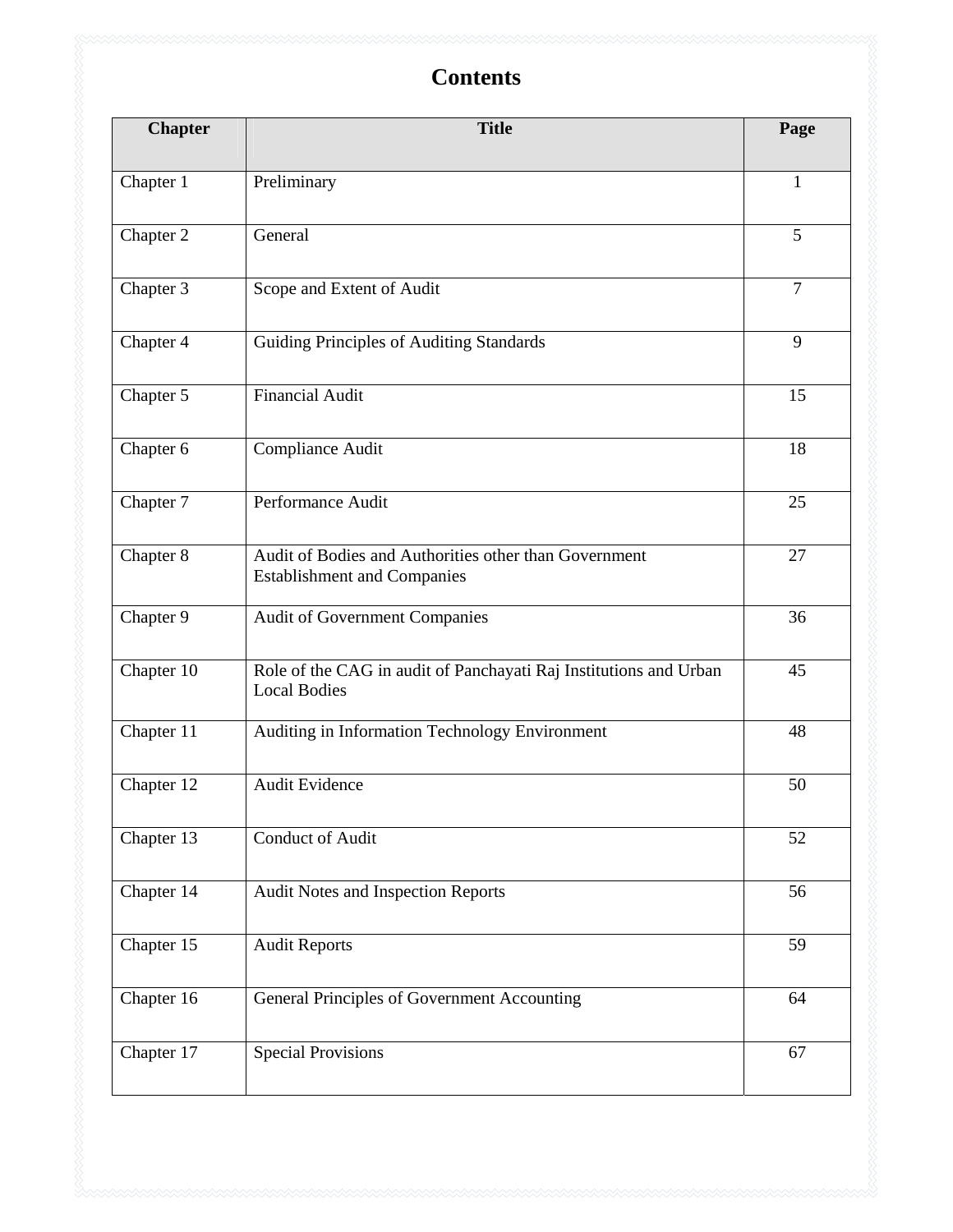In pursuance of Section 23 of the Comptroller and Auditor General's (Duties, Powers and Conditions of Service) Act, 1971 (Act No.56 of 1971), the Comptroller and Auditor General of India hereby makes the following Regulations, namely:-

# **Chapter 1**

# **Preliminary**

# 1. **Short title, application and commencement**

- (1) These Regulations may be called the 'Regulations on Audit and Accounts, 2007'.
- (2) These Regulations shall apply to the officers and staff of the Indian Audit and Accounts Department and all ministries and departments of the Union Government, State Governments and Union Territory Governments as well as bodies, authorities and enterprises, to which the audit or accounts jurisdictions of the Comptroller and Auditor General of India extend.
- (3) These Regulations shall come into force with effect from the date of their publication in the official gazette.

# 2. **Definitions**

In these Regulations, unless the context otherwise requires,

- (1) **Accountant General (Accounts and Entitlement***)* means the head of the department of an accounts office of the Comptroller and Auditor General of India by whatever designation called;
- (2) **Accountant General (Audit)** means the head of the department of an audit office of the Comptroller and Auditor General of India by whatever designation called;
- (3) **Accounts Office** means an office of the Comptroller and Auditor General of India responsible for compilation of accounts from the initial and subsidiary accounts rendered by the treasuries, offices or departments responsible for keeping of such accounts and for entitlement work in relation to Government employees and other categories of employees;
- (4) **Accounts Officer** means an officer, irrespective of designation, authorised by the Comptroller and Auditor General of India by a general or special order for accounts or entitlement or related work;
- (5) **Audit** means examination of accounts, transactions and records in performance of duties and exercise of powers of the Comptroller and Auditor General as prescribed in the Constitution of India and the Act and includes performance audit or any other type of audit determined by the Comptroller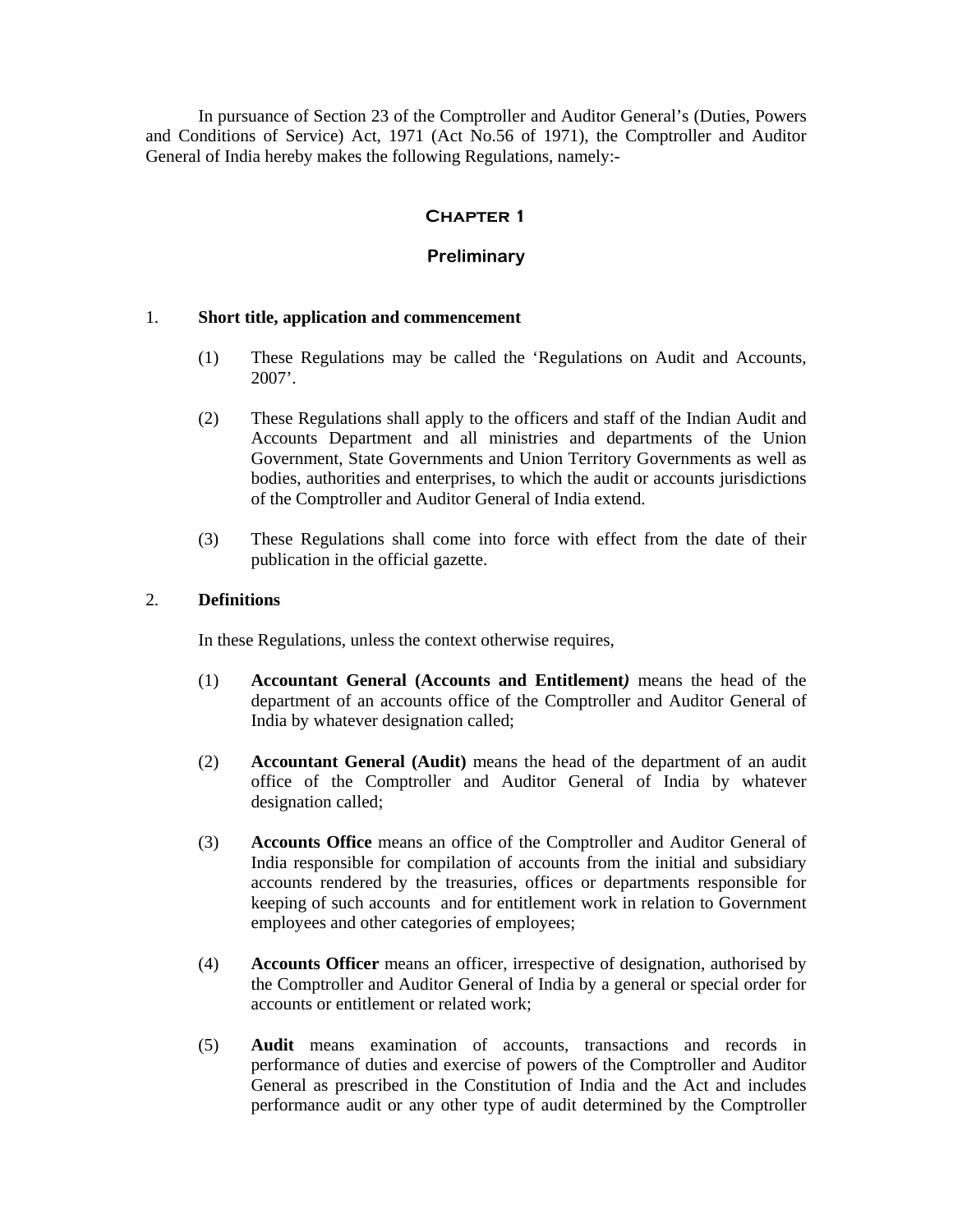and Auditor General of India. When used as a noun, it refers to Audit Department as a whole or any part thereof as per context;

- (6) **Audit Board** means the Audit Board constituted by the Comptroller and Auditor General of India for performance audits of Central Public Sector Undertakings;
- (7) **Audit department or Audit institution** means the offices of the Indian Audit and Accounts Department under the Comptroller and Auditor General of India responsible for audit under the Constitution of India and the Act;
- (8) **Auditable entity** means an office, authority, body, company, corporation or any other entity subject to audit by the Comptroller and Auditor General of India;
- (9) **Audit mandate** means the authority of the Comptroller and Auditor General of India for audit under the Constitution of India and the Act and includes audit entrusted by the Government under the Act;
- (10) **Audit memorandum** means a memorandum or letter issued during the course of audit for eliciting information, confirmation of facts or any other matter considered necessary by the audit officer in conduct of audit;
- (11) **Audit note** means a note issued by an audit office containing the results of audit conducted with reference to data, information or documents available in an audit or accounts office;
- (12) **Audit office** means an office of the Comptroller and Auditor General of India responsible for audit;
- (13) **Audit officer or auditor** means an officer, by whatever designation called, authorised by the Comptroller and Auditor General of India by a general or a special order to conduct audit;
- (14) **Audit report of the Comptroller and Auditor General** means a report of the Comptroller and Auditor General of India under Article 151 of the Constitution of India or under Section 19A of the Act or under Section 49 of the Union Territories Act, 1963;
- (15) **Audit Review Committee** means the committee constituted by an Accountant General (Audit) for finalisation of performance audits of State Public Sector Enterprises;
- (16) **Auditing Standards** means the auditing standards issued by the Comptroller and Auditor General of India unless the context otherwise requires;
- (17) **Comptroller and Auditor General or the C&AG** means the Comptroller and Auditor General of India appointed under Article 148 of the Constitution of India;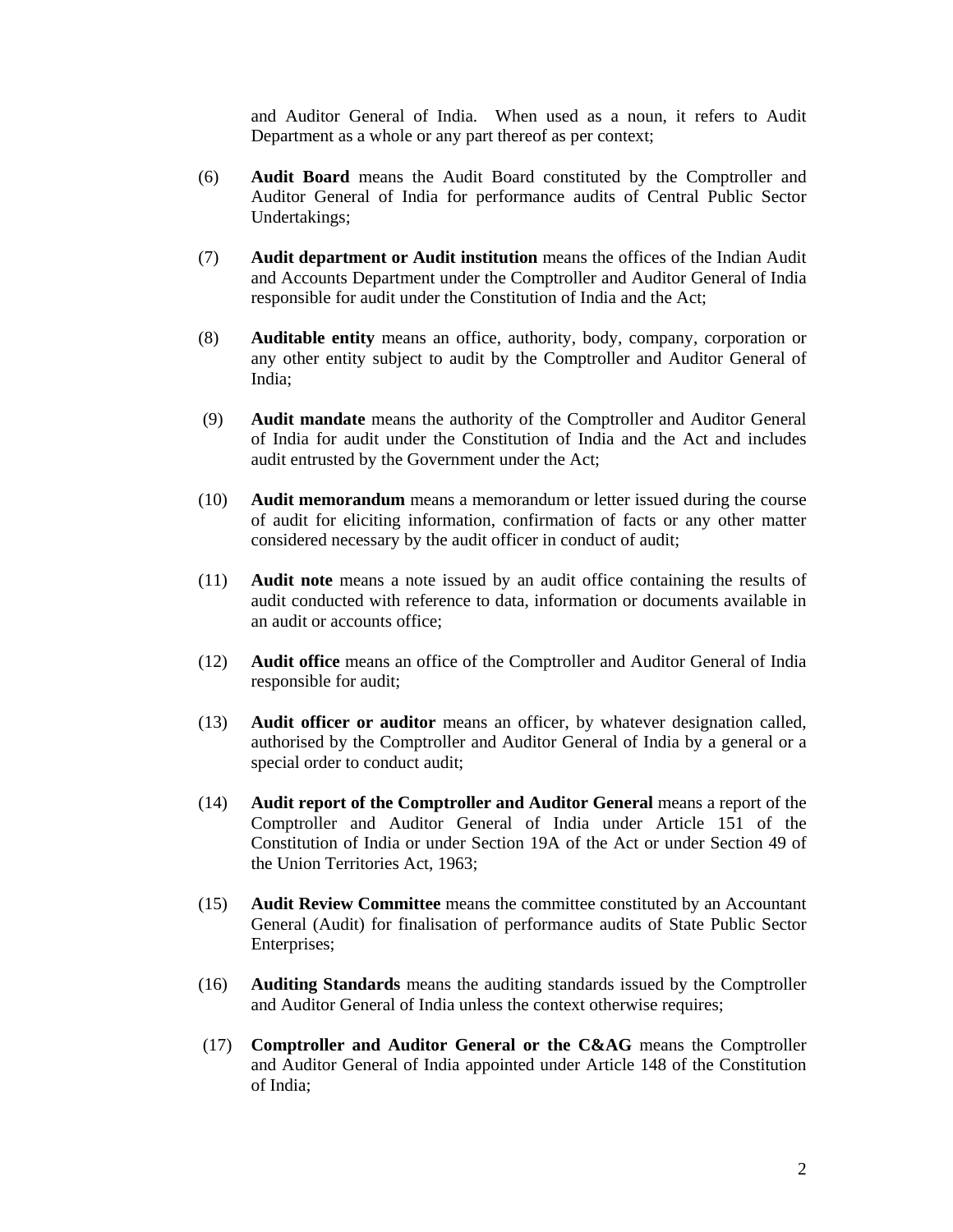- (18) **Entitlement** for the purpose of these Regulations means functions relating to pay, provident fund or pension and related work which the Comptroller and Auditor General is to perform under Article 149 of the Constitution of India and the Act;
- (19) **Government** means the Union Government, the Government of a State and/or Government of the Union Territory as the context may require;
- (20) **Government company** means a Government company as defined under Section 617 of the Companies Act, 1956 (Act No.1 of 1956);
- (21) **Deemed government company** for the purpose of these Regulations means a company covered under Section 619B of the Companies Act, 1956;
- (22) **Guidelines** are the guidelines issued by the Comptroller and Auditor General for carrying out the mandate. These are generally on professional matters especially on emerging and important areas of audit or accounts. The guidelines are to be consistent with these Regulations and are to be followed by the audit officers and the accounts officers;
- (23) **Inspecting officer** means an officer in charge of an audit team deputed for audit;
- (24) **Inspection report** means a report issued by an audit office containing the results of an audit;
- (25) **Local fund auditor** means an auditor, by whatever designation called, generally appointed by a State Government for audit of accounts of panchayati raj institutions and/or urban local bodies;
- (26) **Major irregularity** means (a) an instance of suspected material fraud or corruption coming to the notice in audit, or (b) an irregularity of serious nature involving public funds, particularly that relating to mismanagement, loss, waste, nugatory expenditure or loss of revenue, exceeding the monetary limit prescribed by the Comptroller and Auditor General in this regard.
- (27) **Mandate** of the Comptroller and Auditor General means the authority vested in him in regard to accounts and audit under the Constitution of India and the Act;
- (28) **Practice notes** are the detailed instructions on audit or on accounting matters. These need to be consistent with the Regulations, standing orders and guidelines issued by the Comptroller and Auditor General;
- (29) **Separate audit report** means an audit report containing audit observations on the accounts of an authority, body or corporation whether or not required to be laid before the legislature;
- (30) **Standing orders** of the Comptroller and Auditor General are the orders, including orders on administrative matters, of permanent nature issued in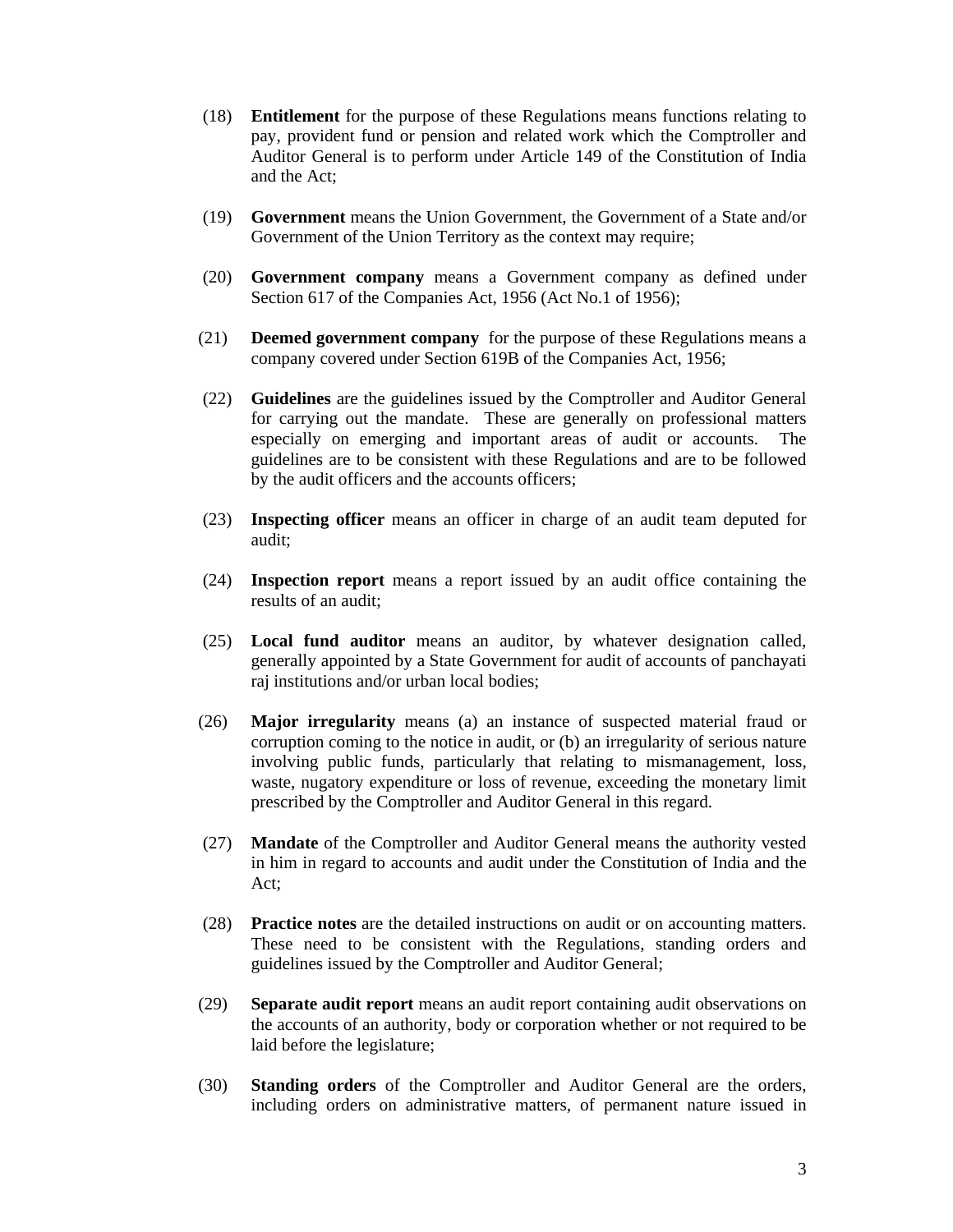fulfillment of the mandate. These are to be consistent with these Regulations and are to be followed by the accounts officers and the audit officers;

- (31) **Statutory auditor** means an auditor or an auditing firm appointed under the Companies Act, 1956 for the audit of accounts of a Government company or a deemed Government company; and
- (32) **The Act** means the Comptroller and Auditor General's (Duties, Powers and Conditions of Service) Act, 1971 (Act No. 56 of 1971);

All other expressions used in these Regulations but not defined herein shall have the meaning respectively assigned to them in the Constitution or in the Act.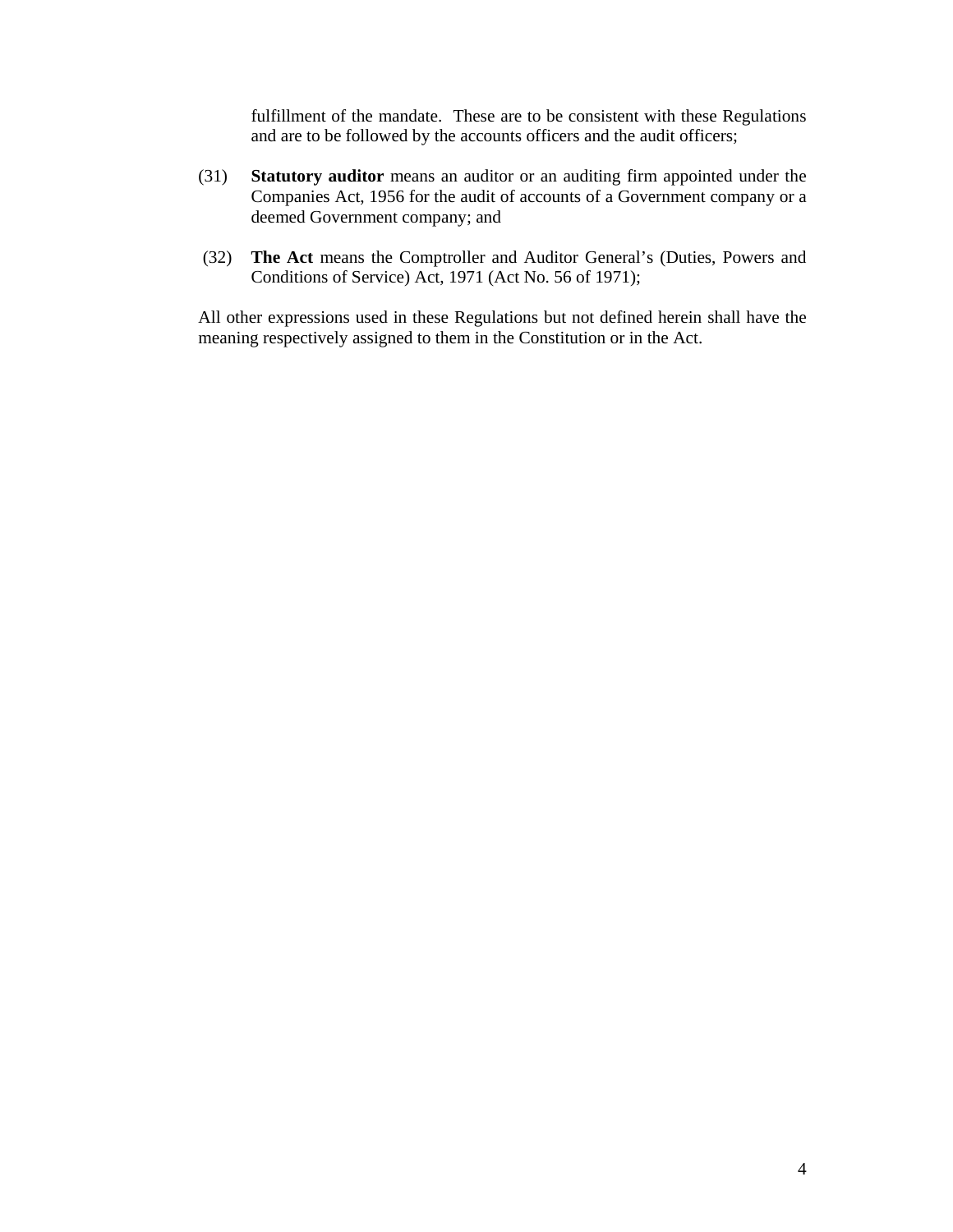# **General**

# 3. **Role of the C&AG in regard to audit**

The Comptroller and Auditor General is the sole authority prescribed in the Constitution entrusted with the responsibility of audit of accounts of the Union and of the States. It is the duty of the Comptroller and Auditor General to audit receipts and expenditure of the Union and each State and the Union Territory Governments. The audit reports of the Comptroller and Auditor General are placed before Parliament or the legislature of the State or the Union Territory, as the case may be.

The duties of the Comptroller and Auditor General also extend to audit of Government companies and corporations and bodies and authorities in accordance with the laws made by the legislature and rules made thereunder.

# 4. **Broad objectives of audit**

The broad objectives of audit are to ensure legality, regularity, economy, efficiency and effectiveness of financial management and public administration mainly through assessment as to:

- (1) whether the financial statements are properly prepared, are complete in all respects and are presented with adequate disclosures (financial audit);
- (2) whether the provisions of the Constitution, the applicable laws, rules and regulations made thereunder and various orders and instructions issued by competent authority are being complied with (compliance audit); and
- (3) the extent to which an activity, programme or organisation operates economically, efficiently and effectively (performance audit).

# 5. **All audits to be as per Mandate, Regulations, etc.**

All audits undertaken by the Comptroller and Auditor General, or on his behalf, shall be as per the Constitution of India and the Act. These Regulations, standing orders, guidelines and practice notes issued by the Comptroller and Auditor General shall guide the conduct of such audits.

# 6. **Authority of the C&AG in regard to audit**

Under Section 18 read with Section 2(e) of the Act, the Comptroller and Auditor General has the authority:

(a) to inspect any office of accounts under the control of the Union or of a State or of a Union Territory having a legislative assembly;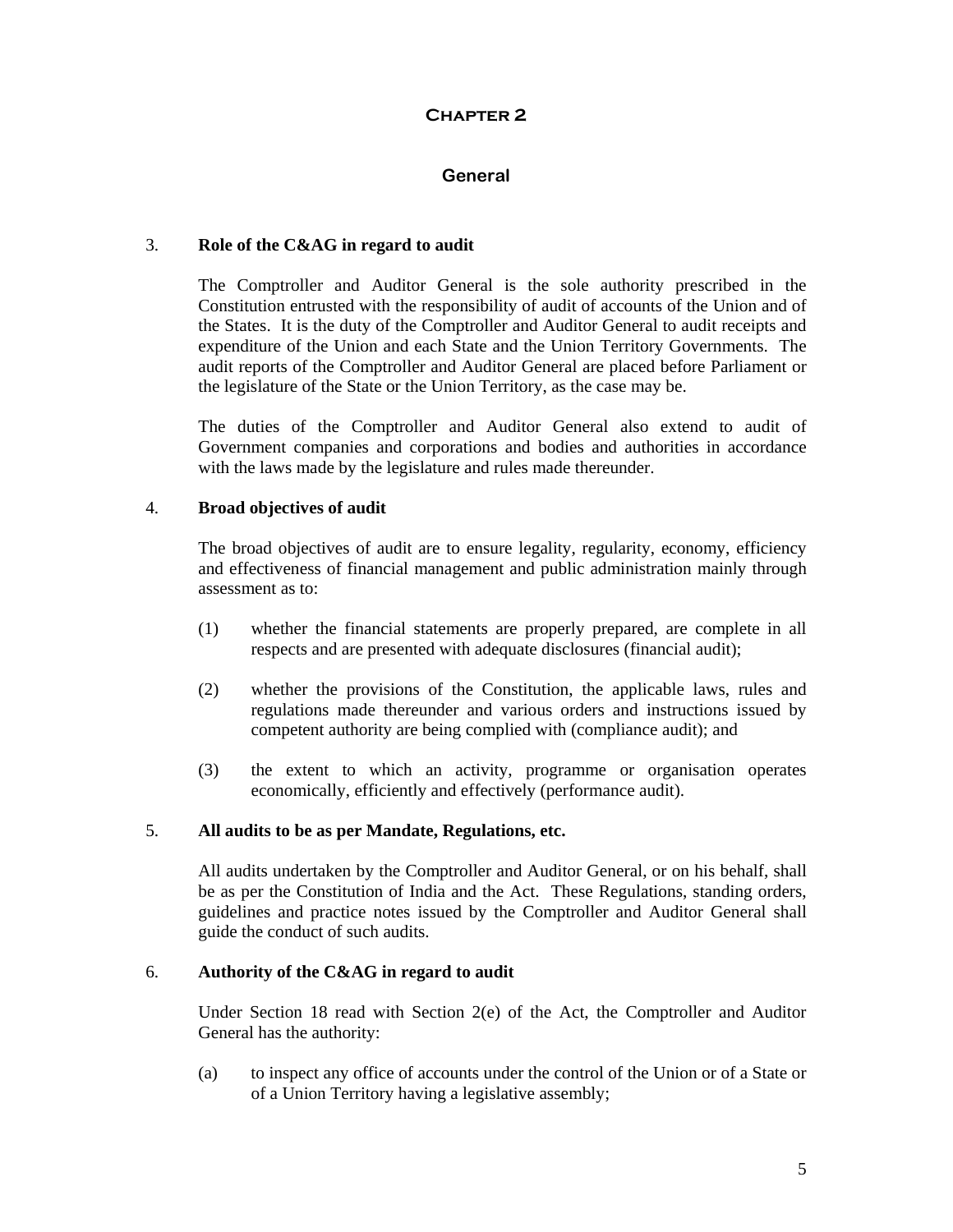- (b) to require that any accounts, books, papers and other documents which deal with or form the basis of or are otherwise relevant to the transactions to which his duties in respect of audit extend, shall be sent to such place as he may appoint for his inspection; and
- (c) to put such questions or make such observations as he may consider necessary, to the person in charge of the office and to call for such information as he may require for the preparation of any account or report which it is his duty to prepare.

The person in charge of any office or department, the accounts of which have to be inspected and audited by the Comptroller and Auditor General, shall afford all facilities for such inspection and comply with requests for information in as complete a form as possible and with all reasonable expedition.

# 7. **Participation in management committees**

Auditors should ordinarily not become members of management committees and if advice is to be given, it should be conveyed as audit advice or recommendation and acknowledged clearly as such.

# 8. **Advice by Audit on certain issues**

Audit should be ready to advise the executive in such matters as accounting standards and policies and the form of financial statements.

# 9. **No power of direction with the executive in relation to Audit**

It is important for the independence of the Comptroller and Auditor General that there is no power of direction by the executive in relation to the performance of the audit mandate. The Comptroller and Auditor General is not obliged to carry out, modify or refrain from carrying out an audit or suppress or modify audit findings, conclusions and recommendations in the light of any directions by the executive. This, however, does not preclude requests to the Comptroller and Auditor General by the executive proposing matters for audit. Decision in this regard shall rest finally with the Comptroller and Auditor General.

# 10. **Utilising specialised skills from external sources**

The Comptroller and Auditor General may, in special circumstances and if so required, utilise specialised skills from external sources in carrying out an audit or accounts task.

# 11. **General or common Regulations to apply in all cases**

General or common Regulations shall apply in all cases subject to specific provisions made in particular chapters in these Regulations.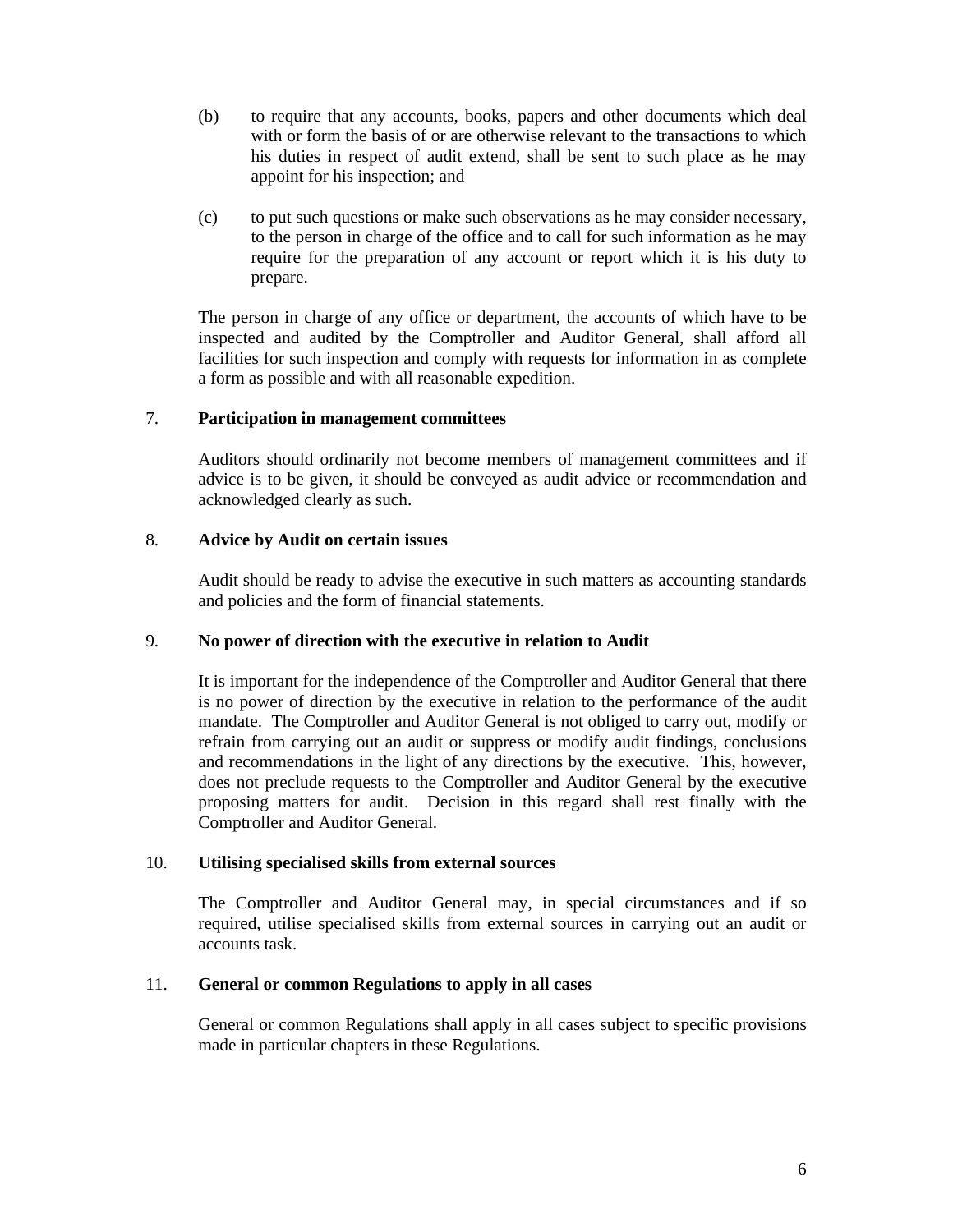# **Scope and Extent of Audit**

#### 12. **Authority for determination of scope and extent of audit**

Under Section 23 of the Act, the scope and extent of audit shall be determined by the Comptroller and Auditor General.

#### 13. **Scope of audit**

(1) Within the audit mandate, the Comptroller and Auditor General is the sole authority to decide the scope and extent of audit to be conducted by him or on his behalf. Such authority is not limited by any considerations other than ensuring that the objectives of audit are achieved.

(2) In the exercise of the mandate, the Comptroller and Auditor General undertakes audits which are broadly categorised as financial audit, compliance audit and performance audit, as elucidated in Chapter 5, 6 and 7 respectively.

(3) The scope of audit includes the assessment of internal controls in the auditable entities. Such an assessment may be undertaken either as an integral component of an audit or as a distinct audit assignment.

(4) The Comptroller and Auditor General may, in addition, decide to undertake any other audit of a transaction, programme or organisation in order to fulfill the mandate and to achieve the objectives of audit.

# 14. **Extent of audit**

Extent of audit means the quantum of audit including the period, the units of the auditable entity, the extent of test check and the boundaries of audit enquiry to be covered in an audit.

#### 15. **Power to dispense with detailed audit**

Under Section 24 of the Act, the Comptroller and Auditor General may, when circumstances so warrant, dispense with any part of detailed audit of any accounts or class of transactions and apply such limited check in relation to such accounts or transactions as he may determine.

#### 16. **Conduct of audit**

Audit will be conducted (a) with reference to such accounts, vouchers and records as may be received in the audit office and/or in the accounts office and may include online data, information and documents of the auditable entity; and (b) in the office of the auditable entity or at the site where the relevant records for audit are available or at such other place as may be decided by Audit.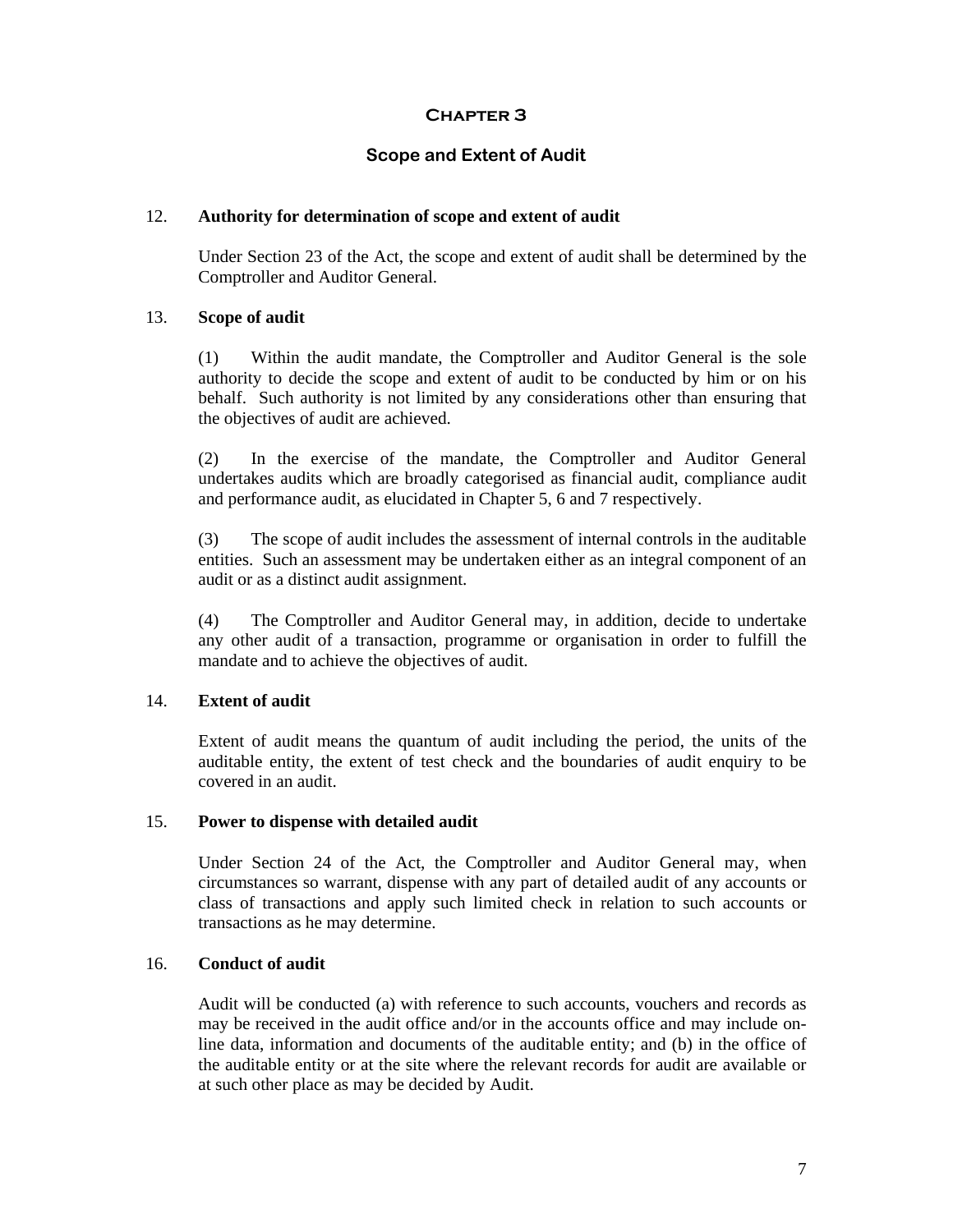# 17. **Request for special audit**

(1) The Comptroller and Auditor General or any officer so authorised shall give due consideration to a request for special audit of a programme, project or organisation within the audit jurisdiction provided that every such request:

- (a) is made with the approval of the Secretary to Government of the concerned department;
- (b) shall state the justification and reasons that necessitate a special audit, including the results of any preliminary inquiry, investigation or study that may have already been conducted; and
- (c) specify the period to be covered in the special audit.

(2) The decision of the Comptroller and Auditor General or any officer so authorised in regard to the special audit shall be final.

# 18. **Reporting the results of special audit**

- (1) The Accountant General (Audit) shall report the results of the special audit to the Secretary to Government of the concerned department and in case of a State or a Union Territory with legislative assembly, also report these results to Secretary to Government, Finance Department.
- (2) The Comptroller and Auditor General reserves the right to communicate the results of any special audit to the Ministry of Finance, Government of India and to include them in the audit report.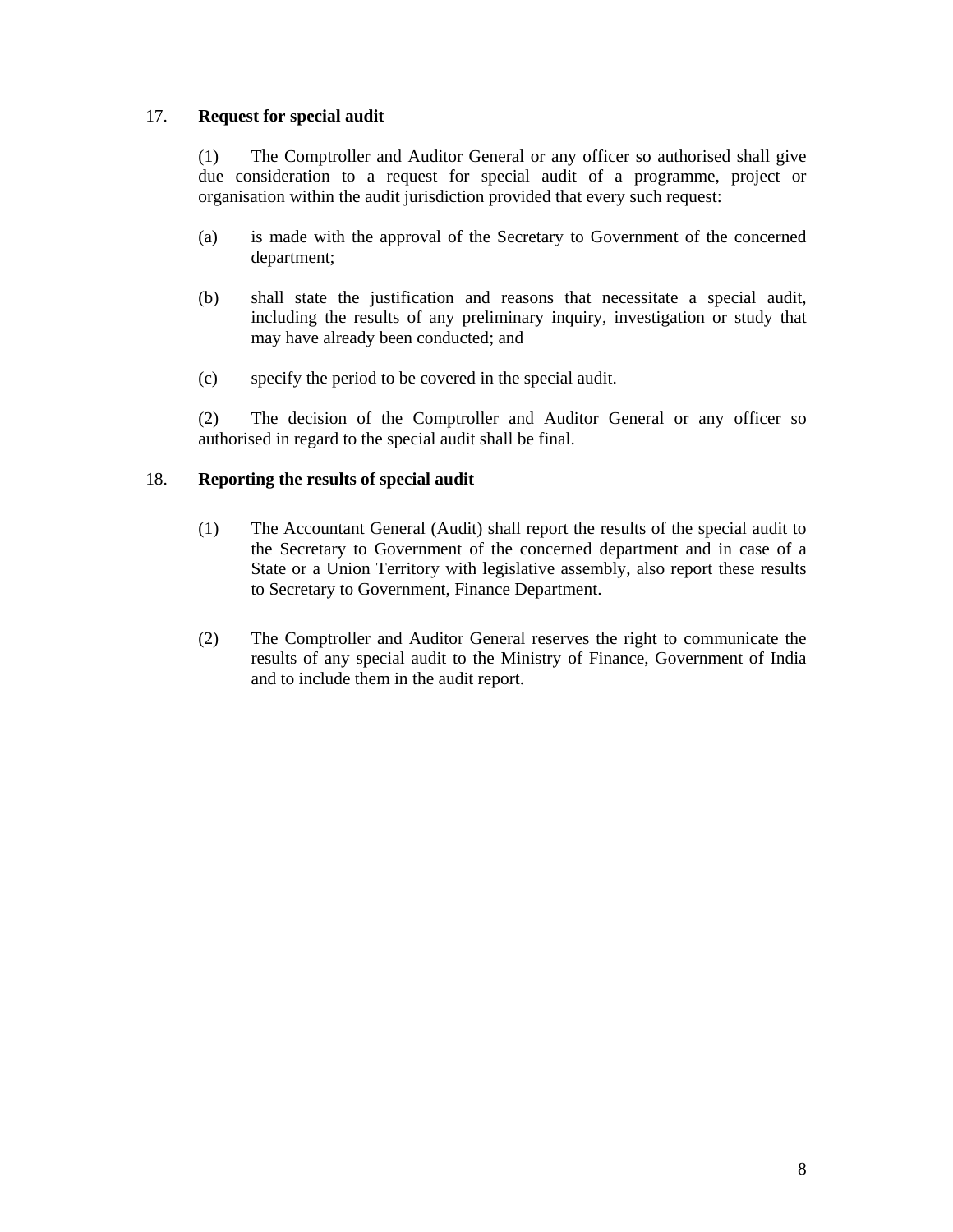# **Guiding Principles of Auditing Standards**

#### 19. **Definition**

 Auditing standards prescribe the norms which the auditors are expected to follow in conduct of audit. These provide guidance to the auditor to help determine the auditing steps and procedures that should be applied in audit and constitute the criteria or the yardstick against which quality of audit results is evaluated.

# 20. **Relevance and application**

(1) Auditing standards provide the framework for performing high quality audit. Compliance with these standards is expected to ensure that a high quality of audit is performed for achieving the audit objectives.

(2) Auditing standards shall apply both to the individual auditor and the audit department.

(3) All audits on behalf of the Comptroller and Auditor General are required to be conducted as per the auditing standards. In other words, auditing standards shall apply to all types of audit including financial audit, compliance audit and performance audit.

(4) Auditing standards shall be consistent with the guiding principles of auditing standards as contained in this Chapter.

# 21. **Consideration of international auditing standards while prescribing auditing standards**

The international auditing standards may be considered and suitably adapted keeping in view the Constitution of India, the Act, other relevant statutes, extant rules and these Regulations while prescribing the auditing standards of the Comptroller and Auditor General.

### 22. **Scope of auditing standards**

The auditing standards shall *inter alia* include the following:

- (a) Basic postulates
- (b) General standards
- (c) Field standards
- (d) Reporting standards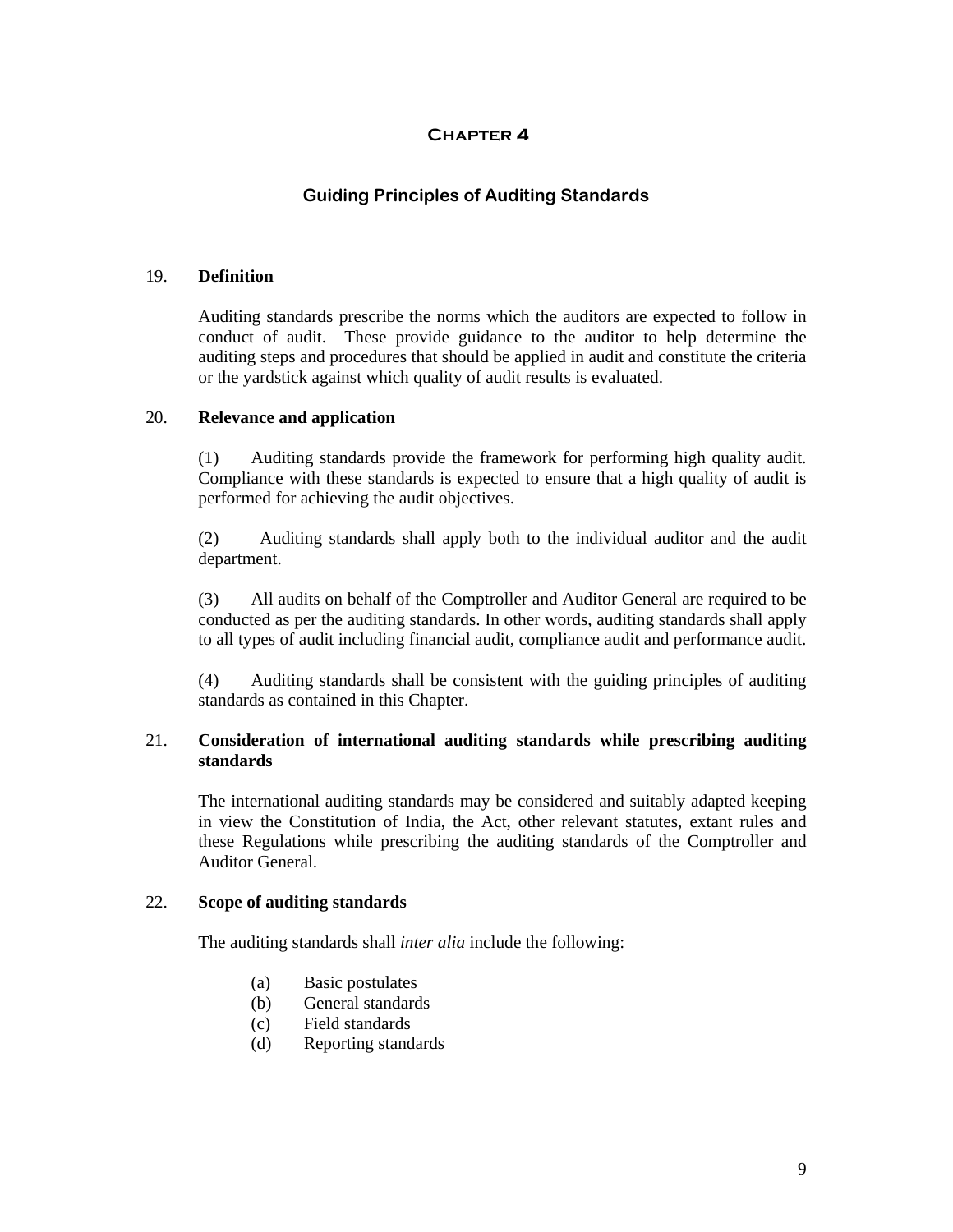# **(a) Basic Postulates**

# 23. **Definition**

The basic postulates for auditing standards are the basic premises and requirements which help in developing auditing standards and guide the auditors in forming their opinions and reports, particularly in cases where no specific standards apply.

#### 24. **Framework of basic postulates**

The basic postulates for auditing standards shall *inter alia* include the following:

- (1) The auditing standards shall be complied with by the auditors in all matters that are deemed material.
- (2) The auditors shall apply their own judgement to the diverse situations that arise in the course of audit.
- (3) There shall be an effective accountability process in operation.
- (4) The Government shall be responsible for establishment, development and enforcement of adequate information, control, evaluation and reporting systems within the Government to facilitate the accountability process.
- (5) Appropriate authorities in Government shall ensure the promulgation of acceptable accounting standards for financial reporting and disclosure that are relevant to the needs of the Government and that result in true and fair presentation of financial position and results of operations.
- (6) The Government shall establish an adequate system of internal control to minimise the risk of errors and irregularities.
- (7) The Government shall ensure cooperation of auditable entities in providing access to all relevant data, information and documents necessary for audit.
- (8) All audit activities shall be consistent with the audit mandate of the Comptroller and Auditor General.
- (9) Audit shall avoid conflict of interest between the auditor and the auditable entity.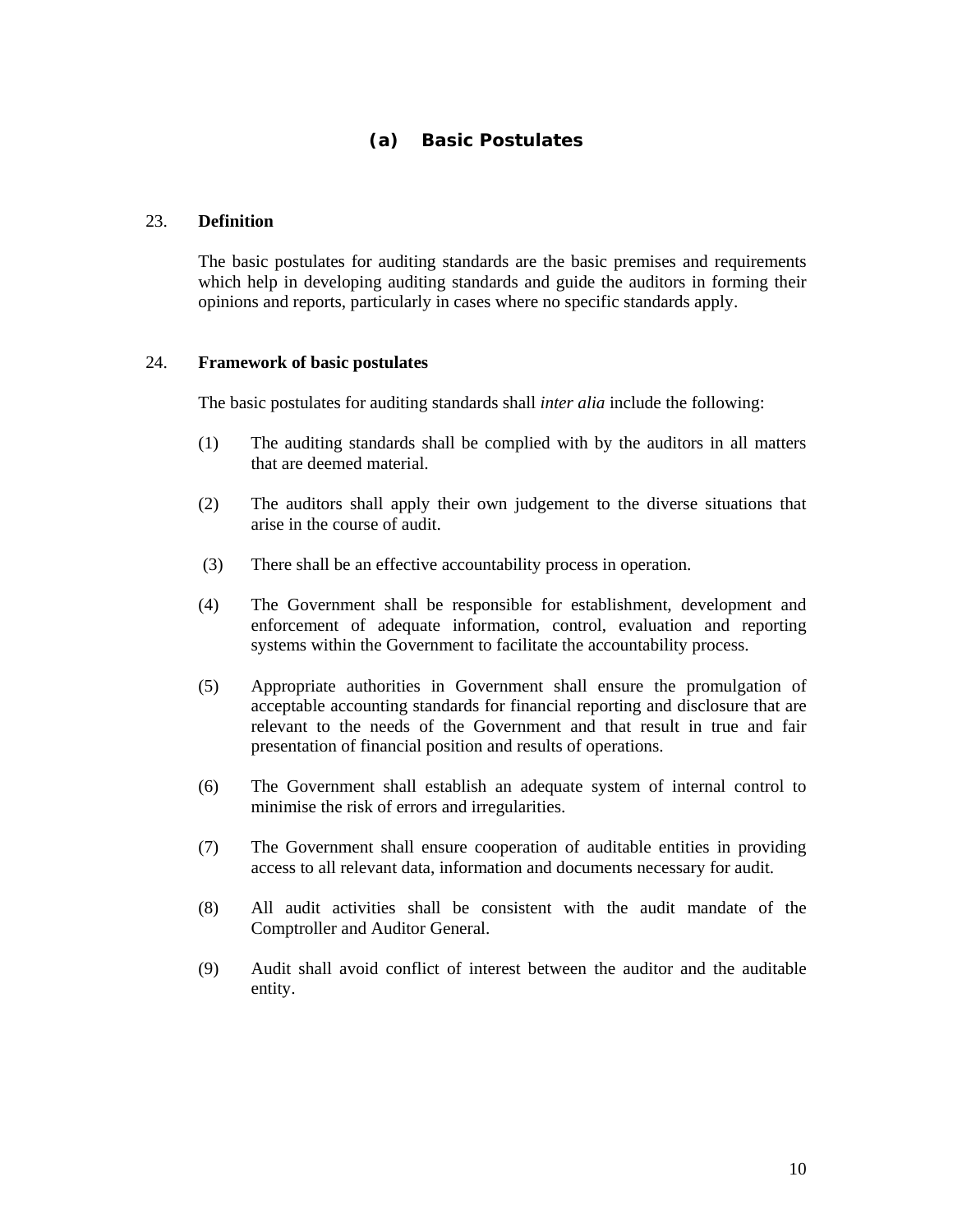# **(b) General Standards**

# 25. **Definition**

The general standards describe the qualifications of the auditor and the audit institution, the compliance of which enables them to carry out the tasks related to conduct of audit and reporting of audit findings in a competent and effective manner. These standards establish a foundation for credibility of work of the auditor and the audit institution.

# 26. **Framework of general standards**

The general standards shall *inter alia* include:

- (a) **Independence:** The auditor and the audit institution should be independent in all matters relating to audit work so that their opinions and reports are impartial.
- (b) **Professional competence:** The auditor and the audit institution should possess adequate professional competence for performance of work. The audit institution should assess skill needs to consider whether its workforce has the essential skills that match those necessary to fulfill the audit mandate. Accordingly, the audit institution should have a process for recruitment, hiring, continuous development, assignment and evaluation of personnel to maintain a competent workforce.
- (c) **Due care:** The auditors should exercise due care and caution in complying with auditing standards particularly in planning audits, specifying, gathering and evaluating evidence and in reporting findings, conclusions and recommendations.
- (d) **Professional judgement:** The auditors should use professional judgement in all aspects of carrying out their professional responsibilities. Professional judgement represents the application of the collective knowledge, skills and experience of all personnel involved with an assignment as well as the professional judgement of the individual auditors. In addition to personnel directly involved in the audit, professional judgement may involve collaboration with other stakeholders, outside experts and the management in the audit institution.
- (e) **Quality control:** The audit institution should establish a system of quality control that is designed to provide reasonable assurance that the institution and its personnel comply with standards. The system of quality control encompasses the audit institution's emphasis on performing high quality work, and the organisation's policies and procedures designed to provide reasonable assurance of complying with standards. The audit institution should document its quality control policies and procedures and communicate them to its personnel.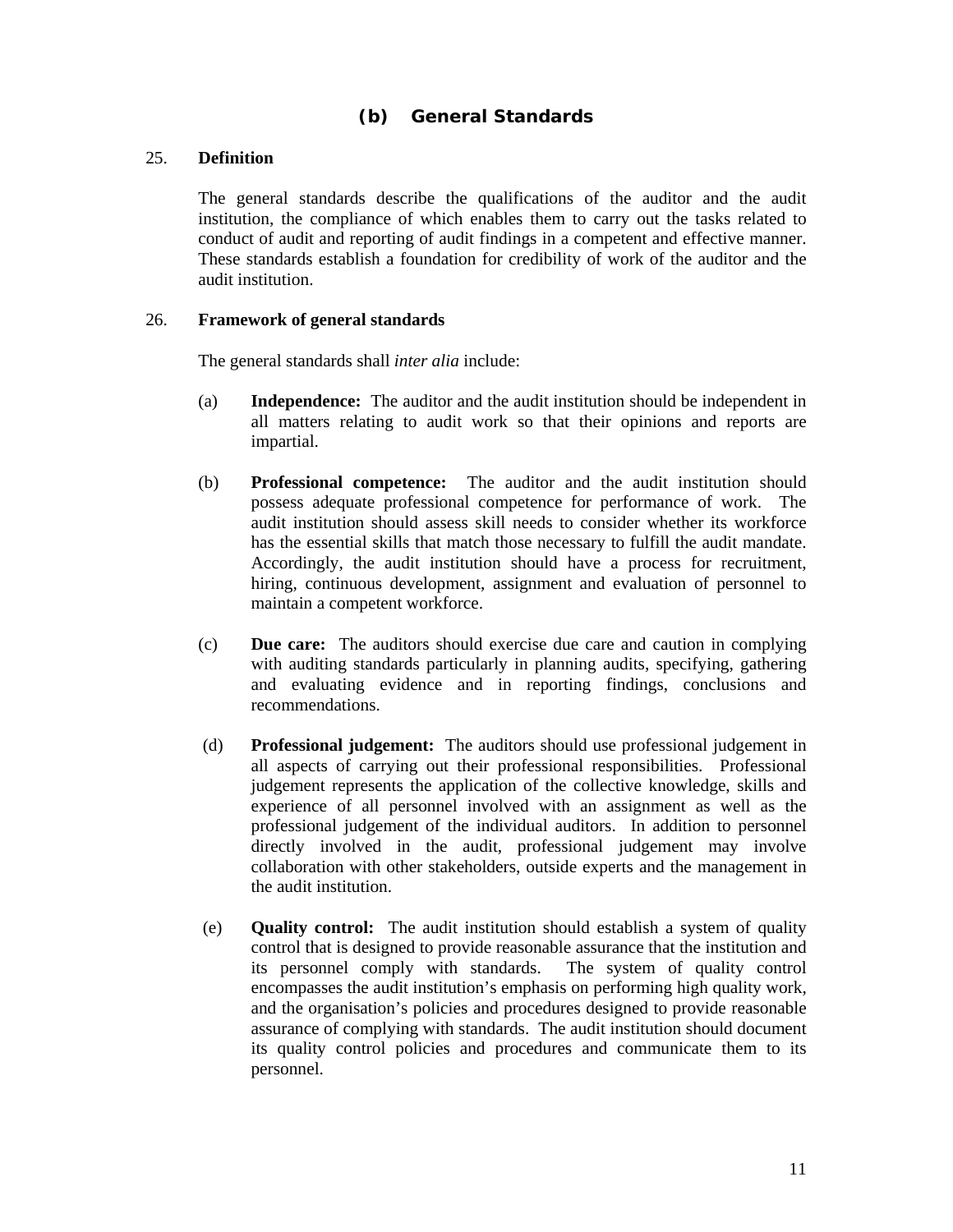# **(c) Field Standards**

## 27. **Definition**

The field standards provide an overall framework for conducting and managing an audit. Separate field standards may be formulated for financial audit, compliance audit and performance audit.

#### 28. **Relationship with general standards and reporting standards**

The field standards are related to the general standards which set out the basic requirements for undertaking the tasks covered by the field standards. They are also related to the reporting standards which cover the communication aspect of auditing, as the results from carrying out the field standards constitute the main source for the contents of the audit findings, opinions or reports.

#### 29. **Framework of field standards**

The field standards shall *inter alia* include:

- (1) **Planning:** The auditor should plan audit in a manner which ensures that an audit of high quality is carried out in an economic, efficient and effective way and in a timely manner.
- (2) **Supervision and review:** The work of audit staff at each level and audit phase should be properly supervised during audit and a senior member of the audit staff should review documented work.
- (3) **Examination and evaluation of internal control:** The auditor, in determining the extent and scope of audit, should examine and evaluate the reliability of internal control. Auditors should obtain a sufficient understanding of internal control to plan the audit and determine the nature, timing and extent of checks to be performed.
- (4) **Compliance with applicable laws, rules and regulations:** The auditor shall verify compliance with applicable laws, rules and regulations and highlight deviations, if any.
- (5) **Audit evidence:** Competent, relevant and reasonable evidence should be obtained to support the auditor's judgement as well as conclusions regarding the organisation, programme, activity or function under audit.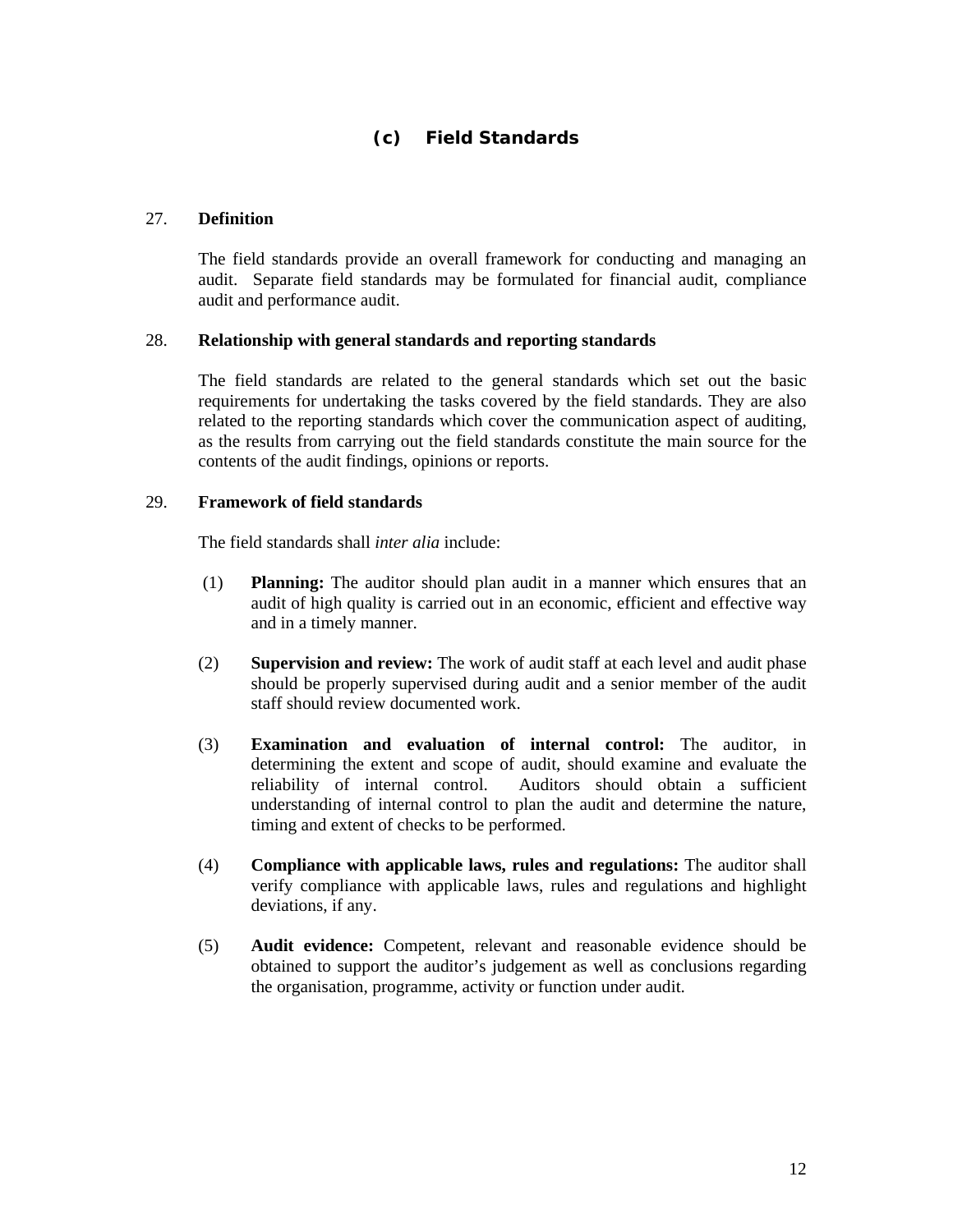# **(d) Reporting Standards**

# 30. **Definition**

The reporting standards provide an overall framework for the auditor and the audit institution for reporting the results of audit.

## 31. **Application**

 The reporting standards shall apply equally to all kinds of reports submitted by the Government auditors to the executive and the legislature, including inspection reports, audit reports and audit certificates on financial statements or statements of expenditure.

# 32. **Framework of reporting standards**

The reporting standards shall *inter alia* include the following:

- (1) Reporting standards shall be meant to assist, and not to supersede, prudent judgement of the auditor in framing and reporting audit findings, conclusions and recommendations.
- (2) The reports should be complete, accurate, objective, convincing, clear, concise, constructive and timely.
- (3) The form and content of all audit opinions and reports need to be consistent with the principles laid down in regard to (a) objectives and scope, (b) completeness, (c) addressee, (d) identification of subject matter, (e) legal basis, (f) compliance with standards, and (g) timeliness.
- (4) In formulating the audit opinion or report, the auditor should *inter alia* give due regard to the materiality of the matter keeping in view the amount, nature and context.
- (5) Auditors should report on significant instances of non-compliance and abuse that were found in audit. In some circumstances, auditors should report illegal acts promptly to the audited entity without waiting for the full report to be prepared after the audit.
- (6) When auditors conclude, based on evidence obtained, that fraud or corruption has either occurred or is suspected to have occurred, they should report relevant information. Such information that is clearly inconsequential either in a quantitative or qualitative sense need not be reported. When fraud involves financial assistance directly or indirectly from the Government and if the management fails to take remedial steps, the auditor may report it directly to the concerned Government and the grantor agency where such assistance is indirect and routed through such agency. Reporting of the cases of fraud and corruption noticed in audit directly to any other authorities shall be governed by the general or special orders of the Comptroller and Auditor General. The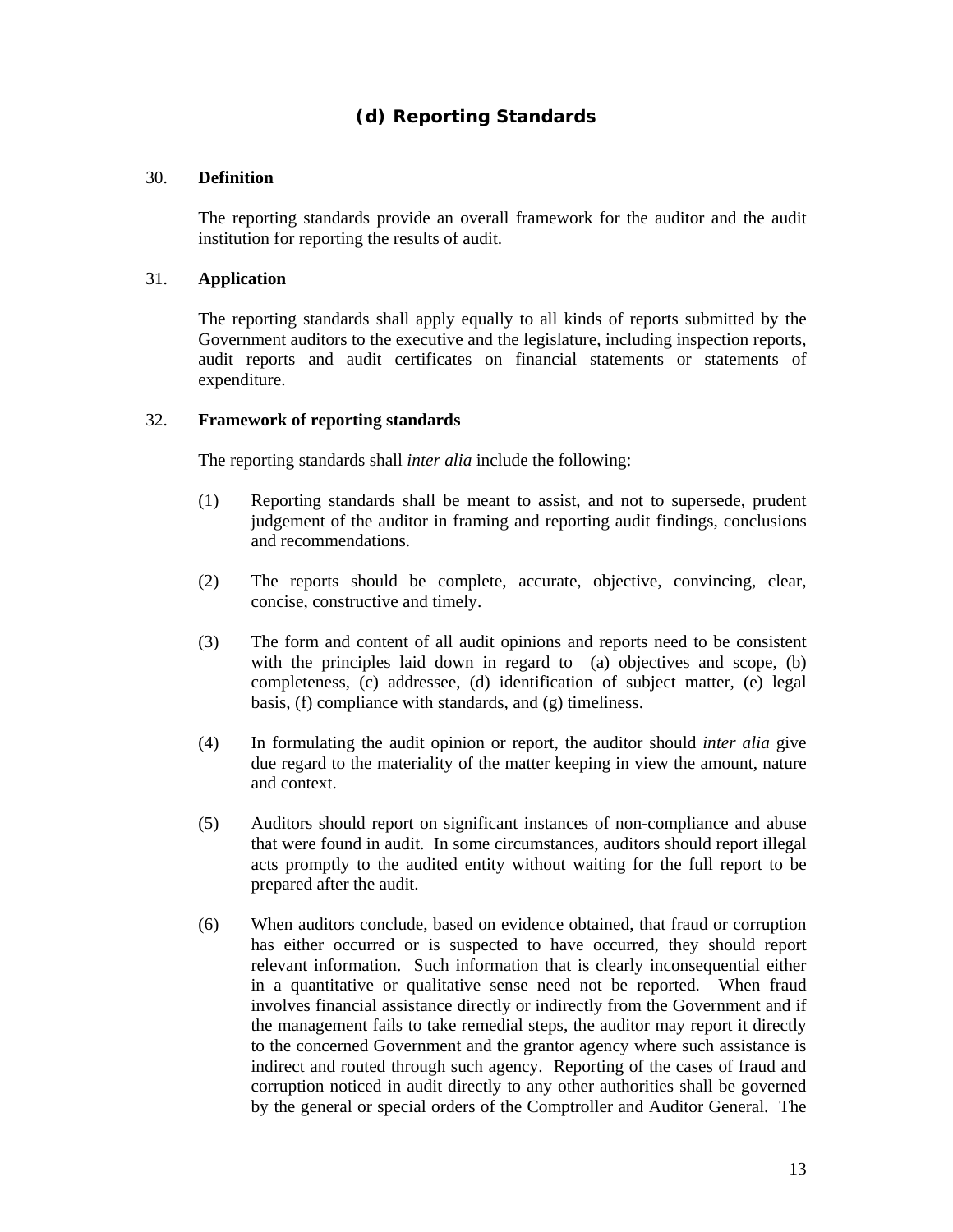reporting of instances of fraud and corruption need not wait for final report of the auditor where promptness in such reporting is desirable due to special circumstances.

- (7) Auditors should report deficiencies in internal control that they consider significant.
- (8) Compliance audits, besides reporting on individual cases of non-compliance and abuse, also require reporting on weaknesses that exist in systems of financial management and internal control. The auditor should also report the results of examination of rules, regulations, orders and instructions and their consistency as well as significant irregularities and instances of fraud and corruption.
- (9) In the report on the financial statements, the auditor should *inter alia* either (a) describe the scope of the auditor's testing of compliance with laws, rules and regulations and internal control in preparation of financial statements and present the results of those tests or (b) refer to the separate report(s) containing that information. In presenting the results of those tests, the auditor should report fraud, corruption, illegal acts, other material non-compliance, and significant deficiencies in internal control over financial reporting.
- (10) The performance audit report should state clearly the objectives and scope of the audit. Reports may give independent information, advice or assurance as to whether and to what extent economy, efficiency and effectiveness are being or have been achieved. Performance audit reports should not concentrate solely on adverse assessment of the past but should be constructive. Recommendations should, as far as feasible, suggest what improvements are needed and how to achieve them.
- (11) In follow up of recommendations, the auditor should maintain objectivity and independence and focus on whether identified weaknesses are corrected rather than on whether specific recommendations are adopted.
- (12) Audit reports shall be forwarded by the audit department to the appropriate authorities of the audited entity. Copies shall also be sent to other officers who may be responsible for taking action on audit findings, conclusions and recommendations.
- (13) Systems and procedures should be in place to assess whether adequate, prompt and proper follow up action has been taken on audit reports. In subsequent audits, the auditor should examine and report whether satisfactory action was taken on the audit reports.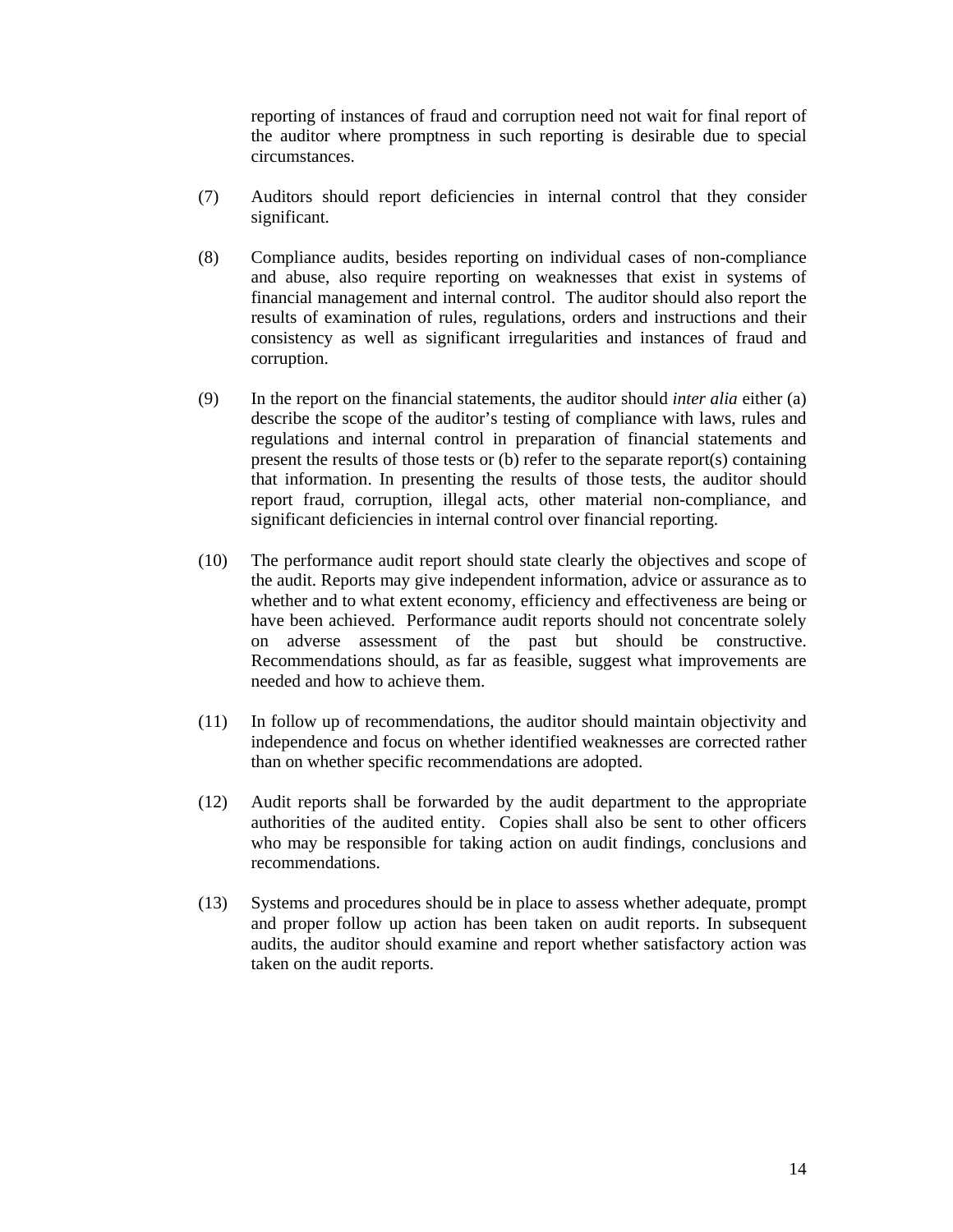# **Financial Audit**

#### 33. **Audit of annual accounts of the Government**

Under the Constitution of India and the Act, it is the duty of the Comptroller and Auditor General to audit and report on the accounts of the Union Government and of the Governments of each State and Union Territory having a legislative assembly. These reports are submitted to the President or the Governor of a State or the Administrator of a Union Territory having a legislative assembly, as the case may be, for being placed before the appropriate legislature.

# 34. **Certification of Finance and Appropriation Accounts**

The Comptroller and Auditor General examines and certifies the Finance Accounts and the Appropriation Accounts of the Union and of each State and the Union Territory having a legislative assembly, irrespective of the agency that is responsible for their compilation.

#### 35. **Finance Accounts of the Government**

The Finance Accounts of the Government show the receipts and disbursements of the Government for the financial year, together with the financial results disclosed by the revenue and capital accounts, the accounts relating to public debt and assets and other liabilities as prescribed.

# 36. **Appropriation Accounts of the Government**

The Appropriation Accounts of the Government show the expenditure of the Government compared with the amounts authorised by the legislature with explanations for significant variations between the two by way of saving or excess beyond the prescribed limits of such variations.

# 37. **Checks in financial audit**

The primary purpose of financial audit is to verify whether the accounts of Government are properly prepared, are complete in all respects and are presented with adequate disclosures. Financial audit thus verifies:

(1) books of accounts and the financial statements for their compliance with the applicable laws, rules and regulations and accounting principles, policies and acceptable standards including conformity with the form of accounts prescribed by the President on the advice of the Comptroller and Auditor General;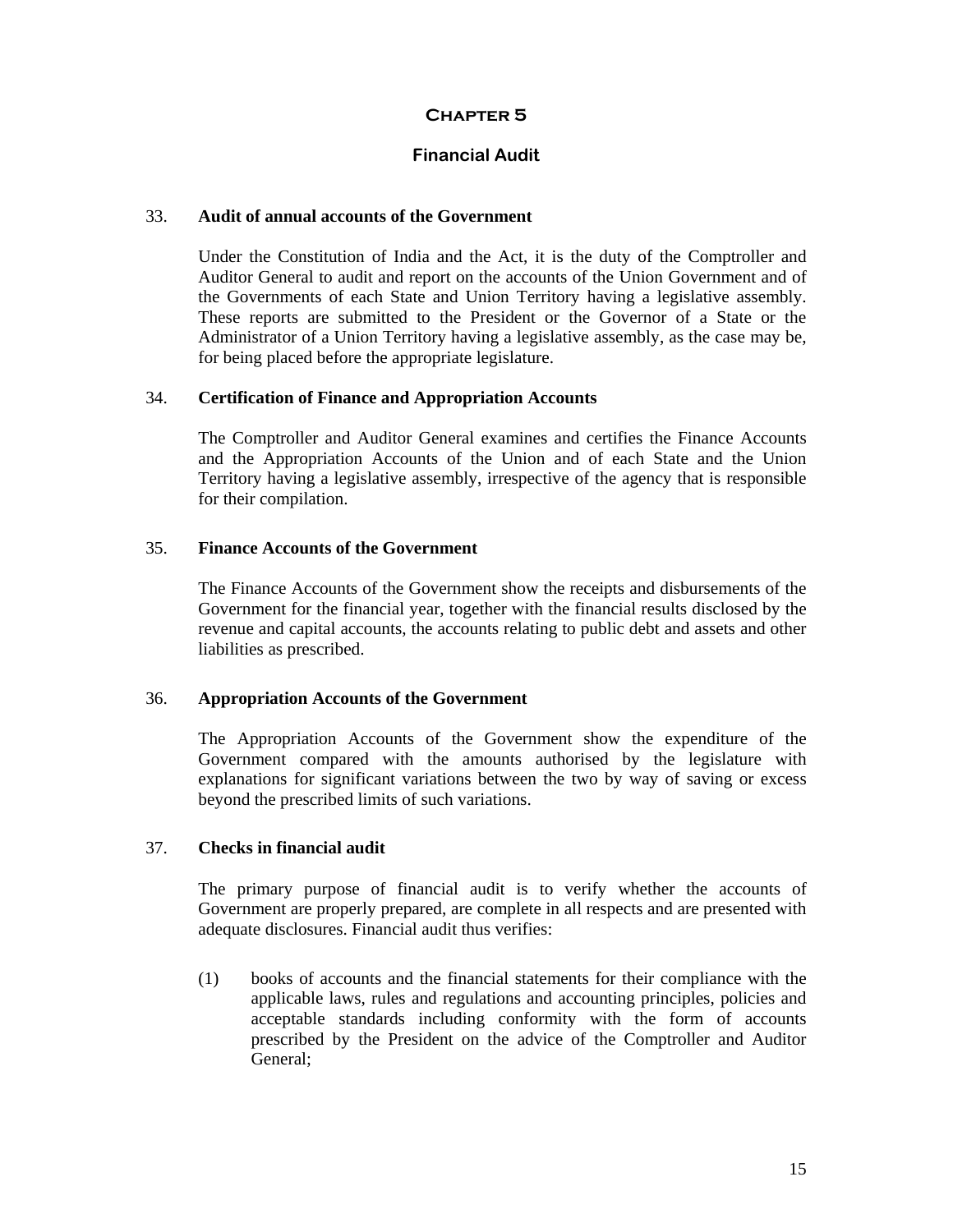- (2) completeness of the books of accounts and the financial statements; this also includes a critical review of the amounts that are not adjusted to their final classification;
- (3) accuracy of the books of accounts and the financial statements including consistency between the related statements;
- (4) timeliness of the books of accounts and the financial statements;
- (5) adequacy of disclosures including appropriate and necessary explanations for any entry or amount that is *prima facie* unusual; and
- (6) in the case of Appropriation Accounts, in addition to the above, (a) the amount of actual expenditure for its legal availability for and application to the service or purpose in accordance with the scope and intent of the grant; (b) the orders of re-appropriation and surrender of funds for their legality, competence and propriety; and (c) the explanations for the significant variations between the amounts of actual expenditure and the amounts authorised by the legislature, beyond the prescribed limits of such variations, for their veracity.

# 38. **Requirement for sending copies of orders of re-appropriation and surrender of funds**

Government departments shall send copies of all orders of re-appropriation and surrender of funds to the audit office and the accounts office as soon as these are issued. A consolidated statement of all such orders issued during a financial year shall also be sent to the audit office and the accounts office so as to reach within one month after the close of the financial year. A nil statement shall be sent if no such order was issued.

# 39. **Orders of re-appropriation and surrender of funds to state reasons explicitly**

The orders of re-appropriation shall comprehensively and explicitly state the reasons for the transfer of funds between different units of appropriation. The reasons for surrender of funds should also be similarly stated.

# 40. **Reasons for excesses and shortfalls to be furnished**

Government departments shall furnish to the audit office and the accounts office, within such time as may be specified, reasons for any excess or shortfall in expenditure beyond the limits prescribed for the purpose under any unit of appropriation vis-à-vis the amount provided for it.

# 41. **Supply of specific documents and information to the audit officer**

Without prejudice to the generality of other provisions in this regard in these Regulations, Government departments and the agency responsible for the compilation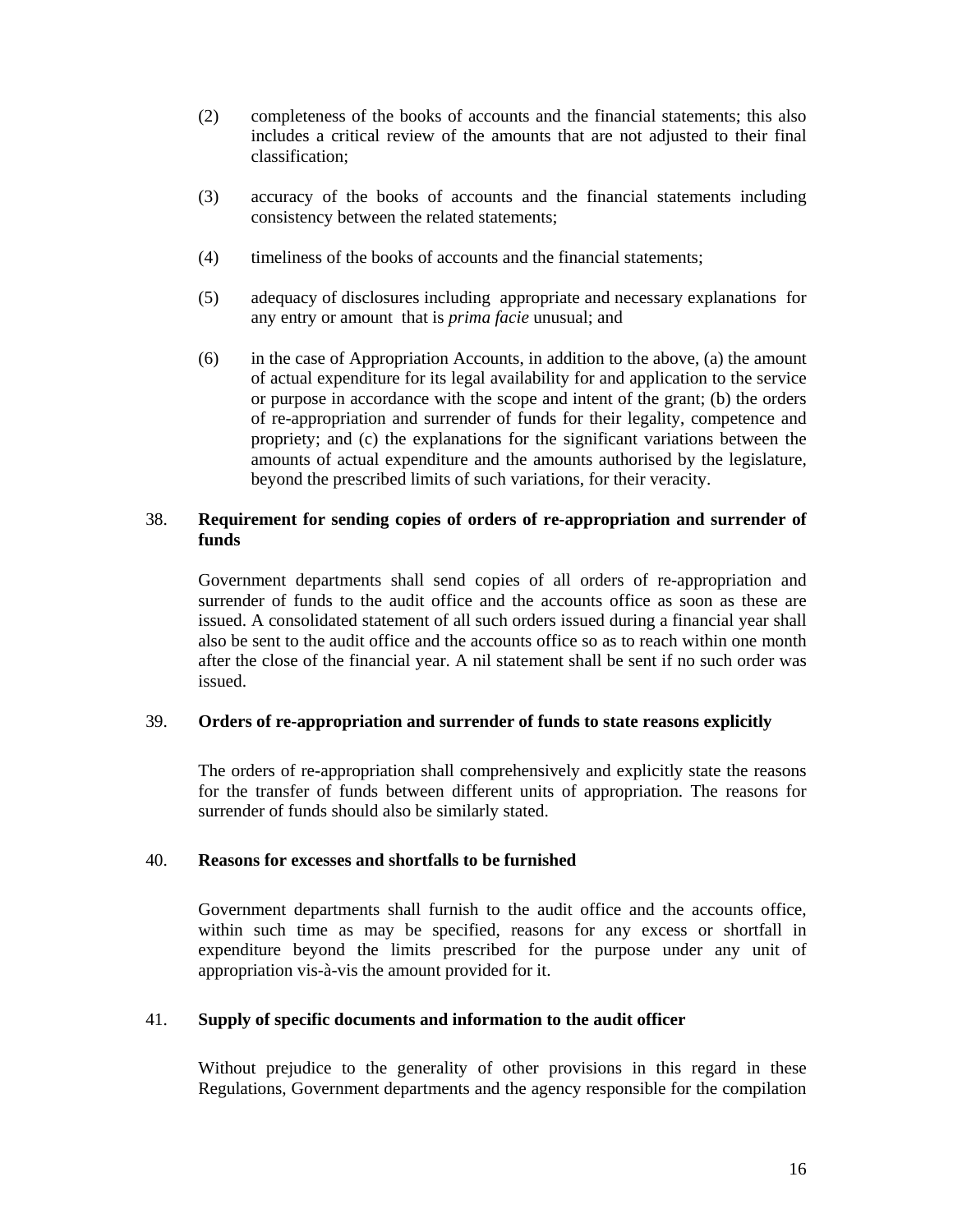of accounts and financial statements shall *inter alia* supply the following to the audit officer:

- (1) the reasons for any significant variations between the amounts of expenditure and the amounts of receipts of the year of accounts and the corresponding amounts for the preceding year;
- (2) the statement of periodic book adjustments together with the copies of the general or special orders authorising such adjustments;
- (3) the explanation for differences, if any, in the cash balance as per the books of accounts and the balance as per the books of the Reserve Bank of India;
- (4) the explanation for any items that are *prima facie* unusual including adverse and insufficient balances ;
- (5) the reasons for variations, if any, between the closing balances of the preceding year and the opening balances of the year of accounts in respect of heads of accounts that do not close to Government account;
- (6) the confirmation of the outstanding amounts of loan and interest on loans;
- (7) the details of overdue loans and interest on loans;
- (8) the explanation for and analysis of variations, if any, between the amounts as per the detailed accounts kept in the form of ledgers and the corresponding aggregate amounts as per the books of accounts and financial statements;
- (9) the statement of outstanding guarantees including the amounts (original amounts as well as the amounts outstanding at the end of the year);
- (10) the confirmation of the amounts of guarantees (original amounts as well as the amounts outstanding at the end of the year) from the parties on whose behalf the guarantees were issued;
- (11) the details of guarantees invoked during the year;
- (12) the amount of guarantee fee received and the amount in arrears;
- (13) the details of incomplete works costing more than the limit prescribed by the audit office from time to time; and
- (14) year-wise analysis of the amounts outstanding under 'Remittance' and 'Suspense' heads of accounts.

# 42. **Action plan for certification of financial statements**

The audit office and the agencies responsible for preparation and compilation of accounts shall prepare an annual action plan for the timely completion of certification of financial statements and monitor its implementation.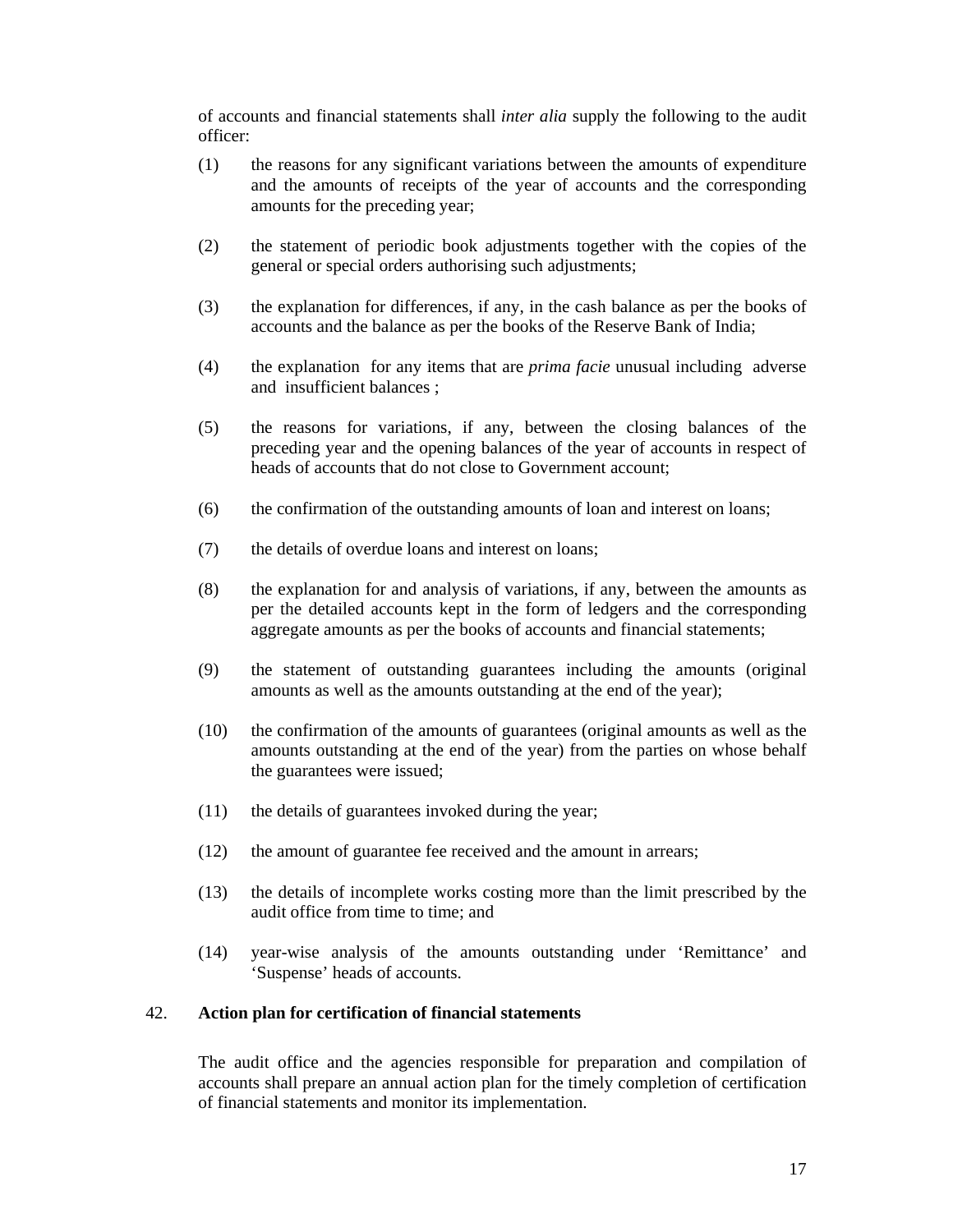# **Compliance Audit**

# **(a) Broad Principles**

# 43. **Examination of transactions in compliance audit**

Compliance audit examines the transactions relating to expenditure, receipts, assets and liabilities of Government for compliance with:

- (1) the provisions of the Constitution of India and the applicable laws; and
- (2) the rules, regulations, orders and instructions issued by the competent authority either in pursuance of the provisions of the Constitution of India and the laws or by virtue of the powers formally delegated to it by a superior authority.

# 44. **Examination of rules, regulations, orders, etc. in compliance audit**

 Compliance audit also includes an examination of the rules, regulations, orders and instructions for their legality, adequacy, transparency, propriety and prudence and effectiveness, that is whether these are:

- (1) *intra vires* the provisions of the Constitution of India and the laws (legality);
- (2) sufficiently comprehensive and ensure effective control over Government receipts, expenditure, assets and liabilities with sufficient safeguards against loss due to waste, misuse, mismanagement, errors, frauds and other irregularities (adequacy);
- (3) clear and free from ambiguity and promote observance of probity in decision making (transparency);
- (4) judicious and wise (propriety and prudence); and
- (5) effective and achieve the intended objectives and aims (effectiveness).

# 45. **Examination of rules, regulations, orders, etc. for consistency**

Compliance audit also examines whether the rules, regulations, orders and instructions are consistent.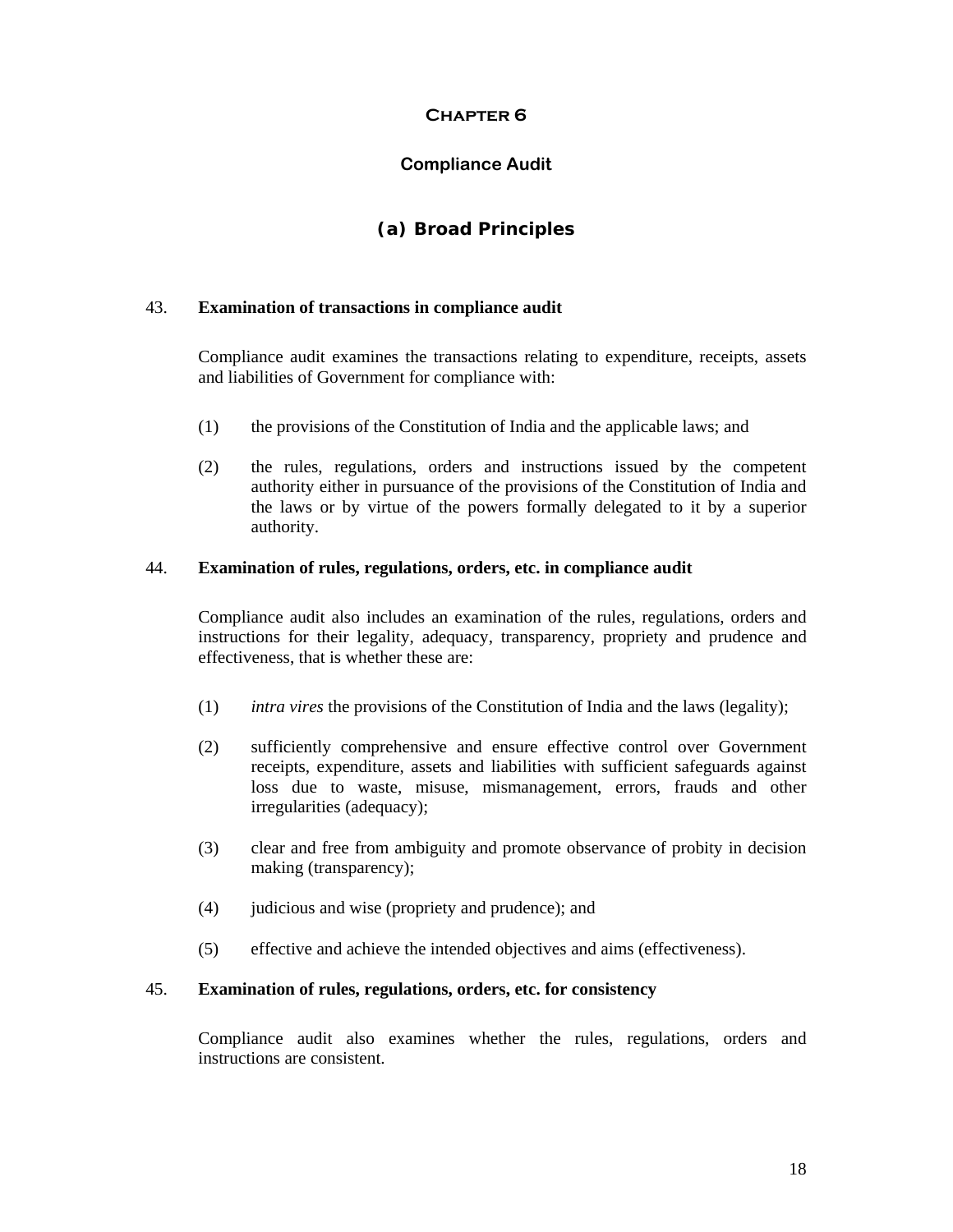# 46. **Endorsement of copies of rules, regulations and orders by Government departments**

 Government departments shall invariably endorse or otherwise send to the audit office(s) and the accounts office(s) copies of all rules, regulations and general orders regulating the raising of revenues, incurring of expenditure and liabilities and management of assets and liabilities, as soon as these are issued.

# 47. **Reference of revision of rules or codes to Audit for scrutiny before issue**

 Wherever possible, any revision of rules or substantive codes undertaken by the Government departments and having financial, accounting or auditing implications may be referred to the concerned Accountant General (Accounts and Entitlement) or Accountant General (Audit), as the case may be, for scrutiny before issue.

# **(b) Audit of Expenditure**

# 48. **Authority of the C&AG in regard to audit of expenditure**

 Section 13 of the Act authorises the Comptroller and Auditor General to audit all expenditure from the Consolidated Fund of India and of each State and of each Union Territory having a legislative assembly. Section 13 read with Section 2(e) of the Act also authorises the Comptroller and Auditor General to audit all transactions of the Union and of the States and Union Territories relating to Contingency Funds and Public Accounts.

# 49. **Examination of systems and procedures and checks to be applied in audit of expenditure**

 Audit of expenditure incurred from the Consolidated Fund examines and verifies whether adequate, proper and sound systems and procedures are in place and are being complied with, both in letter and spirit, for spending public money. Audit *inter alia* checks the expenditure for:

- (1) Appropriation, that is, the availability of funds in the budget, including supplementary grant(s) and re-appropriation; this also includes (a) examination of the orders of re-appropriation for their legality, competence and propriety; and (b) confirmation that the expenditure is within the scope and intent of the grant and does not attract the limitation of new service or new instrument of service;
- (2) Authorisation by the authority that is competent to do so;
- (3) Compliance with the requirement of the applicable laws, rules, regulations, orders and instructions in actual disbursement;
- (4) Evidence by way of vouchers, payees' acknowledgements, etc;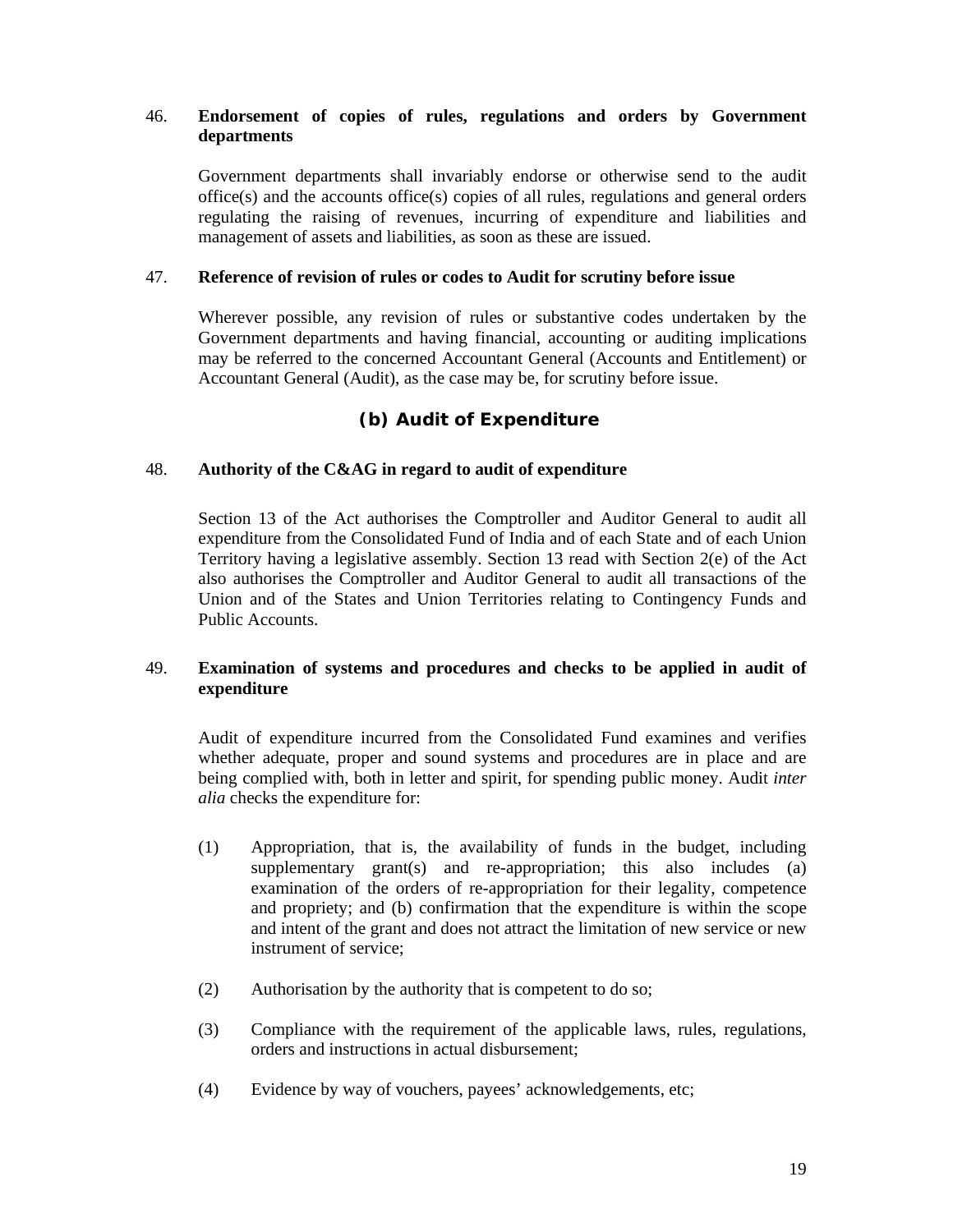- (5) Record in the books of the spending officer, including cross-verification with the records of the treasury, pay and accounts office, bank, etc;
- (6) Accounting in the books of the Government; and
- (7) Monitoring, control and reporting as prescribed in the Government rules.

The above carries an embedded, but essential, requirement of the examination of expenditure for compliance with the broad and general principles of financial propriety. Audit shall bring to light not only significant cases of irregularity and breach of rules, regulations and orders but also every matter which, in the judgment of the audit officer, appears to involve significant unnecessary, excessive, extravagant or wasteful expenditure of public money and resources despite compliance with the rules, regulations and orders.

# 50. **Endorsement of copies of sanction orders and contract agreements to Audit**

 Copies of all orders sanctioning expenditure issued by Government departments shall be endorsed or otherwise sent to the audit office as soon as these are issued. The orders shall cite reference to the authority by way of rules, regulations, etc. in terms of which the expenditure is sanctioned. Heads of departments shall also send to the audit office quarterly statements on the 15th day of each of the months of July, October, January and April, of all sanctions issued in respect of their department during the preceding quarter. A nil statement shall be sent in case no such order was issued during the preceding quarter.

The Comptroller and Auditor General may, by a general or special order, exempt any department or a particular class or classes of orders from the requirement of sending copies to audit office.

Copies of contract agreements need not be sent to the audit office. Only quarterly statements (including nil statements) of all contracts entered into in the preceding quarter need to be sent to audit office as per time schedule given above.

# 51. **Audit of transactions of Public Account and Contingency Fund**

 The basic principles of audit of expenditure incurred from the Consolidated Fund apply *mutatis mutandis* to any expenditure that may be incurred from the Public Account or from the Contingency Fund. Audit may also examine the transactions for their legality, competence and propriety and:

- (1) in the case of Public Account, for the availability of credit for any withdrawal; and
- (2) in the case of Contingency Fund, for the availability of sufficient balance in the Fund for any amount of advance as well as timely resumption to the Fund of any such amount.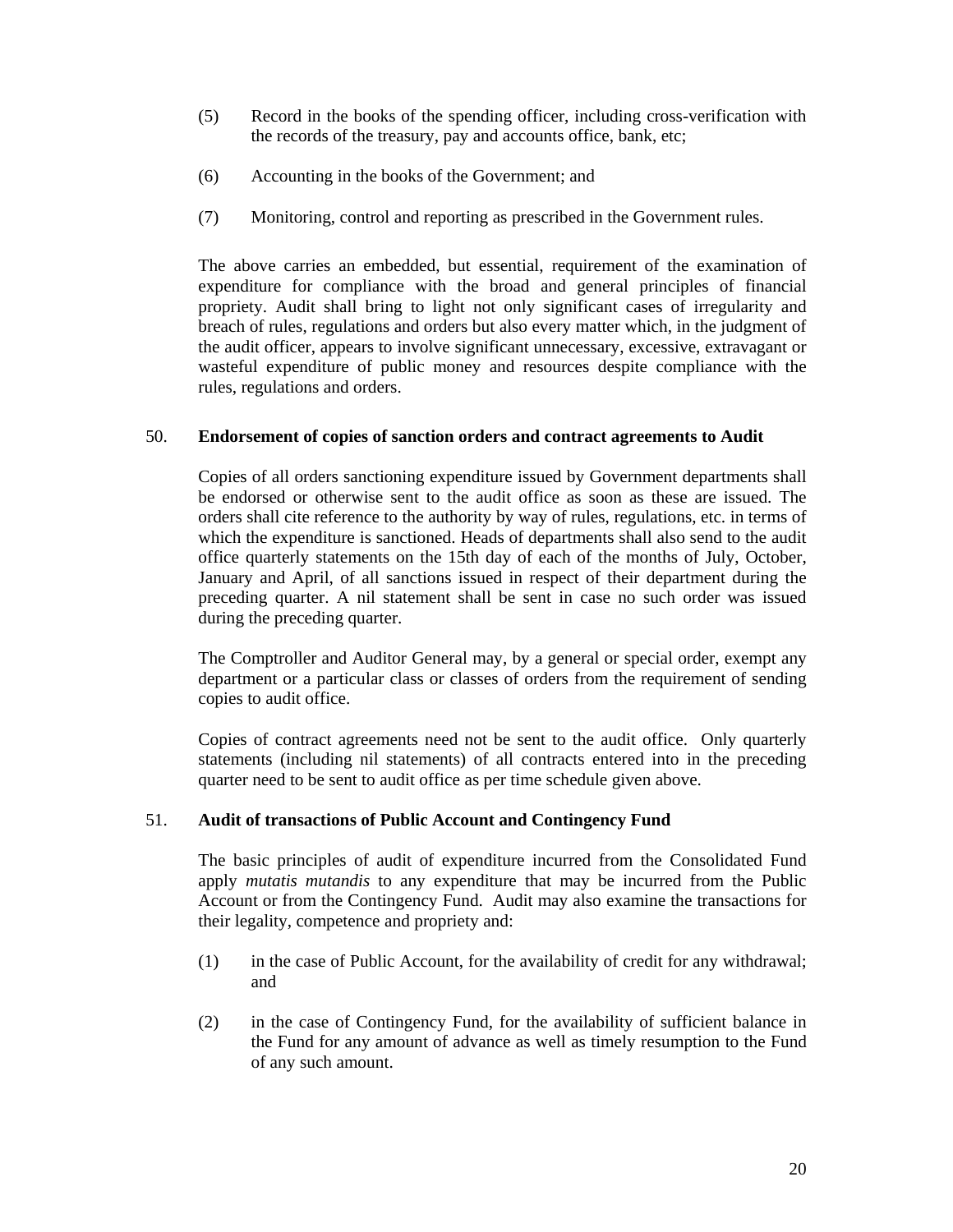# 52. **Endorsement of copies of sanctions of advance from Contingency Fund**

 The Ministry of Finance or Finance Department shall endorse or otherwise send to the audit office and the accounts office, copies of all sanctions of advance from the Contingency Fund as well as resumption of the advance to the Contingency Fund as soon as these are issued.

# **(c) Audit of Receipts**

# 53. **Authority of the C&AG for audit of receipts**

 Section 16 of the Act authorises the Comptroller and Auditor General to audit all receipts (both revenue and capital) of the Government of India and of Governments of each State and of each Union Territory having a legislative assembly and to satisfy himself that the rules and procedures are designed to secure an effective check on the assessment, collection and proper allocation of revenue and are being duly observed.

# 54. **Examination of systems and procedures and their efficacy**

 Audit of receipts includes an examination of the systems and procedures and their efficacy in respect of:

- (1) identification of potential tax assessees, ensuring compliance with laws as well as detection and prevention of tax evasion;
- (2) pursuit of claims with due diligence and that these are not abandoned or reduced except with adequate justification and proper authority;
- (3) prompt investigation of losses of revenue through fraud, default or mistake including, if required, through the review of other similar cases;
- (4) exercise of discretionary powers in an appropriate manner including levy of penalties and initiation of prosecution;
- (5) appropriate action to safeguard the interests of the Government on the orders passed by departmental appellate authorities;
- (6) any scheme as may be introduced by the Government from time to time;
- (7) any measures introduced to strengthen or improve revenue administration;
- (8) amounts that may have fallen into arrears, maintenance of records of arrears and action taken for the recovery of the amounts in arrears;
- (9) other ancillary and non-assessment functions including expenditure incurred by the departments;
- (10) achievement of targets, accounting and reporting of receipts and their crossverification and reconciliation with the accounts records;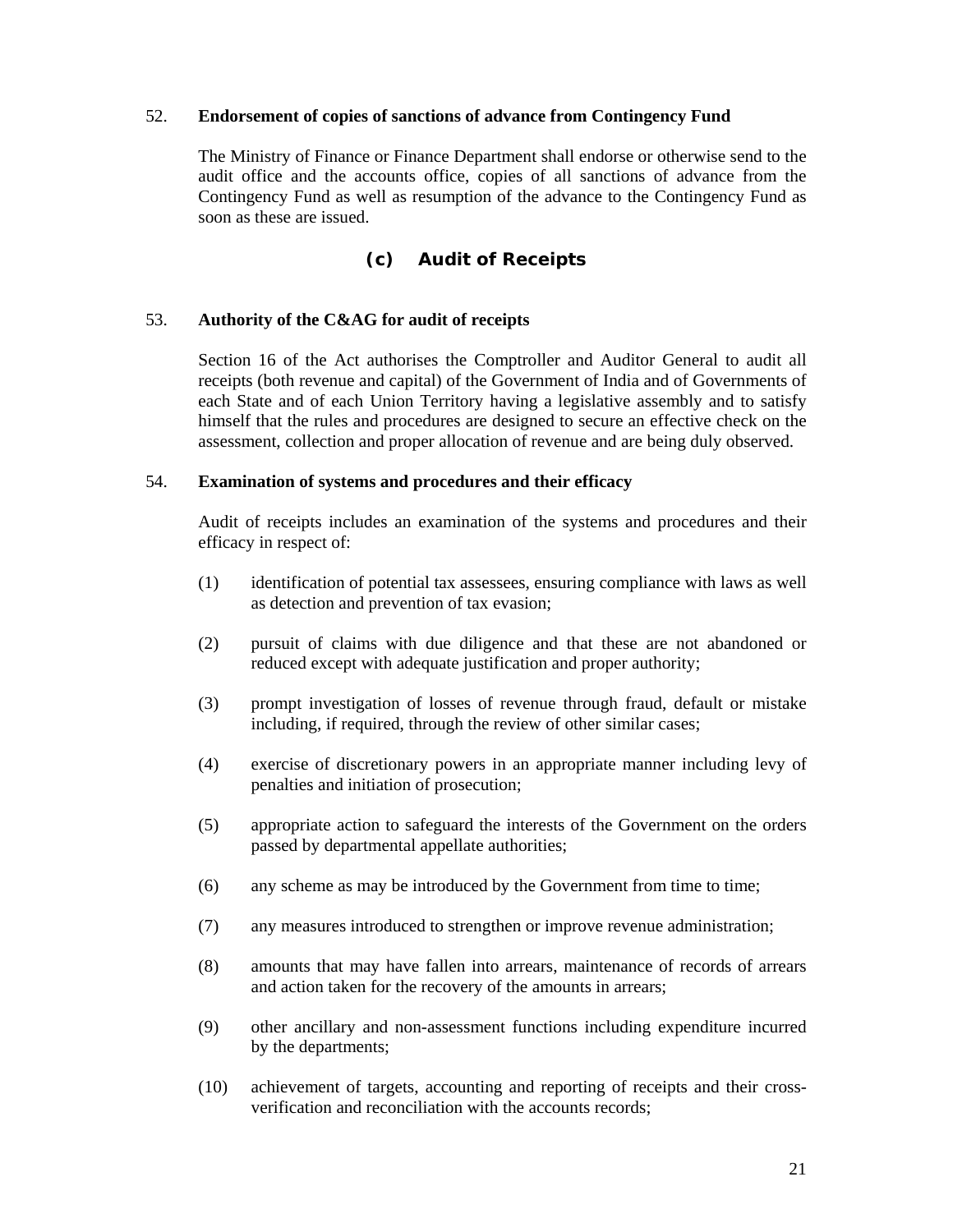- (11) amounts of refunds, rebates, drawbacks, remissions and abatements to see that these are correctly assessed and accounted for; and
- (12) any other matter, as may be determined by the Comptroller and Auditor General.

# 55. **Integrity of data, information and documents forming basis of policy**

 The scope of audit of receipts includes examination of integrity of data, information and documents which form the basis of a policy.

# 56. **Access to assessment files and records and computerised database**

(1) The audit officer shall have access to individual assessment files as may be necessary subject to provisions of applicable laws and rules. The department concerned shall provide access to the assessment records and also any computerised systems including the databases maintained by it in hard copy or/and electronic form.

(2) As regards third party records and additional information thereon, provisions in this regard in Chapter 12 refer.

# 57. **Follow up action on systemic faults or high risks pointed out by Audit**

 Where the audit officer points out systemic faults or identifies high risks, the department should take appropriate action to address these faults and mitigate the risks so identified.

# 58. **Intimation of follow up action taken by the department**

 The department shall furnish within six months of the close of each financial year, an annual statement to the Accountant General (Audit) containing the details of follow up action taken on audit observations, including recoveries, in respect of accepted paragraphs included in the audit reports laid before Parliament or legislature till the end of that financial year.

# **(d) Audit of Assets and Liabilities**

# *Stores and Stock*

# 59. **Authority of the C&AG for audit of stores and stock**

 Section 17 read with Section 2(e) of the Act authorises the Comptroller and Auditor General to audit and report on the accounts of the stores and the stock kept in any office or department of the Union or of a State or of a Union Territory having a legislative assembly.

# 60. **Manner of keeping accounts of stores and stock**

 The accounts of stores and stock shall be kept in the manner prescribed by the Union Government in consultation with the Comptroller and Auditor General.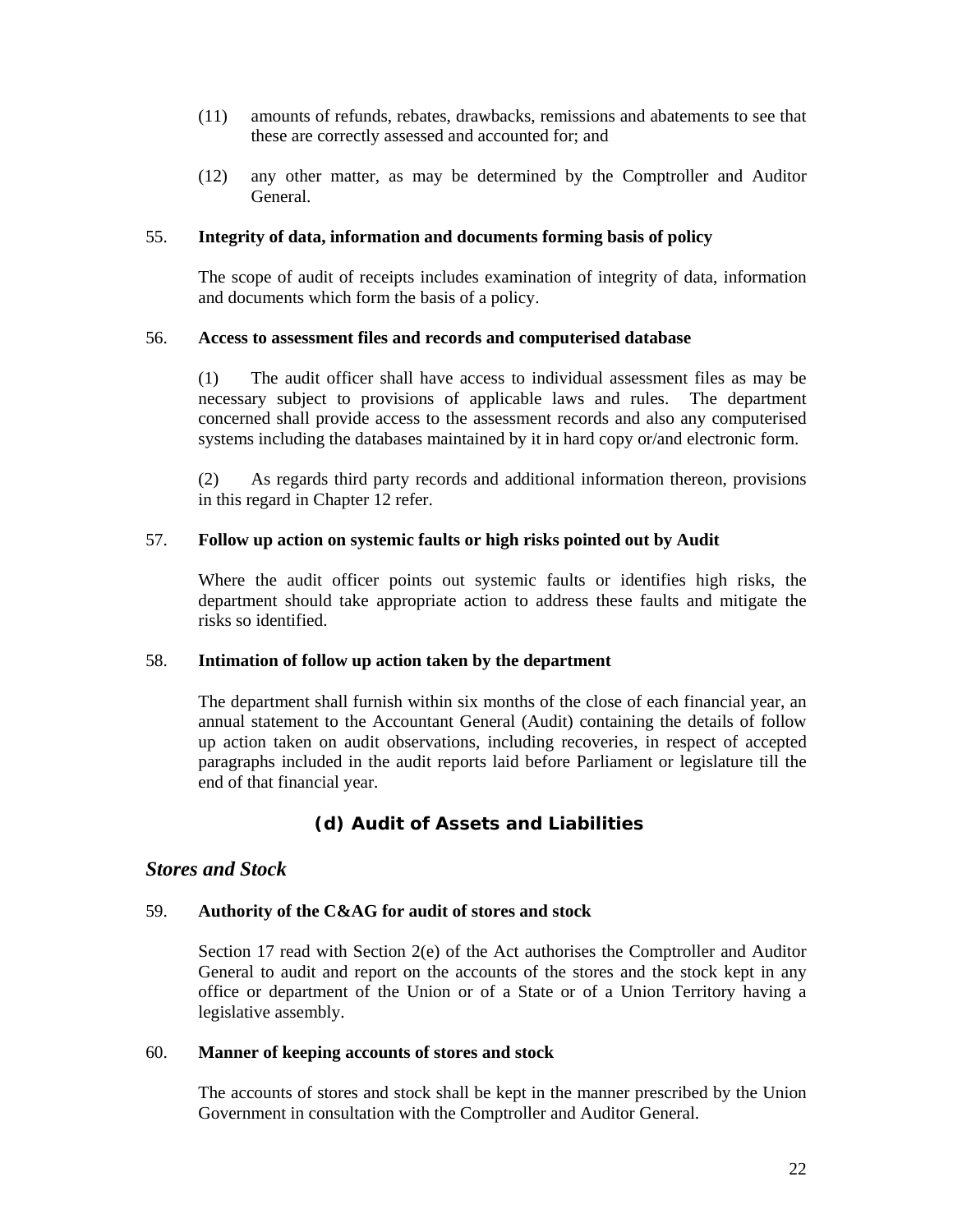# 61. **Audit of stores and stock**

 Audit of stores and stock is primarily an extension of audit of expenditure. Additionally, it involves verifying that adequate and sound systems and procedures are in place and complied with for:

- (1) establishment of the need for procurement of stores;
- (2) proper assessment of requirement of stores, including, where applicable, determination of reserve stock limits;
- (3) authorisation of procurement of stores;
- (4) procurement of stores in a cost-effective manner in accordance with the prescribed systems and procedures;
- (5) receipt, inspection, custody, issue and accounting of stores including appropriate segregation of duties of personnel and reconciliation of store accounts with books of accounts;
- (6) verification of physical balances at prescribed intervals, and reconciliation and resolution of discrepancies between physical balances and balances as per the records without delay; and
- (7) identification of obsolete and surplus stores, their disposal by way of sale and/or transfer to other units, divisions, etc. and accounting of corresponding receipts, or write off after proper investigation.

# 62. **Right of Audit to investigate stores balances**

 Audit shall not normally assume responsibility for physical verification of stores which rests with the Government. It, however, reserves the right to investigate store balances and highlight discrepancies.

# *Other Assets and Liabilities*

# 63. **Authority of the C&AG in regard to audit of other assets and liabilities**

 Section 13 read with Section 2(e) of the Act authorises the Comptroller and Auditor General to audit trading, manufacturing and profit and loss accounts and balance sheets and other subsidiary accounts kept in any department of the Union or of a State or of a Union Territory having a legislative assembly and to report on accounts so audited by him.

 Accordingly, besides store and stock, audit by the Comptroller and Auditor General shall extend to all other assets and liabilities of the Union and of States and of Union Territories having a legislative assembly including ongoing and completed works, investments, loans and advances, deposits, cash balances, internal and external borrowings, guarantees given by the Governments, reserves and sinking funds.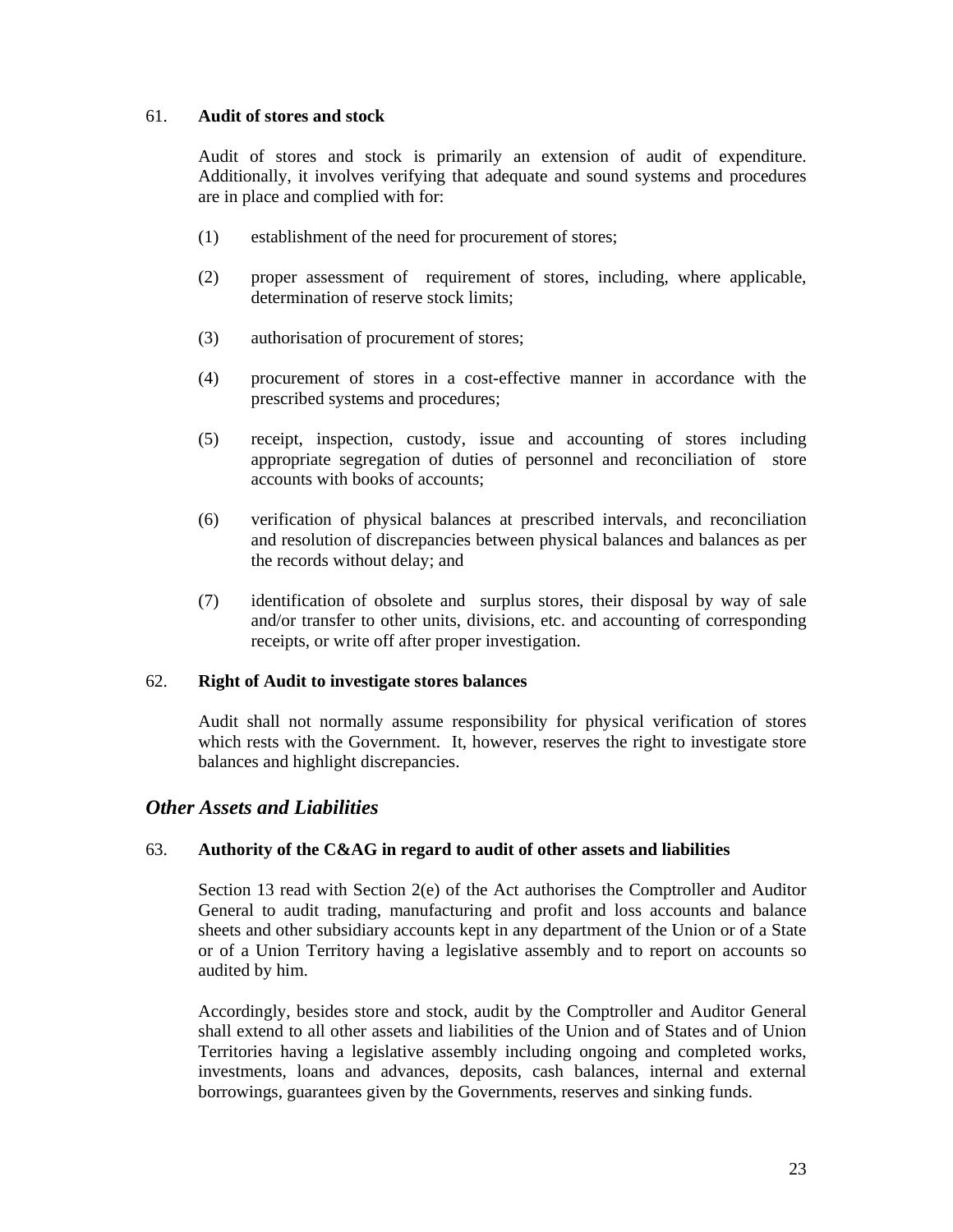# 64. **Broad principles of audit to apply**

Broad principles of audit shall apply to audit of assets and liabilities.

#### 65. **Audit to be governed by orders of the C&AG**

Audit of assets and liabilities shall further be governed by any general or special orders issued by the Comptroller and Auditor General.

# **(e) Audit of Grants-in-aid and Loans**

#### 66. **Audit of grants-in-aid and loans**

 Audit of grants-in-aid and loans is primarily an extension of audit of expenditure and the broad principles of audit of expenditure shall apply. Additionally, it examines whether the amount of Government assistance is utilised for the intended purpose.

### 67. **Verifications to be done during audit of grants-in-aid and loans**

 Audit of Government assistance in form of grants-in-aid or loans shall be conducted to verify whether systems and procedures are in place and are being complied with for:

- (1) clear enunciation of purpose for the sanction of the Government assistance;
- (2) proper and transparent identification and selection of persons, bodies and authorities for Government assistance with reference to their antecedents, absorptive capacity, financial position, systems and management practices;
- (3) determination of amount of assistance and its timely release;
- (4) proper accounting of assistance by the grantee or the loanee including maintenance of accounts in such form as may be prescribed;
- (5) ensuring the fulfillment of conditions of Government assistance;
- (6) monitoring and ensuring the economical, efficient and effective end use of assistance including achievement of the objectives of assistance;
- (7) refund to the Government of any unutilised amount; and
- (8) in the case of loans, their repayment as prescribed and recovery of interest including penal interest according to applicable conditions.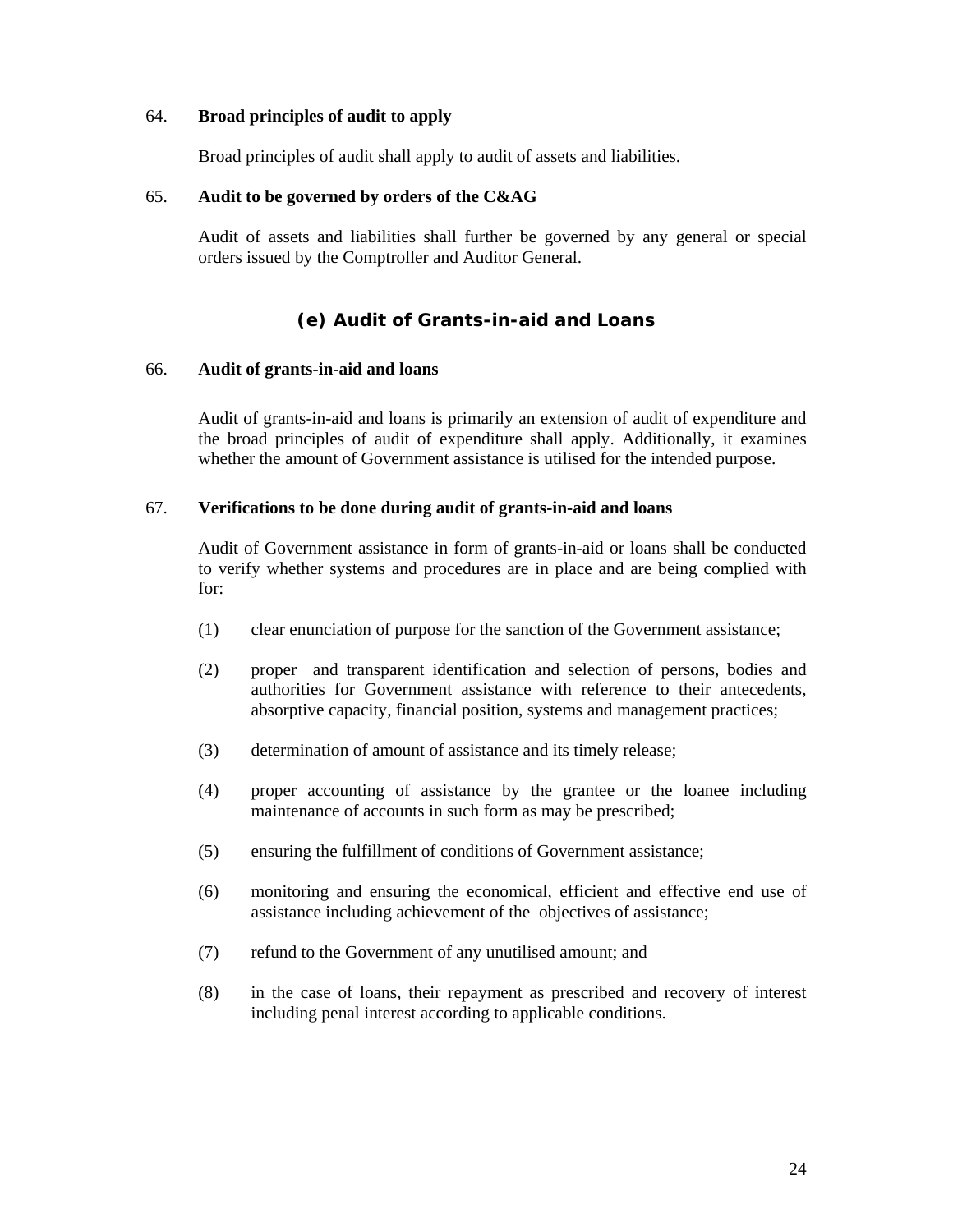# **Performance Audit**

#### 68. **Definition**

 Performance audit is an independent assessment or examination of the extent to which an organisation, programme or scheme operates economically, efficiently and effectively.

# 69. **Three Es of performance audit**

Performance audit assesses:

- (a) **Economy** Economy is minimising the cost of resources used for an activity, having regard to appropriate quality. Economy issues focus on the cost of the inputs and processes. Economy occurs where equal-quality resources are acquired at least cost.
- (b) **Efficiency** Efficiency is the relationship between the output, in terms of goods, services or other results and the resources used to produce them. Efficiency exists where the use of financial, human, physical and information resources is such that output is maximised for any given set of resource inputs, or input is minimised for any given quantity and quality of output.
- (c) **Effectiveness** Effectiveness is the extent to which objectives are achieved and the relationship between the intended impact and the actual impact of an activity. Effectiveness addresses the issue of whether the scheme, programme or organisation has achieved its objectives.

# 70. **Responsibility for development of measurable objectives, performance indicators, etc.**

 The responsibility for the development of measurable objectives and performance indicators as also the system of measurement rests with the Government departments or heads of entities. They are also required to define intermediate and final outputs and outcomes in measurable and monitorable terms, standardise the unit cost of delivery and benchmark quality of outputs and outcomes.

# 71. **Review of the measurable objectives and performance indicators in Audit**

 In reviewing performance against the outputs and outcomes, Audit may critically review the measurable objectives and performance indicators for their reasonableness and soundness. Audit may also set criteria for reviewing programme performance based on best practices.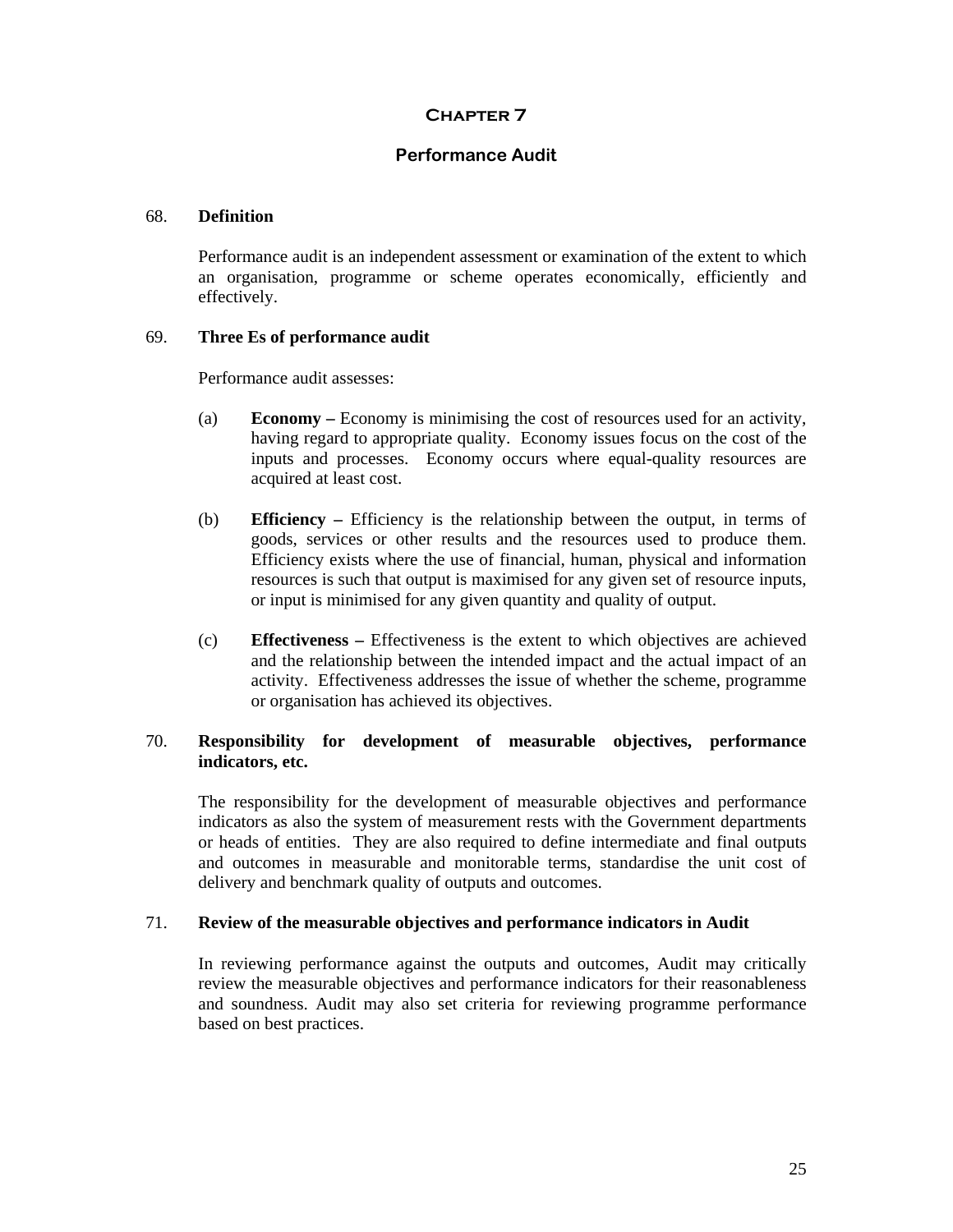# 72. **Interaction with auditable entity during performance audit**

 Performance audit envisages a high degree of interaction with the auditable entities, right from the selection of subject(s) for review to all subsequent stages like definition of audit objectives and criteria, preparation of detailed audit programme, development of audit findings, formulation of recommendations and other related matters. Government departments shall ensure adequate and timely response to the audit officer at all stages.

# 73. **Holding of entry conference**

 Before commencing detailed work of performance audit, the Accountant General (Audit) shall hold an entry conference with the Secretary to Government of the concerned department.

# 74. **Topics for discussion in entry conference**

 The discussions at the entry conference shall *inter alia* include the scope and coverage of audit, audit objectives and criteria, proposed techniques of evidence collection, overall timeframe and tentative time schedule. The Accountant General (Audit) shall give full consideration to any suggestion that may be made by the Secretary to Government of the concerned department. A written record of the proceedings of the entry conference, duly signed by both parties, shall be kept on record.

# 75. **Nomination of an officer for coordination and cooperation with Audit**

 The Secretary to Government of the concerned department shall nominate a sufficiently senior officer of the department who shall be responsible for coordinating with the concerned officers and the field offices of the department and ensuring their cooperation with the audit officer.

# 76. **Holding of exit conference**

 The Accountant General (Audit) shall, after the draft performance audit report is ready, hold an exit conference with the Secretary to Government of the concerned department. A written record of the proceedings of the exit conference, duly signed by both parties, shall be kept on record. The Accountant General (Audit) shall give full consideration to the observations and comments of the Secretary while finalising the draft performance audit report for inclusion in the audit report of the Comptroller and Auditor General.

# 77. **Furnishing of reply by department and processing of material for audit report**

 The Secretary to Government of the concerned department shall furnish reply to the draft performance audit report within the specified time and the Accountant General (Audit) shall take into account such reply before finalising the material for audit report of the Comptroller and Auditor General. The provisions of Chapter 15 relating to processing of material for the audit reports of the Comptroller and Auditor General and the follow up action thereon shall apply.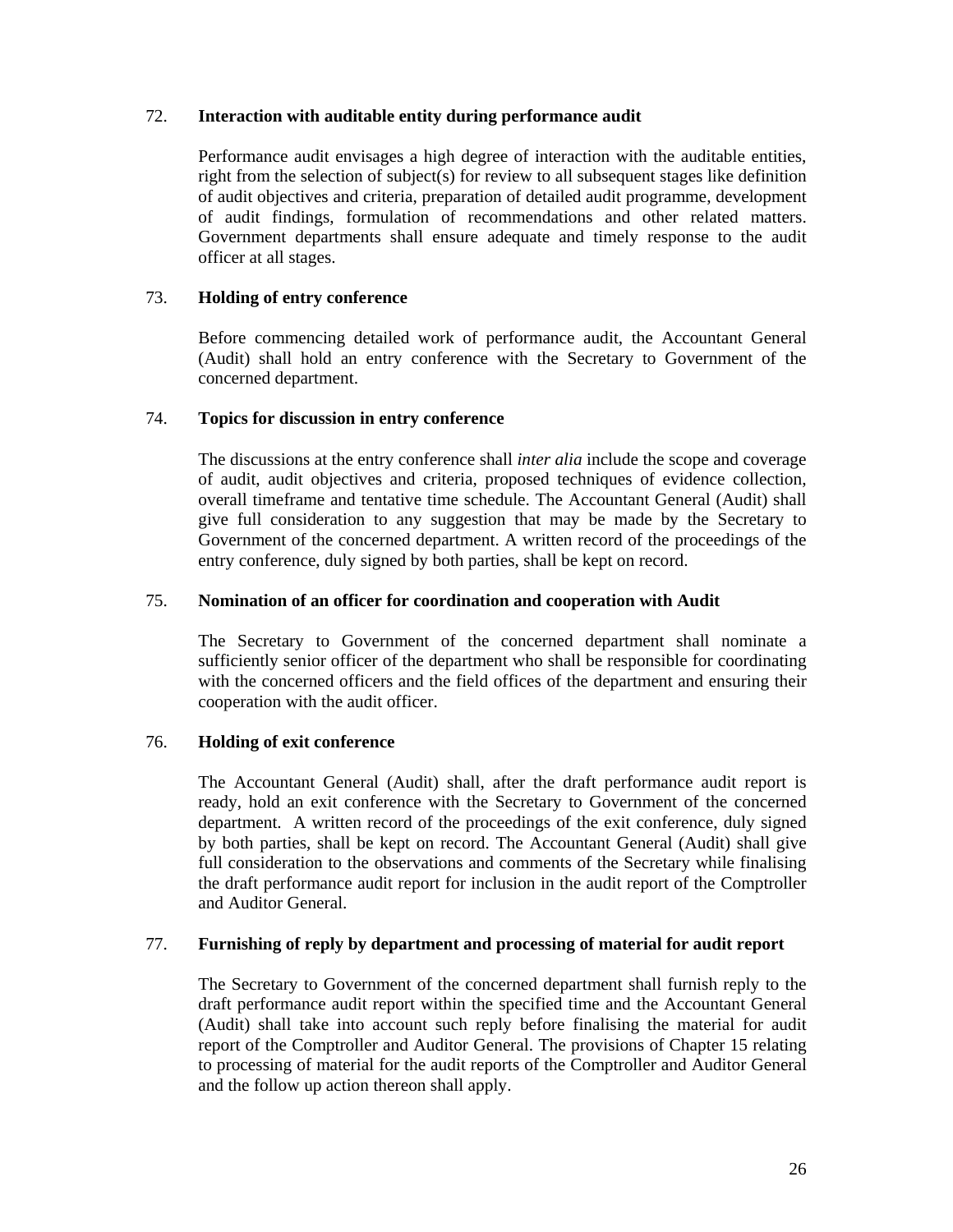# **Audit of Bodies and Authorities other than Government Establishments and Companies**

# **(a) Broad Principles**

#### 78. **Authority of the C&AG for audit of bodies and authorities**

 The audit of bodies and authorities, other than Government establishments and companies, by the Comptroller and Auditor General is governed by the provisions contained in Sections 14, 15, 19(2), 19(3), 19A and 20 of the Act.

#### 79. **Meaning of the expression 'body' and 'authority'**

 The expression 'authority' means a person or body exercising power or command vested in it by virtue of the Constitution or any law made by the legislature. The expression 'body' means an aggregate of persons, whether incorporated or unincorporated, and includes an institution or organisation set up as an autonomous organisation under a specific statute or as a society registered under the Societies Registration Act, 1860 or Indian Trusts Act, 1882 or any other statute, voluntary organisation or non-Government organisation, urban or rural local self Government institution, co-operative society, society or club, etc.

#### 80. **Provisions of Section 18 of the Act to apply to bodies and authorities**

 The provisions of Section 18 of the Act shall apply to bodies and authorities that are under the audit jurisdiction of the Comptroller and Auditor General.

#### 81. **Accounts of bodies and authorities to be made available to Audit**

 The body or authority under the audit jurisdiction of the Comptroller and Auditor General shall make its duly approved accounts available for audit as per time schedule that may be prescribed by the laws governing such body or authority or else by the Comptroller and Auditor General.

# **(b) Audit of Bodies and Authorities substantially financed from Union or State Revenues**

# 82. **Audit of bodies and authorities under Section 14 of the Act**

 (1) Section 14(1) of the Act authorises the Comptroller and Auditor General to audit the receipts and expenditure of a body or authority if (a) the amount of Government grant or loan paid to it in a financial year is not less than rupees twentyfive lakh and also (b) the amount of such grant or loan is not less than seventy-five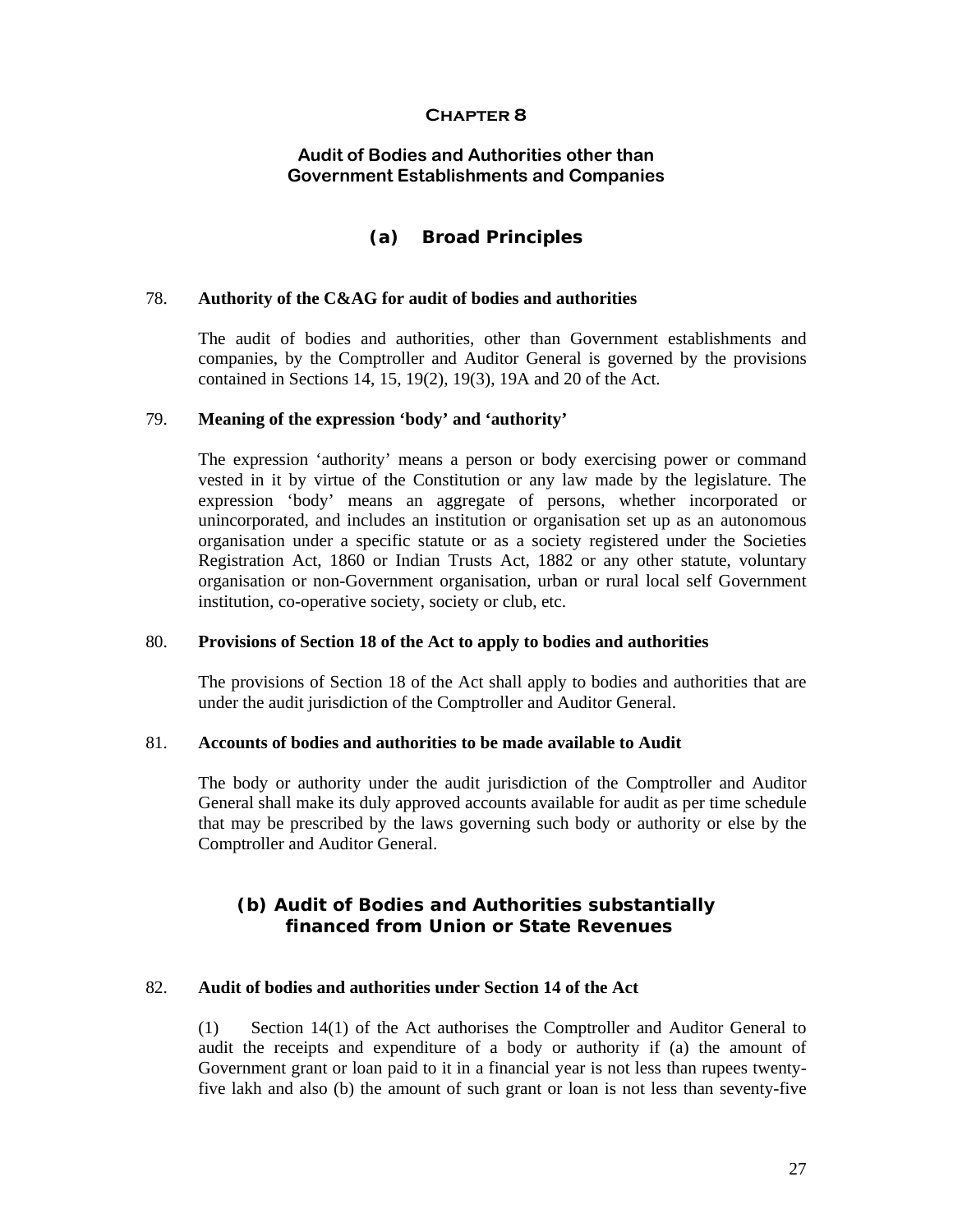per cent of its total expenditure during the year. Audit under this Section is subject to the provisions of any law applicable to the body or authority.

 (2) Section 14(2) of the Act provides that the Comptroller and Auditor General may, with the previous approval of the President or the Governor of a State or the Administrator of a Union Territory having a legislative assembly, as the case may be, audit all receipts and expenditure of a body or authority where the amount of Government grants or loans to the body or authority in a financial year is not less than rupees one crore.

 (3) Where the receipts and expenditure of a body or authority are audited by the Comptroller and Auditor General under sub-section (1) or (2) of Section 14 for a particular year, the Comptroller and Auditor General is authorised under Section 14(3) of the Act to continue to audit its receipts and expenditure for a further period of two years even if the conditions stated in sub-section (1) or (2) are not satisfied during any of the two subsequent years.

# 83. **Sanctions of grants and loans and forwarding of copies**

 Government departments and other officers empowered to sanction grants and/or loans to any body or authority shall:

- (1) endorse a copy of each letter of sanction of grant or loan to the audit office;
- (2) mention in the sanction, the amount of the budgeted expenditure of the body or authority; and
- (3) ensure that the assisted body or authority makes available all the relevant records to the audit officer for audit, wherever and whenever necessary, and that a requirement to this effect is incorporated in the letter of sanction to the grant and/or loan.

# 84. **Forwarding of statement of bodies and authorities receiving assistance**

 Governments and heads of departments which sanction grants and/or loans to bodies or authorities shall furnish to the audit office by end of July every year a statement of such bodies and authorities to which grants and/or loans aggregating rupees ten lakh or more were paid during the preceding year indicating (a) the amount of assistance; (b) the purpose for which the assistance was sanctioned; and (c) the total expenditure of the body or authority.

# 85. **Computation of quantum of Government assistance**

 For arriving at the quantum of Government assistance for the purpose of ascertaining auditability under Section 14 of the Act:

(1) the aggregate of the amounts of grant(s) and  $\text{loan}(s)$  paid to a body or authority shall be reckoned together;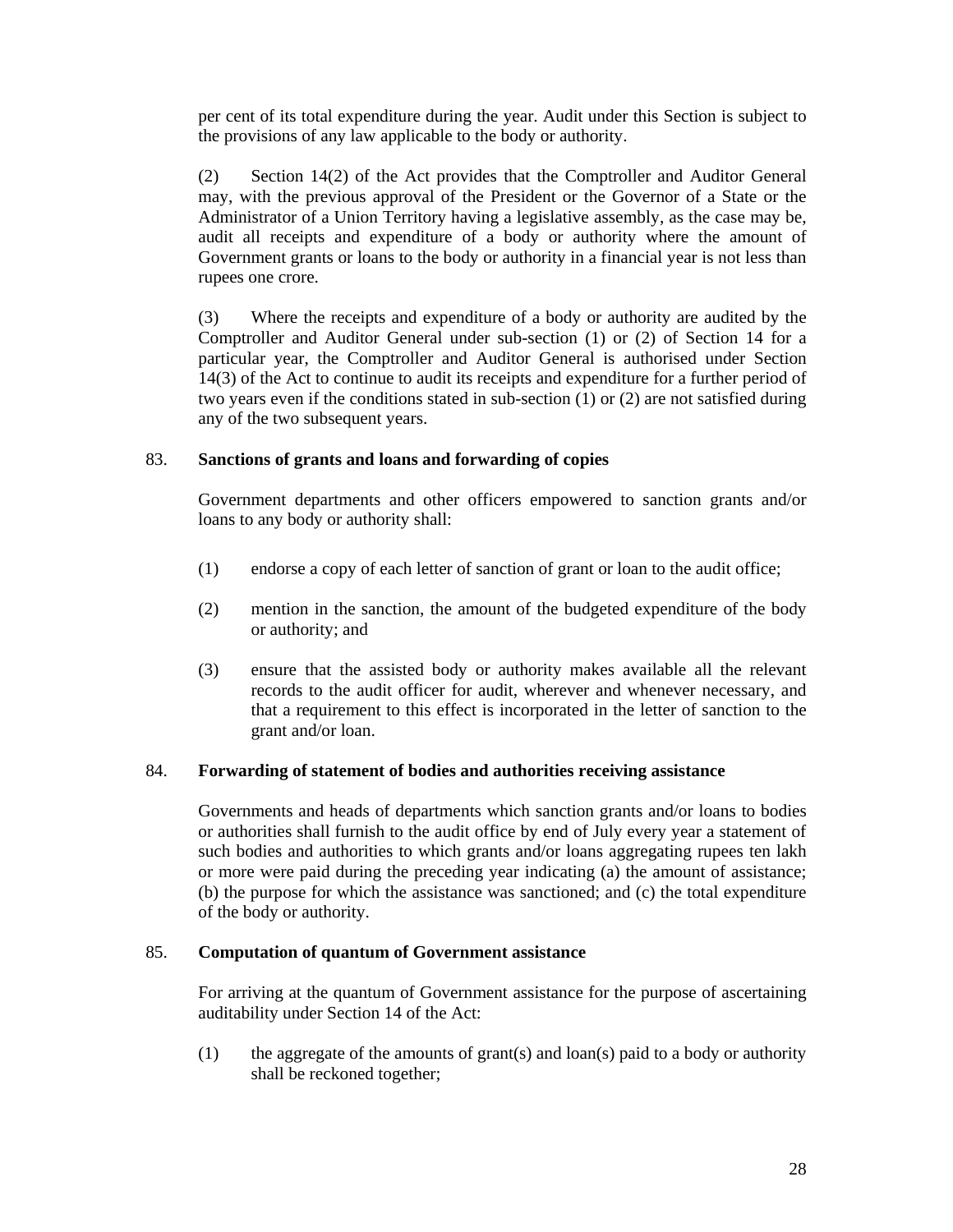- (2) the amounts of grant(s) and loan(s) paid to a body or authority by the Union Government, the State Government(s) and the Union Territory Government(s) shall be aggregated; and
- (3) the amounts of grant(s) and loan(s) paid during a year shall include any amounts remaining unspent out of grant(s) and loan(s) paid to the body or authority during preceding year(s) but not refunded to the Government.

# 86. **Audit of receipts and expenditure and review of internal controls and financial records**

 Audit of the receipts and expenditure of a substantially financed body or authority shall be conducted in accordance with the Regulations prescribed in Chapters 6 and 7 to the extent relevant. The Comptroller and Auditor General may also conduct a critical review of its system of internal controls and financial records as well as the tests performed by its auditor for expression of an opinion on its accounts.

#### 87. **Communication of results of audit and their inclusion in audit report**

 The audit office shall communicate the results of audit to the chief executive officer of the body or authority and shall also forward a copy of the inspection report to the department(s) of the Government(s) that paid the grant(s) or loan(s) to the body or authority. Important points noticed in audit that need to be brought to the notice of the legislature may also be included in the audit report of the Comptroller and Auditor General submitted to the President or the Governor of a State or the Administrator of a Union Territory having a legislative assembly, as the case may be, for being laid before the appropriate legislature.

# **(c) Scrutiny in case of grants and loans given to bodies and authorities for specific purpose**

#### 88. **Audit of bodies and authorities under Section 15 of the Act**

 (1) Under Section 15 of the Act, where any grant or loan is given for any specific purpose from the Consolidated Fund of India or of any State or of any Union Territory having a legislative assembly to any authority or body, not being a foreign state or international organisation, the Comptroller and Auditor General is authorised to scrutinise the procedures by which the sanctioning authority satisfies itself as to the fulfillment of the conditions subject to which such grants or loans were given.

(2) The President or the Governor of a State or the Administrator of a Union Territory having a legislative assembly, as the case may be, if he is of the opinion that it is necessary to do so in public interest and after consultation with the Comptroller and Auditor General, may relieve the Comptroller and Auditor General from making any such scrutiny in respect of any body or authority receiving such grant or loan.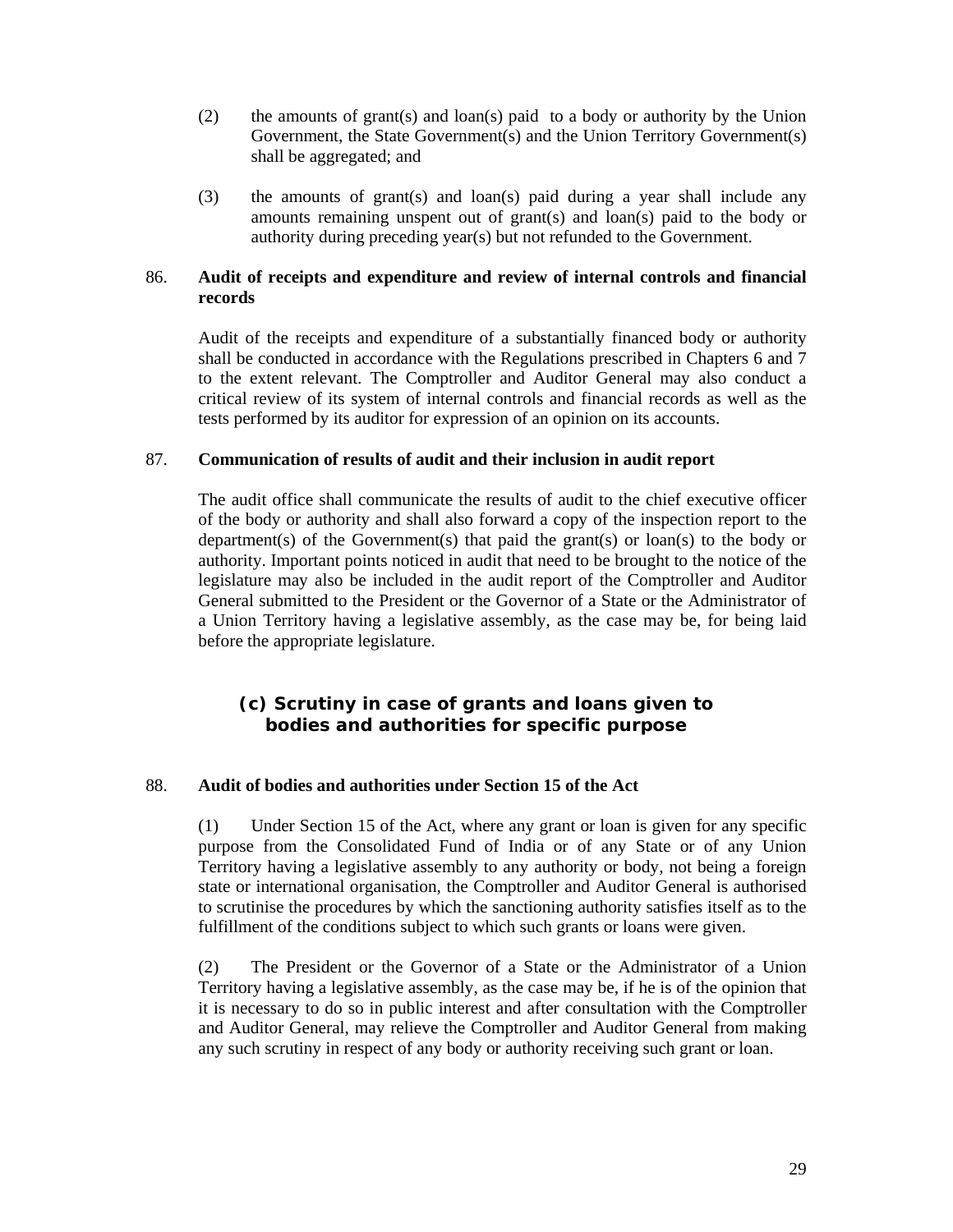#### 89. **Access to books and accounts of grantee body or authority**

 (1) Under sub-section (1) of Section 15, the Comptroller and Auditor General is authorised to have access, with reasonable previous notice, to the books and accounts of the grantee body or authority for the purpose of scrutinising the procedures by which the sanctioning authority satisfies itself as to the fulfillment of the conditions attached to the Government assistance.

(2) Under sub-section (2) of Section 15, except where he is authorised so to do by the President, the Governor of a State or the Administrator of a Union Territory, as the case may be, the Comptroller and Auditor General shall not have, while exercising the powers conferred on him by Section 15(1), right of access to the books and accounts of any corporation to which any such grant or loan as is referred to in Section 15(1) is given if the law by or under which such corporation has been established provides for the audit of the accounts of such corporation by an agency other than the Comptroller and Auditor General. No such authorisation shall be made except after consultation with the Comptroller and Auditor General and after giving the concerned corporation a reasonable opportunity of making a representation in this regard.

# 90. **Communication of results of audit and their inclusion in audit reports**

 The audit office shall communicate the results of scrutiny of the procedures conducted in terms of Section 15 of the Act to the department(s) of the Government(s) that paid the grant(s) and/or loan(s) to the body or authority. Important points that need to be brought to the notice of the legislature may also be included in the audit report of the Comptroller and Auditor General submitted to the President or the Governor of a State or the Administrator of a Union Territory having a legislative assembly, as the case may be, for being laid before the appropriate legislature.

# **(d) Audit of corporations set up by or under law made by Parliament**

# 91. **Audit of corporations under Section 19(2) of the Act**

 As per Section 19(2) of the Act, the duties and powers of the Comptroller and Auditor General in relation to audit of accounts of corporations established by or under law made by Parliament are performed and exercised in accordance with the provisions of the respective legislations.

# 92. **Conduct of audit of corporations**

 Subject to the provisions of the respective legislations, the conduct of audit of corporations established by or under any law made by Parliament shall be governed by the provisions of these Regulations.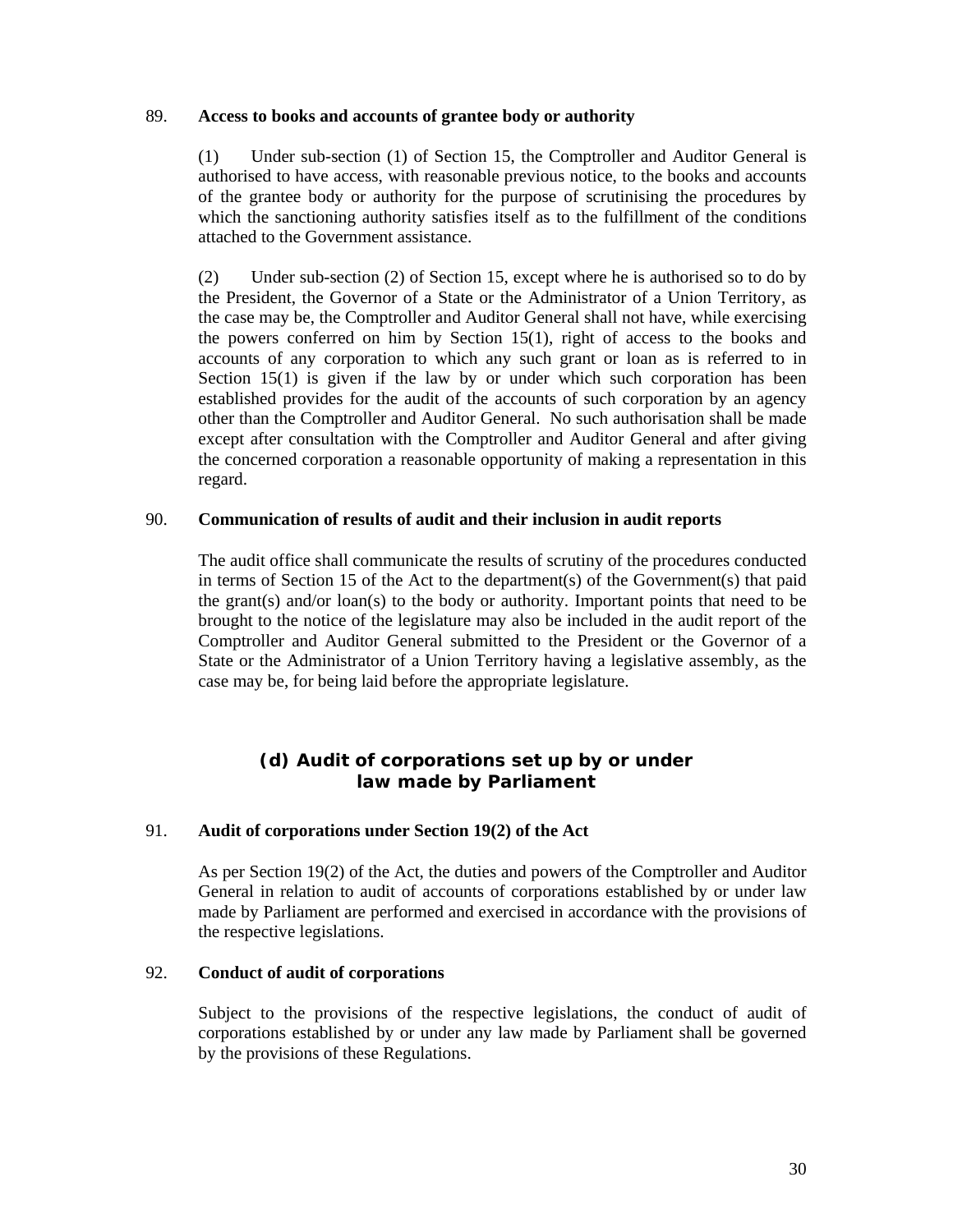# 93. **Copies of agenda notes and minutes of meetings of board of directors and audit committees to be furnished to Audit**

 Every corporation that is subject to audit by the Comptroller and Auditor General shall send copies of the agenda notes and minutes of the meetings of its governing body, by whatever name called, and the audit committee, if formed, to the Accountant General (Audit).

# 94. **Applicable standards and verifications required in audit of accounts**

 Where the Comptroller and Auditor General is the sole auditor of a corporation, the financial audit is conducted in accordance with the auditing standards issued by the Comptroller and Auditor General. Audit shall verify whether systems and procedures are in place and implemented to ensure that the accounts:

- (1) comply with the requirements of the applicable law(s), rules and administrative instructions;
- (2) comply with the accounting standards prescribed by the Institute of Chartered Accountants of India;
- (3) contain adequate disclosures in respect of financial transactions; and
- (4) present a true and fair view of the corporation's financial position.

# 95. **Audits other than financial audit of accounts by the C& AG**

 (1) In addition to the financial audit of accounts of a corporation, the Comptroller and Auditor General may conduct any other type of audit including the following:

- (a) test check of transactions entered into by the corporation with a view to examining their legality, competence and propriety and report on cases of infraction, waste, mismanagement, frauds and other irregularities; and
- (b) performance audit with a view to ascertaining the extent to which the corporation operates economically, efficiently and effectively for the achievement of the stated objectives.
- (2) The scope of above audits may extend to more than one financial year.

(3) The Regulations contained in Chapters 6 and 7 shall apply to the compliance and performance audits conducted under sub-Regulations (1) and (2) to the extent relevant.

# 96. **Audit certificate as warranted by circumstances**

 The audit certificate may be subject to such observations and qualifications as the circumstances may warrant. An adverse certificate may be given if the observations and qualifications are of such nature as may not warrant certification of accounts as presenting a true and fair view of the financial position of the corporation.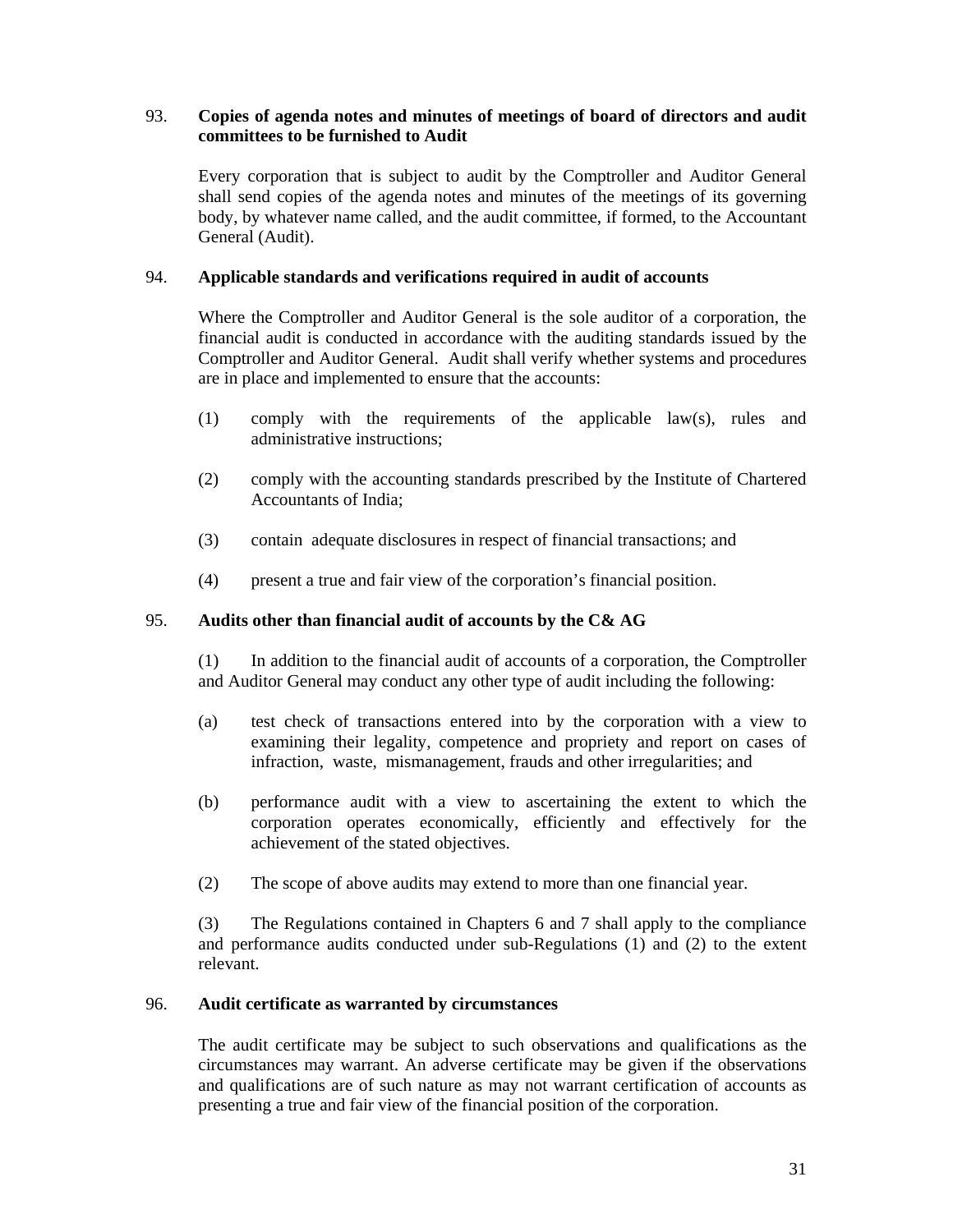# 97. **Forwarding of draft separate audit report**

On the completion of financial audit, the audit office shall send to the chief executive officer a draft separate audit report that will form part of the audit certificate on the accounts. A copy of the same shall also be sent to the Government in case it contains any observation on which reply of the Government is necessary.

# 98. **Reply to draft separate audit report**

 The chief executive officer of the corporation (and the Government, where a copy of the draft separate audit report is sent to it) shall communicate reply to the draft separate audit report within two weeks from the date of its issue or such other period as prescribed.

# 99. **Finalisation of audit certificate and separate audit report**

 The audit office shall consider the reply received from the corporation (and the Government if a copy is sent to it) before finalising the audit certificate and the separate audit report. In case a reply is not received within the specified period or any extended period agreed to, the audit officer may proceed on the assumption that the corporation (and the Government where a copy of the draft separate audit report is sent to it) has no comments, observation and explanation in the matter.

# 100. **Forwarding of audit certificate and separate audit report to Government**

 The Accountant General (Audit) shall send the audit certificate and the separate audit report which will form part of the audit certificate on the accounts of the corporation to the Secretary to Government of the concerned department with a copy to the chief executive officer of the corporation.

# 101. **Placement of audit certificate and separate audit report before governing body and concerned legislature**

 The chief executive officer shall place the audit certificate and the separate audit report before the governing body and intimate to the Accountant General (Audit) the date on which these are presented to the governing body. The Government shall cause every audit certificate and separate audit report to be laid before appropriate legislature(s) in accordance with Section 19A of the Act. The Secretary shall intimate to the Accountant General (Audit) the date of presentation of the audit certificate and the separate audit report to the legislature.

# 102. **Reporting of results of audits other than financial audit of accounts**

 The results of other audits including compliance and performance audits of a Government corporation are reported through audit notes, inspection reports and audit reports. Audit reports of the Comptroller and Auditor General are laid before the respective legislature. No comments shall, however, be included in the inspection reports and audit reports except after giving due opportunity to the corporation and the Government to offer their explanation on the matters proposed to be commented upon. The Regulations in Chapters 12 to 15 shall apply to the extent relevant.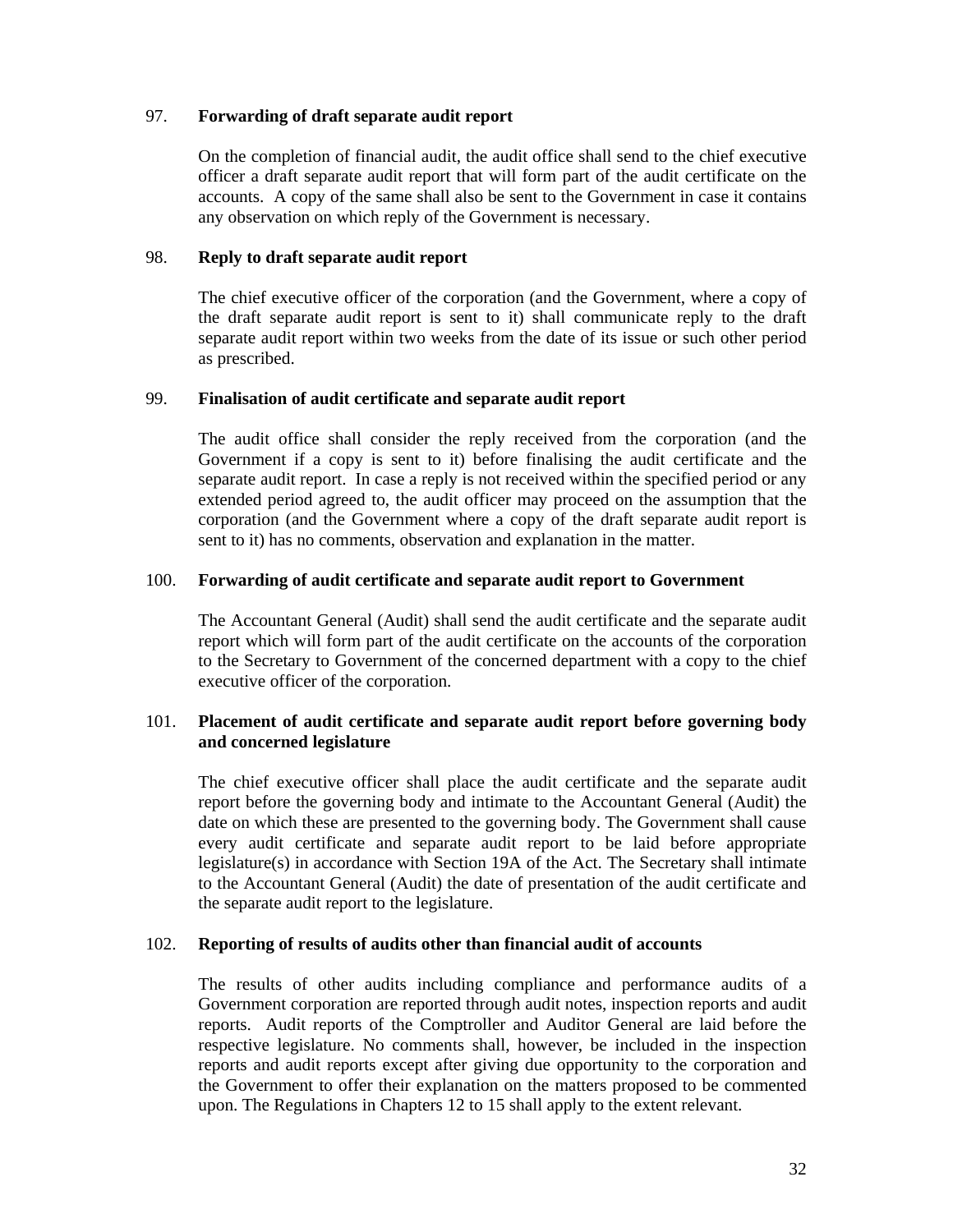# 103. **Responsibility for settlement of audit observations and constitution of 'audit arrears committee'**

 The responsibility for settlement of audit observations is that of the management of the corporation. In case a large number of audit observations included in the inspection reports remain outstanding for more than two years, each such corporation shall constitute an 'audit arrears committee' consisting of sufficiently senior officers of the corporation for speedy settlement and clearance of outstanding audit observations.

The concerned Government may take steps to ensure constitution of these committees and their effective functioning.

# 104. **Corporations where Audit Board or Audit Review Committee is constituted or where primary auditor is appointed**

 In case of central corporations where Audit Board is constituted by the Comptroller and Auditor General, Regulations in Section  $(g)$  of Chapter 9 shall apply to the extent relevant. In case of State corporations where Audit Review Committee is constituted, Regulations in Section (h) of Chapter 9 shall apply to the extent relevant. Further, in case of corporations where primary auditor is appointed under the relevant Act, Regulations in Section (d) to (f) of Chapter 9 shall apply to the extent relevant.

# **(e) Audit of State Corporations and other bodies and authorities entrusted to the C&AG**

# 105. **Audit under Section 19(3) of the Act**

 As per Section 19(3) of the Act, the Governor of a State or the Administrator of a Union Territory having a legislative assembly may, where he is of the opinion that it is necessary in the public interest so to do, request the Comptroller and Auditor General to audit the accounts of a corporation established by law made by the legislature of the State or of the Union Territory, as the case may be, and where such request has been made, the Comptroller and Auditor General shall audit the accounts of such corporation and shall have, for the purposes of such audit, right of access to the books and accounts of such corporation.

No such request shall be made except after consultation with the Comptroller and Auditor General and after giving reasonable opportunity to the corporation to make representation with regard to the proposal for such audit.

#### 106. **Audit under Section 20 of the Act**

 (1) Under sub-section (1) of Section 20 of the Act, the audit of accounts of any body or authority, the audit of which has not been entrusted to the Comptroller and Auditor General by or under any law made by Parliament may, subject to the proviso contained in Section 20(3), also be entrusted by the President or the Governor of a State or the Administrator of a Union Territory having a legislative assembly, as the case may be, to the Comptroller and Auditor General after consultation with him and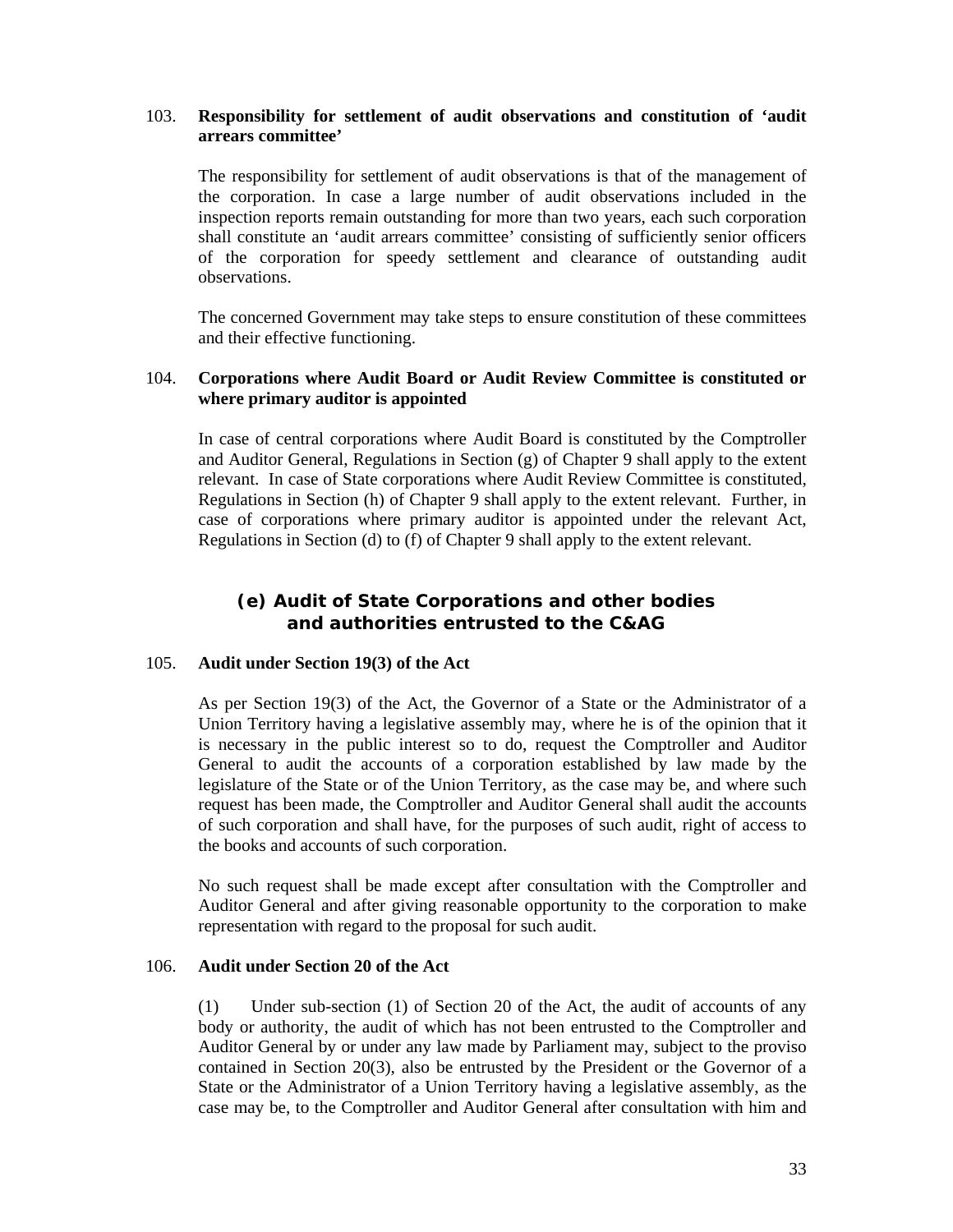on such terms and conditions as may be agreed to between him and the concerned Government.

 (2) As per sub-section (2) of Section 20 of the Act, the Comptroller and Auditor General may propose to the President or the Governor of a State or the Administrator of a Union Territory having a legislative assembly, as the case may be, that he may be authorised to undertake the audit of accounts of a body or authority, the audit of which has not been entrusted to him by law, if he is of the opinion that such audit is necessary because a substantial amount has been invested in or advanced to that body or authority by Government, and the President or the Governor or the Administrator, as the case may be, may, subject to proviso contained in sub-section (3), empower the Comptroller and Auditor General to undertake the audit of accounts of that body or authority.

 (3) Under Section 20(3) of the Act, audit under Section 20(1) or 20(2) shall be entrusted to the Comptroller and Auditor General only if the President or the Governor of a State or the Administrator of a Union Territory having a legislative assembly is satisfied that it is expedient to do so in the public interest and after giving reasonable opportunity to the concerned body or authority to make representation with regard to the proposal for such audit.

# 107. **Conditions for undertaking audit under Section 20(1)**

 The conditions for undertaking audit of a body or authority at the request of the President or the Governor of a State or the Administrator of a Union Territory having a legislative assembly under Section 20(1) are the following:

- (1) Audit shall be entrusted to the Comptroller and Auditor General preferably for a period of five accounts years. The arrangement will be reviewed after the expiry of this period.
- (2) The scope, extent and manner of audit shall be decided by the Comptroller and Auditor General.
- (3) The Comptroller and Auditor General may appoint a primary auditor to conduct audit on his behalf and in accordance with the directions or guidelines issued by him.
- (4) The Comptroller and Auditor General or any other person so authorised in connection with the audit of accounts of the body or authority shall have the same rights, privileges and authority as the Comptroller and Auditor General has in connection with the audit of accounts of Government.
- (5) The Comptroller and Auditor General, or an officer so authorised in this regard, will communicate the results of audit to the governing body of the body or the authority. The governing body shall submit a copy of the report to the concerned Government along with its observations. The Comptroller and Auditor General, or an officer so authorised in this regard, will also forward a copy of the report to the concerned Government.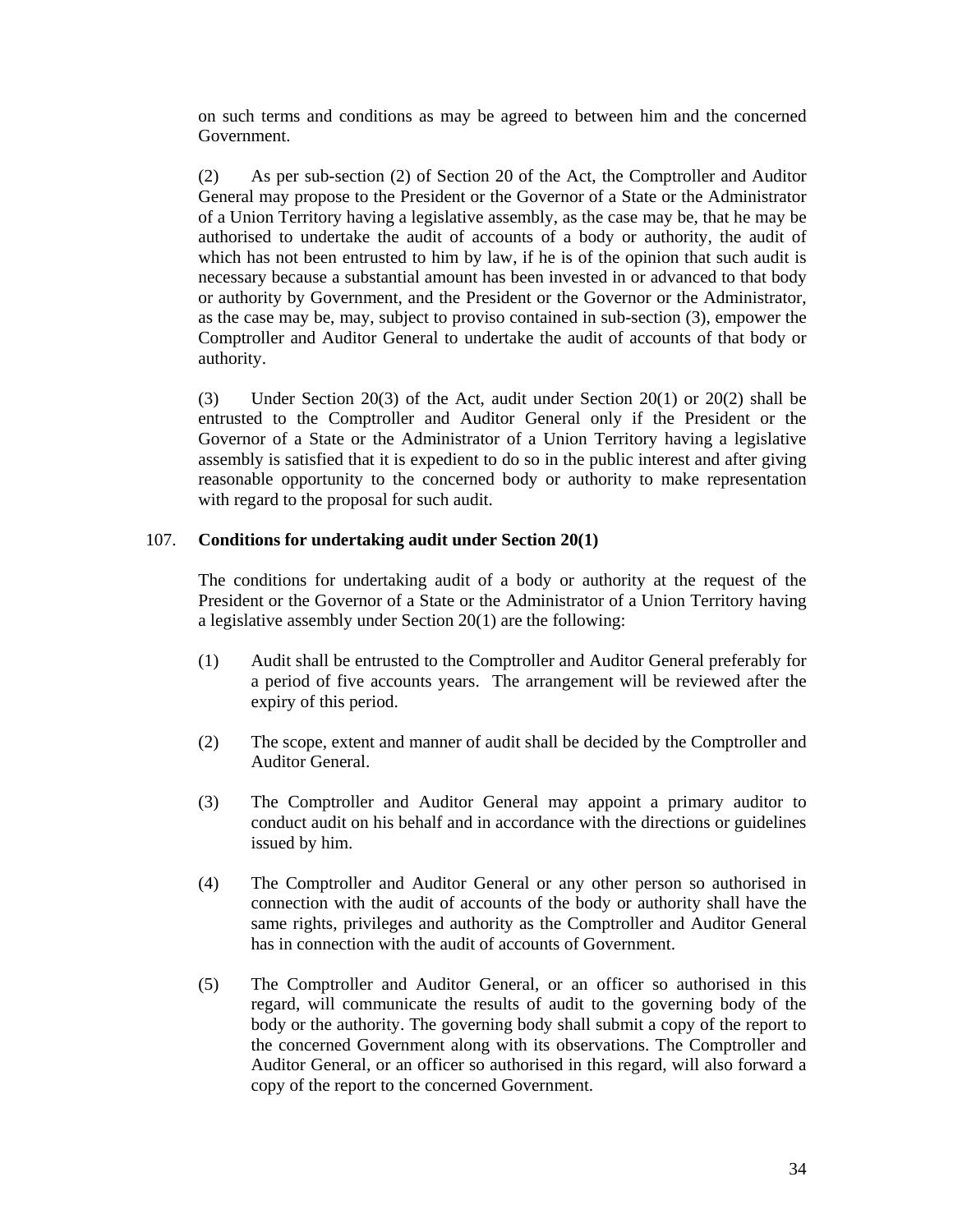- (6) The Comptroller and Auditor General shall have the right to report the results of audit to Parliament or the State legislature or Union Territory legislature.
- (7) Any expenditure incurred by the Comptroller and Auditor General in connection with the audit of the body or authority, including the expenditure incurred for the services of the primary auditor, if any, shall be paid by the body or the authority to the Comptroller and Auditor General.

#### 108. **Proposal for entrustment of audit from Union Government**

 The proposal from Union Government including Union Territory without legislative assembly to entrust audit of a body or authority to the Comptroller and Auditor General shall be sent to the office of the Comptroller and Auditor General.

#### 109. **Proposal for entrustment of audit from State or Union Territory Government**

The proposal from State Government or Union Territory Government having a legislative assembly to entrust audit of a body or authority to the Comptroller and Auditor General shall be sent to the concerned Accountant General (Audit).

#### 110. **Letter of entrustment of audit**

 The letter of entrustment of audit of a body or authority to the Comptroller and Auditor General shall be issued in the name of the President or the Governor of a State or the Administrator of a Union Territory having a legislative assembly. The letter shall *inter alia* indicate that the prescribed requirements, including the requirement relating to giving reasonable opportunity to the body or authority, where applicable, have been satisfied.

# 111. **Audit as per provisions of laws and agreed terms and conditions**

 The audit under Section 19(3) or under Section 20 of the Act shall be conducted in accordance with the provisions of relevant laws and terms and conditions agreed upon between the Comptroller and Auditor General and the concerned Government, wherever applicable. Subject to the above, the audit of such corporations and the bodies or authorities shall be conducted in accordance with these Regulations.

# 112. **Audit of corporations set up by State and UT legislatures and other entrustment audits**

 The provisions contained in Section (d) of this Chapter shall apply *mutatis mutandis* to the extent relevant to corporations set up by law made by State legislature and Union Territory legislature and other bodies and authorities, audit of which has been entrusted to the Comptroller and Auditor General under Section 19(3) and Section 20 of the Act.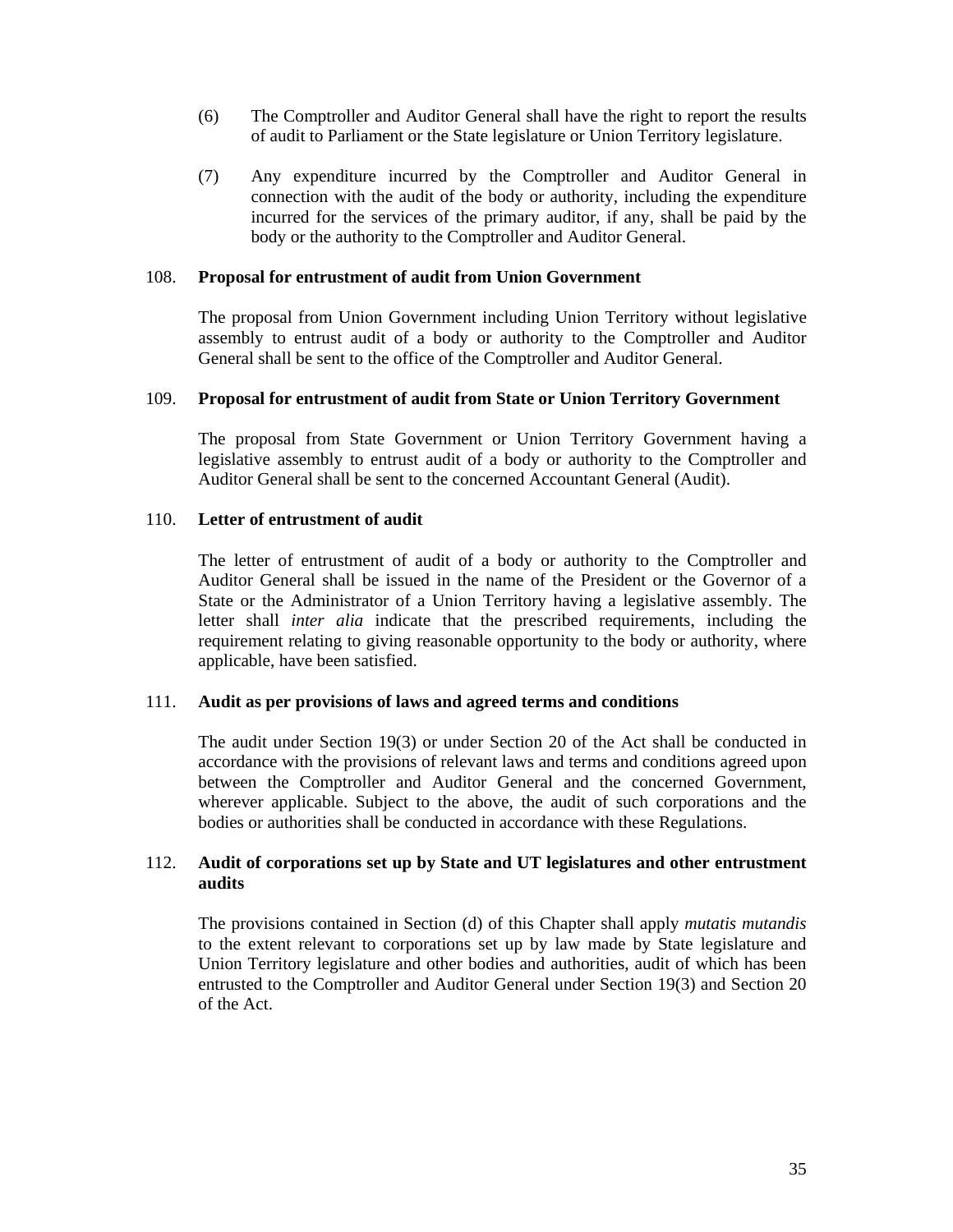# **Audit of Government Companies**

# **(a) Mandate**

#### 113. **Mandate of the C&AG in regard to audit of Government companies**

 As per Section 19 of the Act, the duties and powers of the Comptroller and Auditor General in relation to the audit of accounts of Government companies shall be performed and exercised by him in accordance with the provisions of the Companies Act, 1956.

# **(b) General Provisions**

#### 114. **Application of ICAI standards for public sector enterprises**

The accounting standards and standard audit practices issued by the Institute of Chartered Accountants of India (ICAI) should be kept in view while carrying out the audit of Government companies or deemed Government companies.

# 115. **Supply of copies of agenda notes and minutes of meetings of the board and other committees**

 Every company that is subject to audit by the Comptroller and Auditor General shall send copies of the agenda notes and minutes of the meetings of its board of directors, board level committees and the audit committee, if formed, to the Accountant General (Audit).

#### 116. **Intimation of formation and closure of a Government company or a deemed Government company by the Government**

 The administrative ministry/department concerned shall intimate the Comptroller and Auditor General in writing about the formation of a new Government company or a deemed Government company and forward a copy of its certificate of incorporation within one month of its incorporation. The administrative ministry/department concerned shall also intimate to the Comptroller and Auditor General if a Government company or a deemed Government company ceases to be so, within one month of such an occurrence. The administrative ministry/department shall also intimate to the Comptroller and Auditor General about a company becoming a Government company or a deemed Government company within one month of such an occurrence.

## 117. **Intimation by Government company or deemed Government company of its formation**

 A Government company or a deemed Government company shall also intimate to the Comptroller and Auditor General about its formation along with the shareholding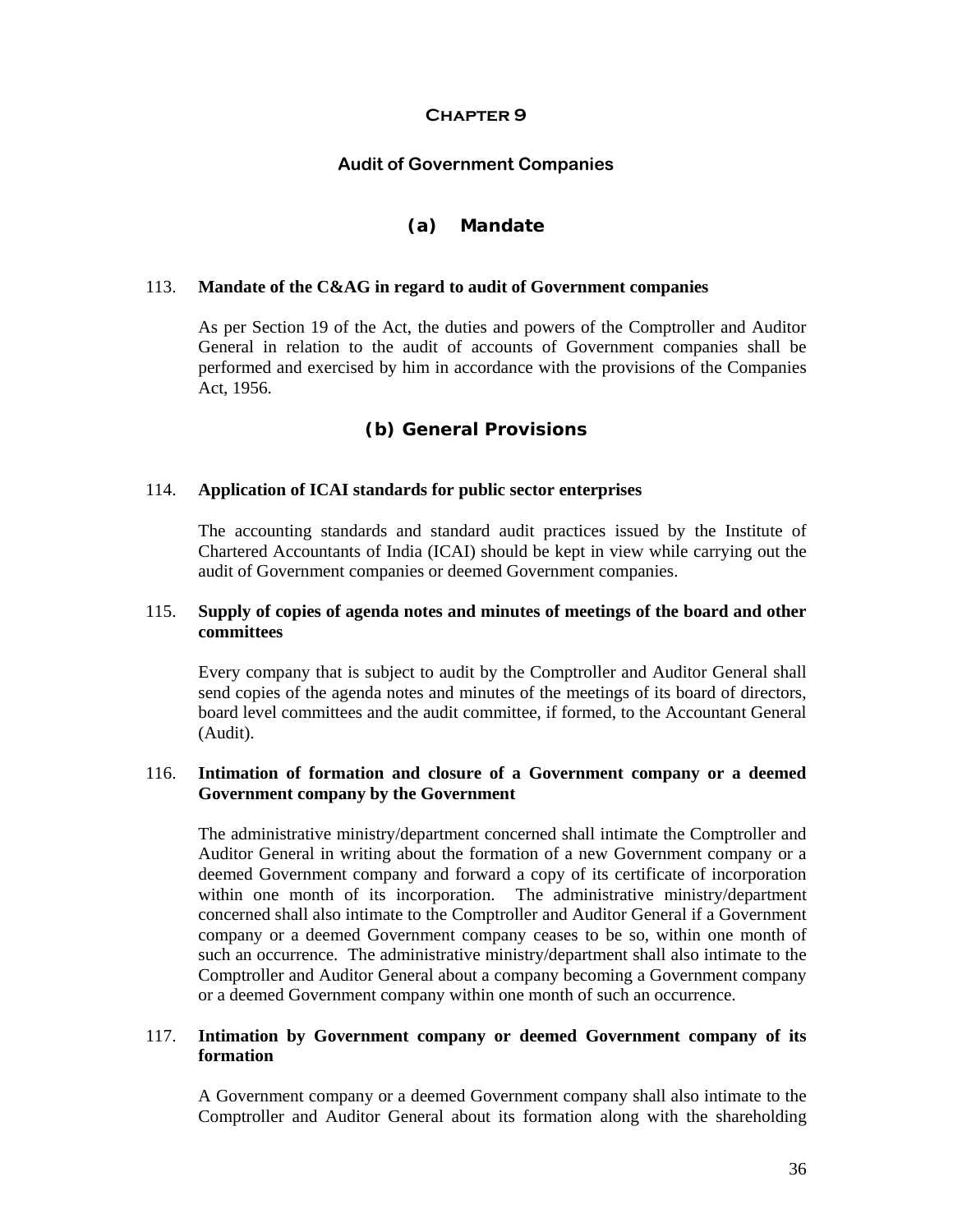pattern, details of the management and a copy of the memorandum of association and articles of association within one month of its incorporation. Similarly, in the case of an existing company, the intimation about becoming a Government company or a deemed Government company under the Companies Act, 1956 and other details and documents shall be sent by the company within one month of such an occurrence.

# **(c) Appointment of Statutory Auditor**

#### 118. **Appointment of statutory auditor**

 The statutory auditor of a Government company or a deemed Government company shall be appointed by the Comptroller and Auditor General from amongst persons qualified to act as auditors under the Companies Act, 1956. The Comptroller and Auditor General shall appoint the statutory auditor for a financial year through a process of selection as may be prescribed and thereafter, subject to the following Regulation, re-appoint him on year to year basis unless special circumstances warrant appointment for a longer period. The total period of appointment including the initial appointment should not ordinarily exceed four financial years. The appointment shall be subject to such terms and conditions as may be prescribed from time to time by the Comptroller and Auditor General.

#### 119. **Re-appointment of statutory auditor subject to satisfactory performance**

 The re-appointment of a statutory auditor shall be subject to satisfactory performance of the audit assignment in earlier year(s) assessed in terms of the criteria prescribed by the Comptroller and Auditor General including the extent of compliance of directions issued to him by the Comptroller and Auditor General relating to the audit.

### 120. **Communication of acceptance by statutory auditor**

 The statutory auditor shall send acceptance of the audit assignment in writing to the Comptroller and Auditor General within three weeks of the date of issue of communication of appointment, failing which the offer of appointment is liable to be cancelled without any notice.

#### 121. **Termination of appointment before expiry of normal tenure**

 The Comptroller and Auditor General may terminate the appointment of a statutory auditor before the expiry of the normal tenure of appointment for reasonable and sufficient grounds after following the due administrative process, including giving an opportunity to the statutory auditor to make representation against the premature termination of appointment.

#### 122. **Debar from further appointment in case of serious irregularities**

 In case serious irregularities are noticed in the discharge of professional duties by the statutory auditor, the Comptroller and Auditor General may, if considered necessary, on the recommendation of a committee appointed by him and after giving due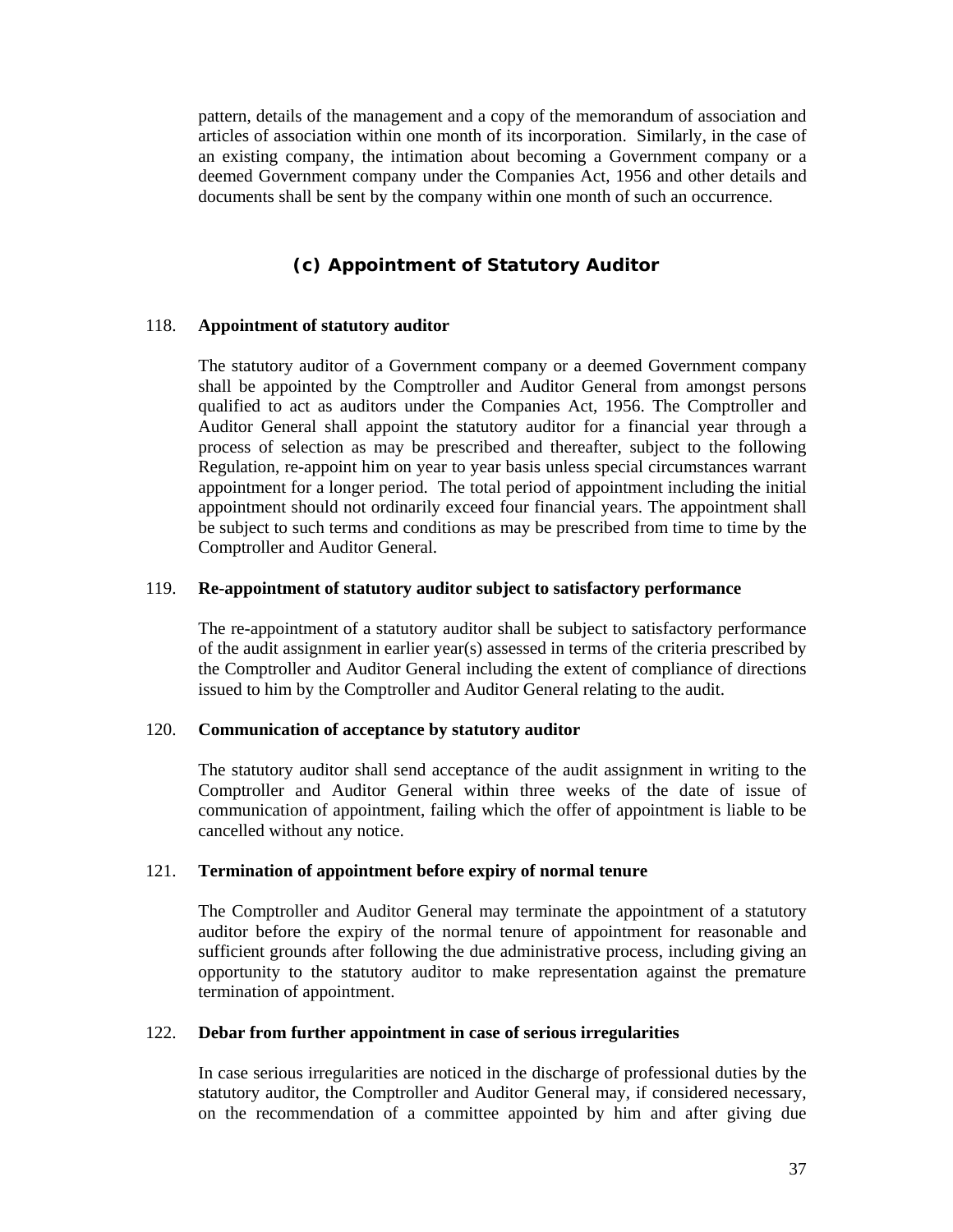opportunity to the statutory auditor to represent, debar him from further appointment as auditor of a Government company or a deemed Government company for such period as may be considered fit and also refer the case to the Institute of Chartered Accountants of India for taking disciplinary action against the statutory auditor.

## 123. **Responsibility with reference to annual accounts**

 While the statutory auditor is responsible for forming and expressing an opinion on the annual accounts of the Government company or the deemed Government company, the responsibility for their proper preparation is that of the management of the company. The audit of the annual accounts does not relieve the management of its responsibilities relating to the maintenance of adequate accounting records, internal controls and safeguarding the assets of the company.

# **(d) Audit by Statutory Auditor**

# 124. **Role of the C&AG with regard to audit by statutory auditor**

The Comptroller and Auditor General is authorised to:

- (1) direct the manner in which the statutory auditor shall audit the accounts of the company and to give to such auditor instructions in regard to any matter relating to the performance of his functions as such; and
- (2) conduct a supplementary or test audit of the accounts of the company.

#### 125. **Preparation of programme of audit by statutory auditor**

 To conduct an effective audit in an efficient and timely manner, the statutory auditor should prepare the programme of audit in consultation with the company and the Accountant General (Audit) and plan his work to:

- (1) obtain an understanding of the activities, accounting and internal control systems to plan the audit and develop an effective audit approach; and assess audit risk and design audit procedures to reduce the risk to an acceptable low level;
- (2) obtain an understanding of the information technology systems and data available for use in audit;
- (3) develop an overall plan for the expected scope and conduct of audit and prepare a written audit programme showing the nature, timing and extent of audit procedures based on the understanding of the nature, functions and operations of the company and the directions of the Comptroller and Auditor General with regard to the audit;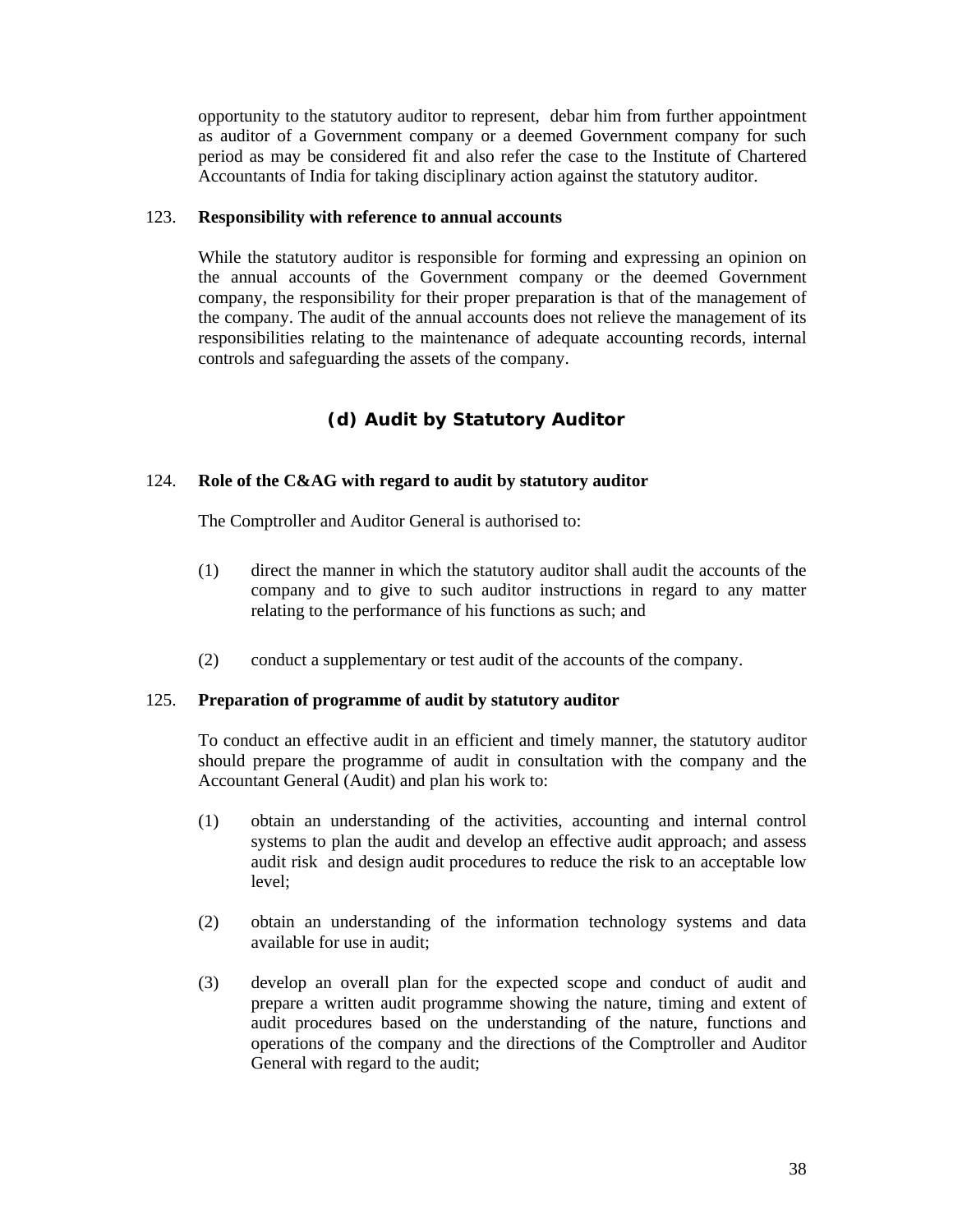- (4) discuss important elements of the overall plan and audit procedures with the management of the company and the Accountant General (Audit);
- (5) ensure that the audit programme contains sufficient details to serve as a set of instructions to the staff involved in the audit and as a means to control the proper execution of work;
- (6) revise and develop the audit plan further, as considered necessary, during the course of audit with due intimation to the management of the company and Accountant General (Audit);
- (7) communicate the quality control policies and procedures to the staff in a manner that provides reasonable assurance that these policies and procedures are understood and implemented;
- (8) implement quality control policies and procedures designed to ensure that the audit is conducted in accordance with auditing and assurance standards prescribed by the Institute of Chartered Accountants of India; and
- (9) supervise and review the work of audit at all levels to provide reasonable assurance that the work performed meets appropriate standards of quality.

# 126. **Documentation by statutory auditor**

 The statutory auditor shall document, in the form of working papers, matters which are important in providing evidence that the audit has been carried out in accordance with the auditing and assurance standards prescribed by the Institute of Chartered Accountants of India and the directions of the Comptroller and Auditor General. The working papers shall include record of audit plan, the nature, timing and extent of auditing procedures performed, audit evidence and the conclusions drawn from the evidence obtained. All significant matters which require the exercise of judgment, together with the statutory auditor's conclusions thereon, may be included in the working papers. In an audit in an information technology environment, some of the audit evidence may be in electronic form. In such case, the statutory auditor shall satisfy himself that such evidence is adequately and safely stored and is retrievable in its entirety as and when required.

# 127. **Preparation of audit report by the statutory auditor**

 On completion of audit, the statutory auditor shall prepare his audit report under the Companies Act, 1956 and submit a copy to the Accountant General (Audit).

# 128. **Communication of matters of governance to Audit**

 The statutory auditor, at the time of submission of his report under the Companies Act, 1956, shall also forward to the Accountant General (Audit) a copy of any communication containing matters of governance issued by him to the management of the company in compliance with the relevant auditing and assurance standards of the Institute of Chartered Accountants of India.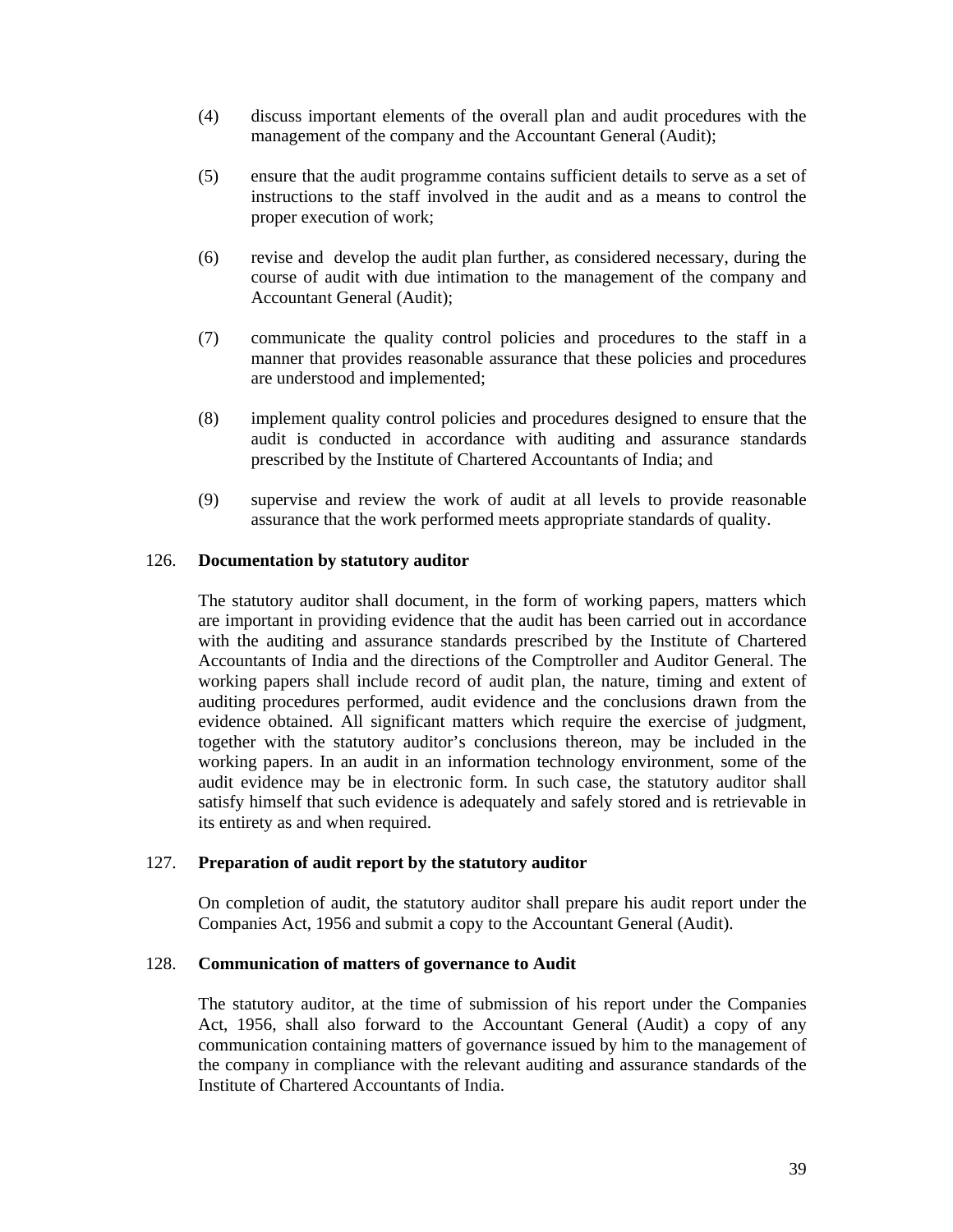# 129. **Responsibilities of statutory auditor vis-à-vis Accountant General (Audit)**

The statutory auditor shall also:

- (1) make himself available for discussions with the office of the Comptroller and Auditor General and the Accountant General (Audit) as and when required;
- (2) furnish reply to the provisional comments of the Accountant General (Audit) within three days of issue and, if required, attend the meeting called by the Accountant General (Audit) with the management of the company to discuss the provisional comments;
- (3) attend the meetings of the audit committee, if formed, held in pursuance of the Companies Act, 1956;
- (4) retain the record of work done by him in the form of working papers with sufficient details so as to support his observations and conclusions for a period of five years unless required for a longer period;
- (5) make portions of or extracts from his working papers available to the Accountant General (Audit) in cases where it is considered necessary by Audit to verify the authenticity and correctness of the conclusions drawn in his audit report; and
- (6) submit to the Comptroller and Auditor General through the Accountant General (Audit), a report under the Companies Act, 1956 in compliance with the directions issued to him.

# **(e) Supplementary Audit by the C&AG**

#### 130. **Duly adopted and audited accounts to be made available to Audit**

 The company shall make available the balance sheet and the profit and loss account and any other statements or documents declared under the Companies Act, 1956 to be part of or annexed to the balance sheet and the profit and loss account (called annual accounts) duly adopted by the board of directors and audited by the statutory auditor to the Accountant General (Audit) within three months after the close of the year of accounts for timely finalisation and issue of comments of the Comptroller and Auditor General, and for consequently holding the annual general meeting of the company within the time stipulated in the Companies Act, 1956. In the case of companies not listed on the stock exchange, the Accountant General (Audit) may extend the said date by one month.

#### 131. **Records of the company to be made available to audit**

 The company shall expeditiously provide the required books of accounts, vouchers, data, information and other documents to the officers of the Accountant General (Audit) to discharge their duties and functions under the Companies Act, 1956.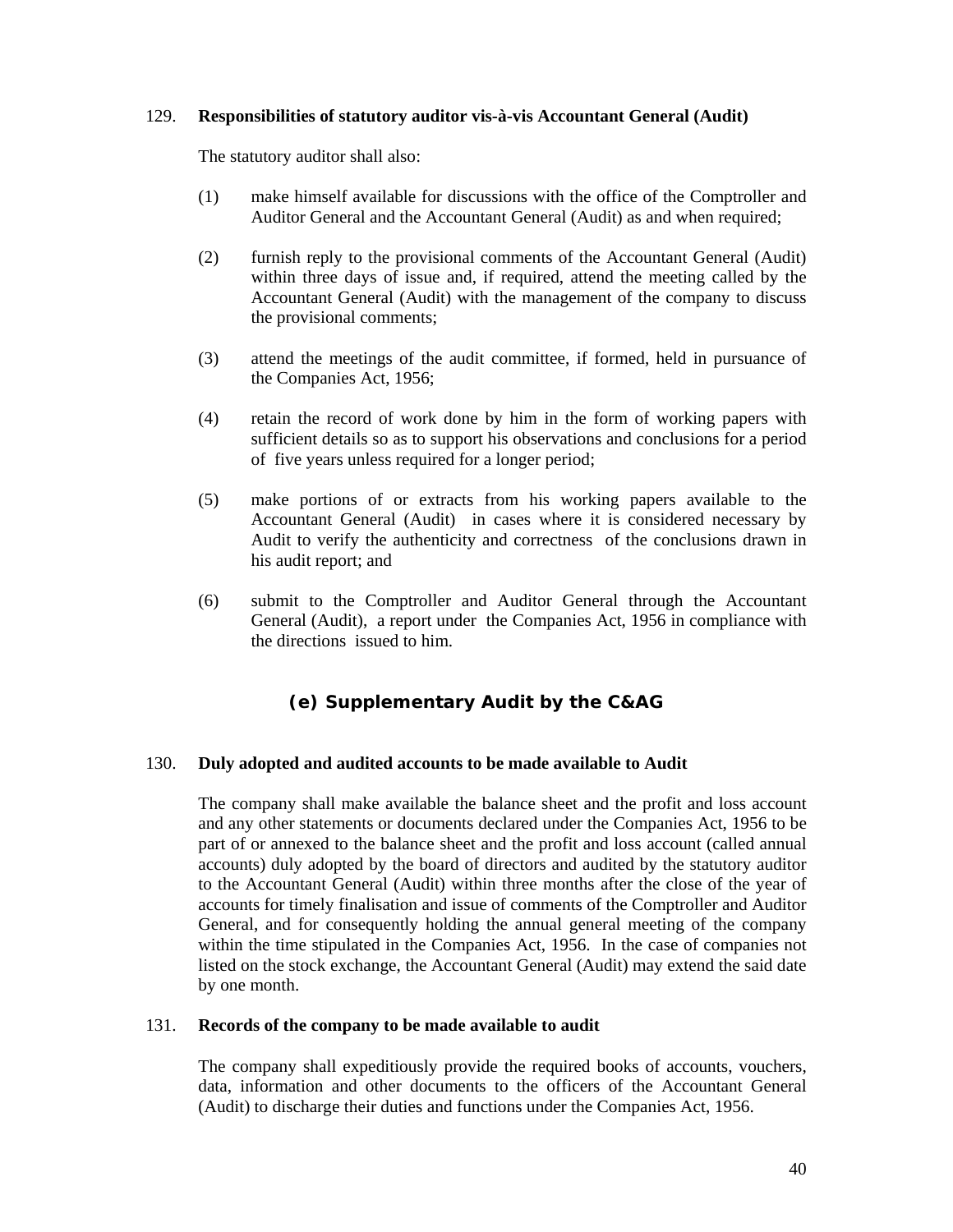#### 132. **Scope of supplementary audit**

 It is the statutory auditor who is primarily responsible for expressing an opinion on the accounts of the company. Supplementary audit of the accounts by the Comptroller and Auditor General is, by its very definition, mainly an instrument of quality control of financial audit of accounts that begins with careful selection of the statutory auditor and continues with the ongoing oversight of his work including review of the conclusions drawn in his audit report. The scope of supplementary audit of annual accounts of a Government company and a deemed Government company by the Comptroller and Auditor General shall include an examination of selected accounting records and a review of the audit report of the statutory auditor including the opinion expressed by him on the annual accounts of the company.

# 133. **Comments of the C&AG under Companies Act, 1956**

 The significant and material observations made in supplementary audit shall be issued as comments of the Comptroller and Auditor General under the Companies Act, 1956 after due consideration of the views, if any, of the statutory auditor and the management of the company.

## 134. **Placing of comments before the annual general meeting**

 Any comments made by the Comptroller and Auditor General upon or supplement to the audit report on the accounts of the company shall be signed by the Accountant General (Audit) and shall be placed by the management before the annual general meeting of the company at the same time and in the same manner as the audit report of the statutory auditor.

# 135. **Authority of the C&AG to dispense with supplementary audit**

 The Comptroller and Auditor General may, at his discretion, dispense with supplementary audit of the accounts of a company for any particular year.

# **(f) Test Audit by the C&AG**

#### 136. **Scope of test audit by the C&AG**

 In addition to the supplementary audit of annual accounts of a Government company or a deemed Government company, the Comptroller and Auditor General may conduct test audits during the year. This audit shall cover transactions entered into by the company with a view to examining their regularity, propriety, probity, economy, efficiency and effectiveness and report on cases of failure of compliance with laws, rules and regulations, waste, mismanagement, other irregularities and frauds and corruption. The scope of test audit may extend to more than one financial year.

The audit shall be conducted in accordance with the Regulations in the relevant chapters.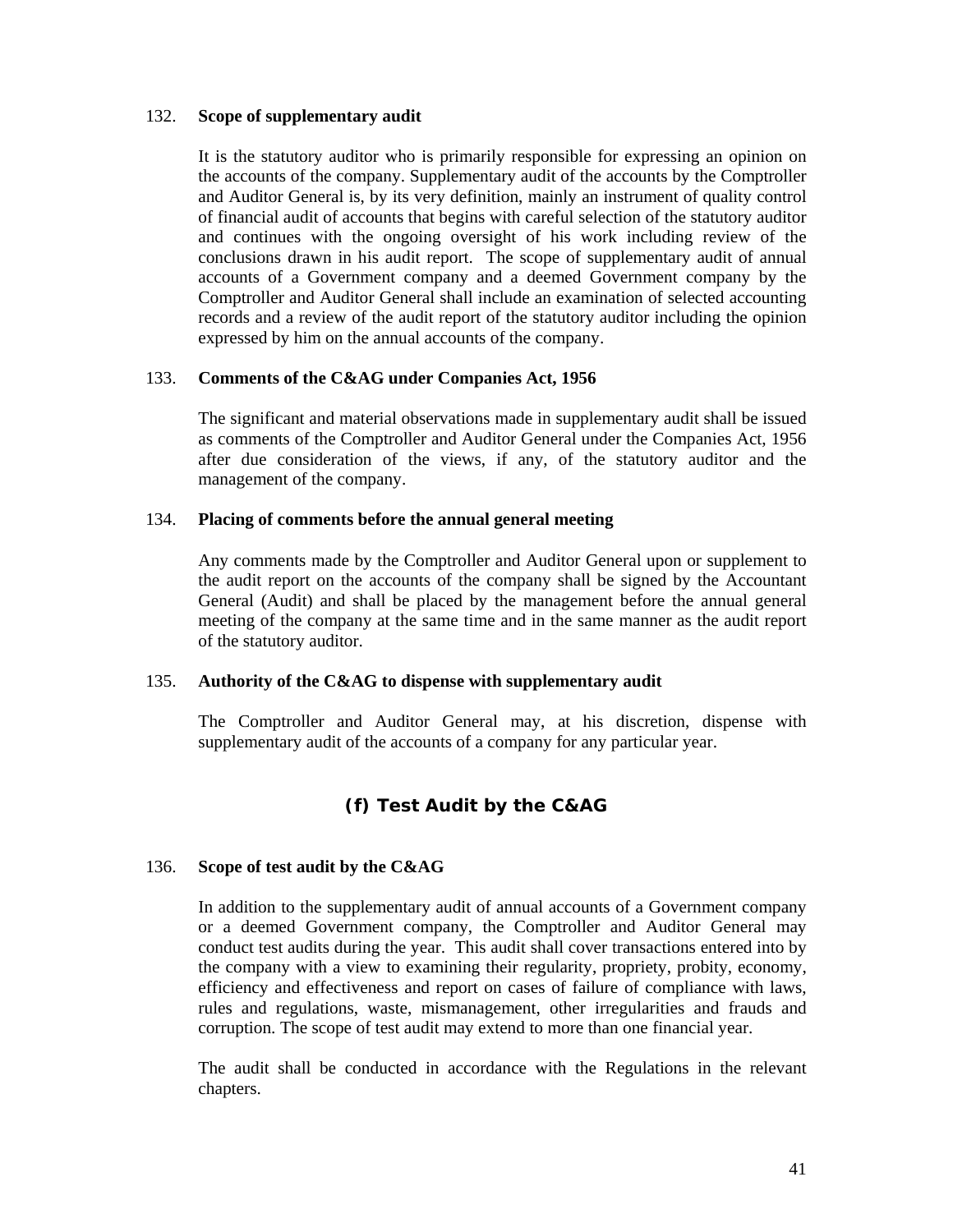# **(g) Audit Board for Central Public Sector Undertakings**

## 137. **Establishment of Audit Board for central public sector undertakings**

With a view to ascertaining the extent to which an activity, programme or organisation operates economically, efficiently and effectively for the achievement of the designated objectives, the Comptroller and Auditor General has, in consultation with the Government of India, established an Audit Board for central public sector undertakings. The Audit Board is a permanent body for performance audits of the central public sector undertakings conducted at periodic intervals focusing on critical areas of their performance. The Audit Board is responsible for reviewing the performance of the central public sector undertakings on thematic issues. The issues may relate to a particular entity or cut horizontally across several entities. The scope of performance audit may extend to more than one financial year.

#### 138. **Constitution of Audit Board**

 The Deputy Comptroller and Auditor General (Commercial) shall be the chairperson of the Audit Board, which shall include, as members, senior officers of the Indian Audit and Accounts Department as notified from time to time. One or two technical experts in the related field appointed by the administrative ministry in consultation with the Comptroller and Auditor General may be co-opted as special invitees. An officer shall be appointed to act as Secretary to the Audit Board.

#### 139. **Role of Audit Board**

The Audit Board shall function in an advisory and recommendatory capacity.

# 140. **Meetings of Audit Board**

 The meetings of the Audit Board shall be held with the available members and there shall be no requirement of a quorum. The Secretary to the Audit Board shall keep the minutes of the meetings of the Audit Board.

#### 141. **Discretion of Audit Board to confine itself to selection of topics**

 The Audit Board may at its discretion confine itself to making recommendations for the selection of topics for performance audit and the audit may, thereafter, be conducted by the Accountant General (Audit) without any further reference to the Audit Board. The Regulations prescribed in Chapter 7 shall apply in such cases.

#### 142. **Subsequent meetings of Audit Board**

Where the Audit Board decides to guide a performance audit, it shall meet:

(1) to consider and make recommendations on the audit objectives, criteria, guidelines, and methodology; and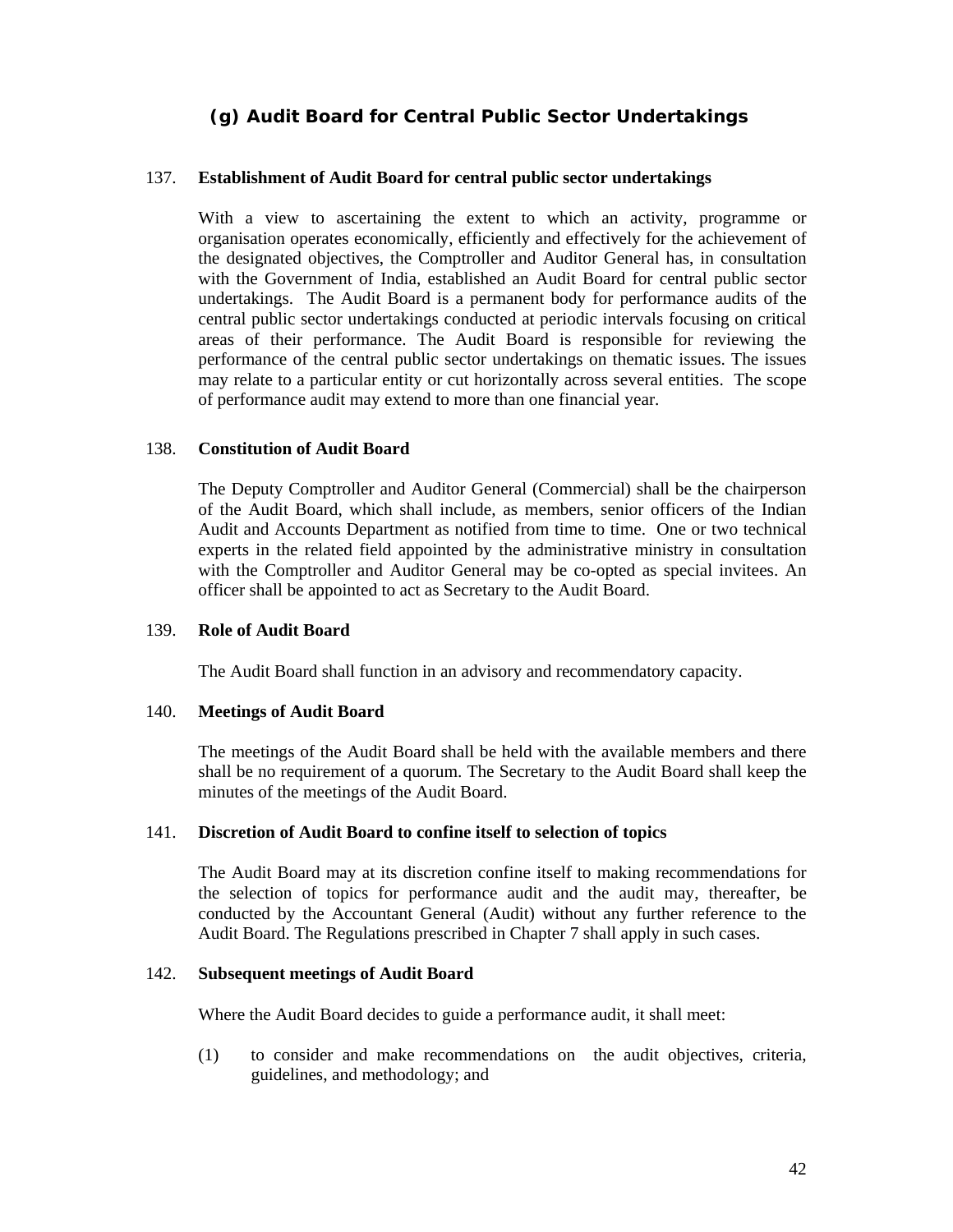(2) to consider the draft audit report and make recommendations for its finalisation.

# 143. **Requirement of the representatives of the company and the department to attend the meeting of the Audit Board**

 The Audit Board shall invite the representatives of the company and the Government department to attend the meeting referred to at clause (2) of the preceding Regulation. The chief executive of the company and the Secretary to Government of the concerned department shall attend such meeting and there shall be no separate exit conference. Subject to the provisions in this Section, Regulations in Chapter 7 shall apply.

# **(h) Audit Review Committee for Performance Audit of State PSEs**

# 144. **Establishment of audit review committee for performance audit of State PSEs**

 The Comptroller and Auditor General has established a system for finalisation of performance audit reports of selected entities, programmes or activities of state public sector enterprises (PSEs) through the mechanism of a committee called the Audit Review Committee for Performance Audit of State Public Sector Enterprises for each State with the following constitution:

- (1) The Accountant General (Audit) concerned shall be the chairperson of the committee. Accountant General (Audit) or Accountant General (Accounts and Entitlement) in a neighboring State will be another member. The chairperson may, at his discretion, call a special invitee for seeking opinion on technical issues.
- (2) The Secretary to Government of the concerned department and the chief executive of the concerned public sector enterprise shall be the Government and public sector enterprise nominees on the committee. In case some technical issues are involved, the State Government has the option to nominate a technical member for expert opinion.
- (3) Deputy Comptroller and Auditor General or Additional Deputy Comptroller and Auditor General (State Commercial) may nominate an officer for attending the meeting of the committee as a representative of the Comptroller and Auditor General.

# 145. **Processing of audit results under audit review committee**

 Immediately after the selection of a public sector enterprise for performance audit, the Accountant General (Audit) concerned shall inform the State Government of the formation of audit review committee so that the Government may issue instructions to the departmental heads and the chief executive of the concerned public sector enterprise. The committee shall discuss the draft report prepared by the office of the Accountant General (Audit) before the same is finalised and issued to the State Government. In case of disagreement on any issue raised in the draft report, the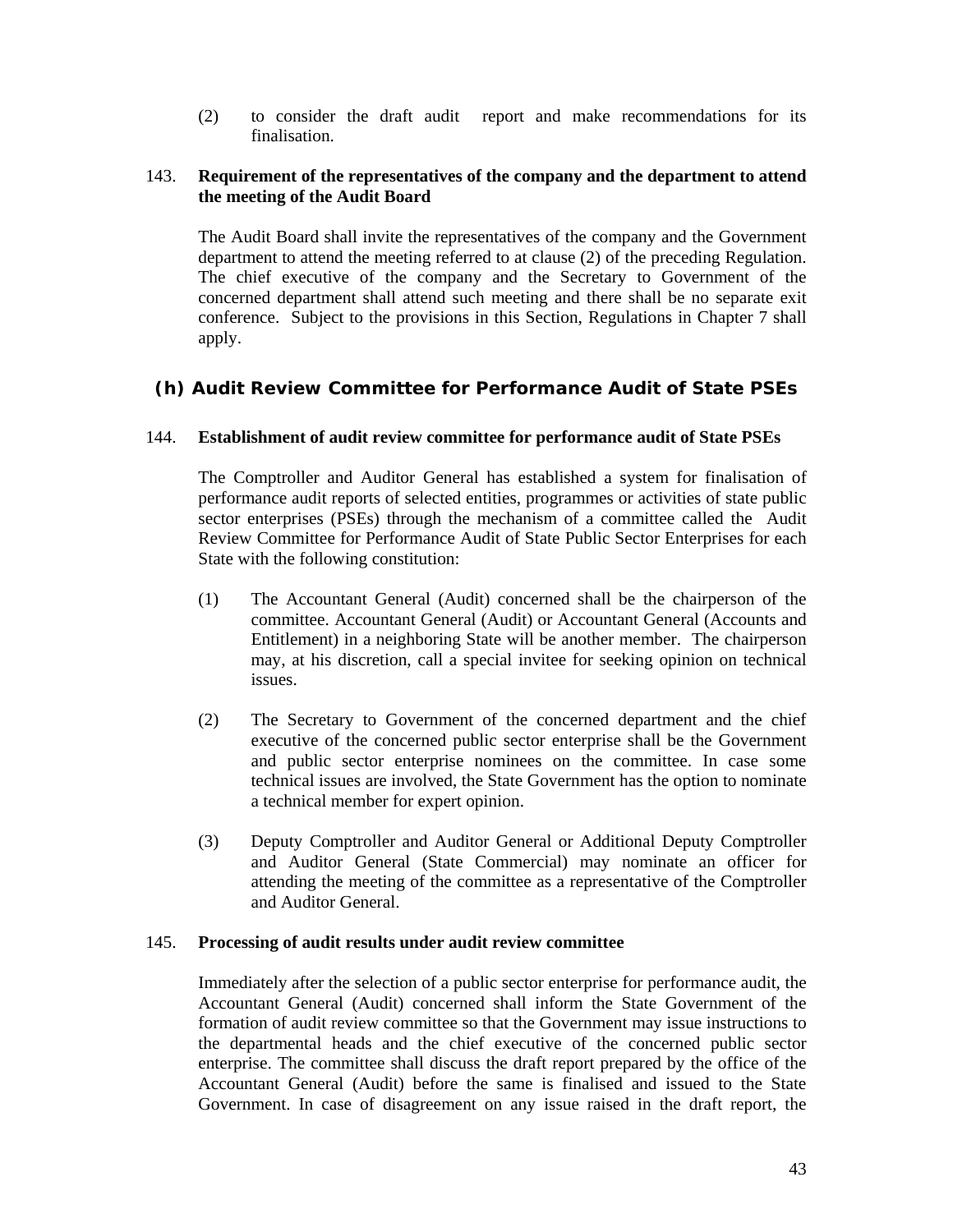management and the Government shall communicate their views in writing and the Accountant General (Audit) concerned shall consider their views and incorporate the same in the report with suitable remarks, after due verification. The Regulations prescribed in Chapter 7 shall apply to performance audit of state public sector enterprises except that there will be no separate exit conference.

# **(i) Results of Audit**

# 146. **Inclusion of results of audit in the audit report**

 The results of audit of Government companies or deemed Government companies may also be included in the audit report of the Comptroller and Auditor General. No comments shall, however, be included in the audit report except after giving due opportunity to the Government company or the deemed Government company and the Government to offer their explanation on the matters proposed to be included in the audit report.

#### 147. **Submission of audit reports to the Government and legislature**

 The reports of the Comptroller and Auditor General in relation to the accounts of a Government company or a deemed Government company shall be submitted to the Government concerned under Section 19A of the Act. The Government shall cause every report so received to be laid before each House of Parliament/State legislature, as the case may be. Subject to this, the provisions of Chapter 15 shall apply.

# 148. **Responsibility for settlement of audit observations and constitution of 'audit arrears committee'**

 In case of both Central and State public sector enterprises, the responsibility for settlement of audit observations lies with the management of the company. In case a large number of audit observations included in inspection reports remain outstanding for more than two years, each such company shall constitute an 'audit arrears committee' consisting of sufficiently senior officers of the company for speedy settlement and clearance of outstanding audit observations. The concerned Government may take steps to ensure constitution of these committees and their effective functioning.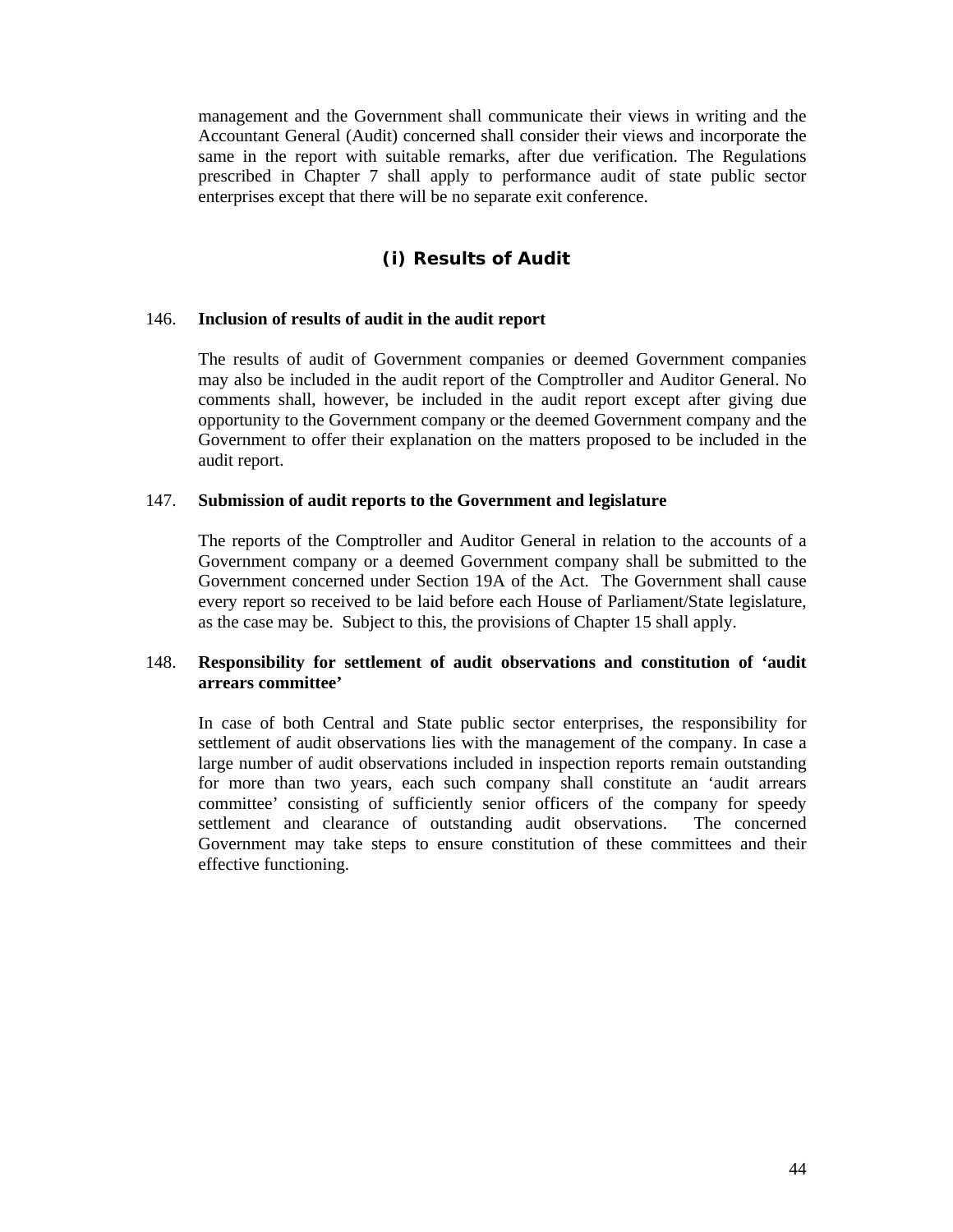# **Role of the C&AG in audit of Panchayati Raj Institutions and Urban Local Bodies**

#### 149. **Arrangements for maintenance of accounts and audit**

 Under Articles 243 J and Z of the Constitution, the legislature of a State may, by law, make provisions with respect to the maintenance of accounts and the auditing of such accounts of panchayati raj institutions and urban local bodies. The local fund auditor, who is generally an officer of the State Government, is responsible for audit of panchayati raj institutions and urban local bodies. In the states of Bihar, Jharkhand and West Bengal, the Examiner of Local Fund Accounts, who is an officer of the Comptroller and Auditor General, is responsible for the audit of accounts of panchayati raj institutions and urban local bodies.

## 150. **Audit under Section 14 of the Act where applicable**

 The Comptroller and Auditor General may undertake the audit of panchayati raj institutions and urban local bodies under Section 14 of the Act where such bodies are financed by grants or loans from the Consolidated Fund of India or of any State or Union Territory having a legislative assembly and are auditable under the provisions of this Section of the Act. In such cases, the Regulations for such audits as contained in Chapter 8 shall apply. These Regulations, to the extent relevant, shall also apply in cases where audit of panchayati raj institutions and urban local bodies is entrusted to the Comptroller and Auditor General under Section 19 or Section 20 of the Act.

# 151. **Model forms of accounts and budget**

 The model forms in which the accounts of panchayati raj institutions and urban local bodies may be kept and the forms in which their budgets may be prepared and presented, have been prescribed by the Comptroller and Auditor General.

#### 152. **Arrangements regarding technical guidance and support**

 The functions of technical guidance and support to audit of panchayati raj institutions and urban local bodies have been entrusted to the Comptroller and Auditor General under Section 20(1) of the Act in many States.

 The salient features of the collaborative arrangement between the Comptroller and Auditor General and the local fund auditor under technical guidance and support as incorporated in various Government orders of State Governments are as follows:

(1) The local fund auditor will prepare by the end of March every year, an annual audit plan for audit of panchayati raj institutions and urban local bodies in the next financial year and forward it to the Accountant General (Audit) of the State: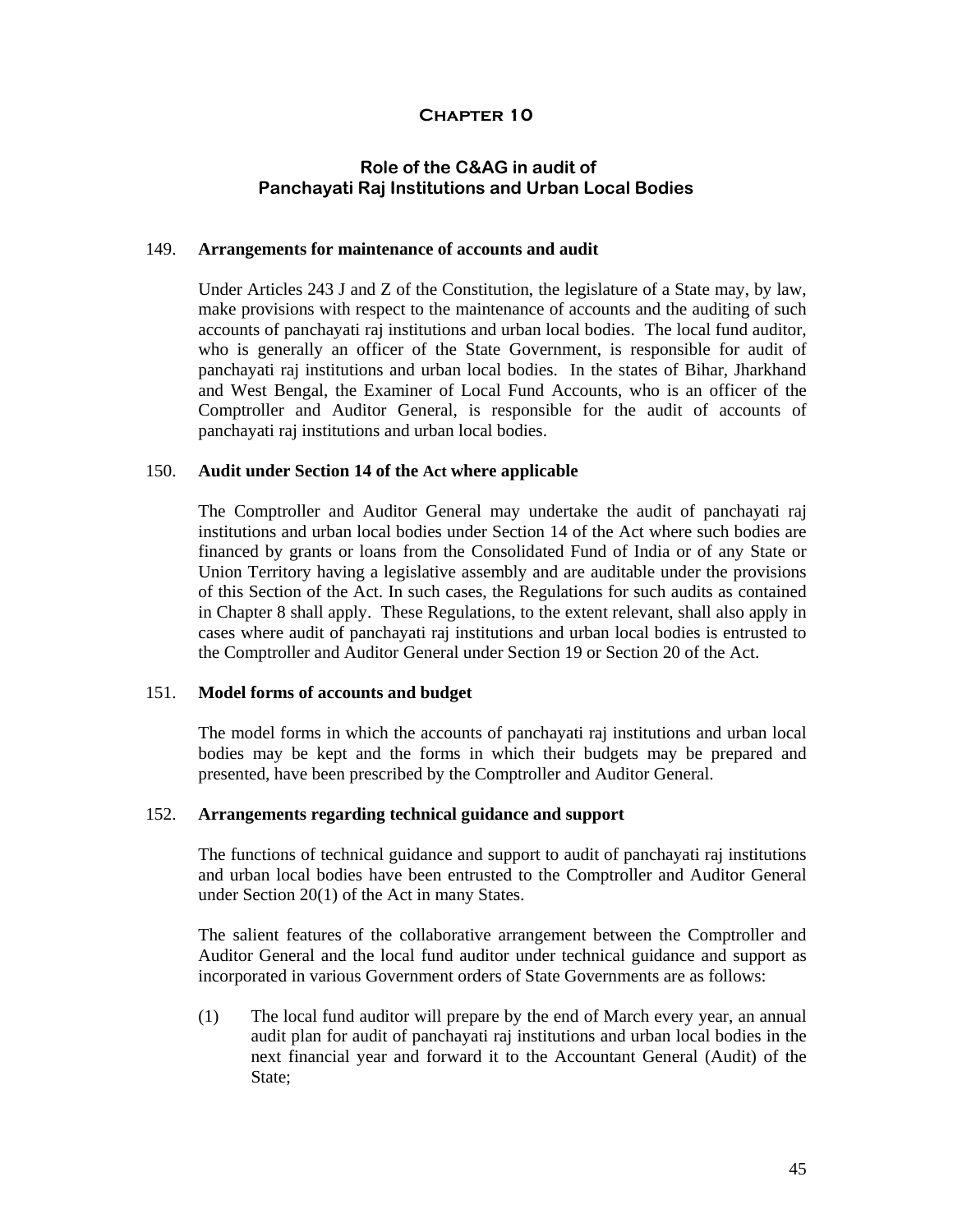- (2) The audit methodology and procedures for audit of panchayati raj institutions and urban local bodies by the local fund auditor will be as per various Acts and statutes enacted by the State Government and guidelines prescribed by the Comptroller and Auditor General.
- (3) Copies of inspection reports in respect of selected local bodies shall be forwarded by the local fund auditor to the Accountant General (Audit) for advice on system improvements and the Accountant General (Audit) shall review the same with a view to make suggestions for improvement of existing systems being followed by the local fund audit department. The Accountant General (Audit) will also monitor the quality of the inspection reports issued by the local fund auditor by scrutinising such inspection reports.
- (4) The local fund auditor will furnish returns in such format as may be prescribed by the Comptroller and Auditor General for advice and monitoring.
- (5) The Accountant General (Audit) would conduct test check of some of panchayati raj institutions and urban local bodies in order to provide technical guidance. The report of the test check would be sent to the local fund auditor for pursuance of action to be taken by panchayati raj institutions and urban local bodies. The local fund auditor will pursue the compliance of such paragraphs in the inspection reports of the Accountant General (Audit) in the same manner as if these are his own reports.
- (6) Irrespective of the money value of the objections, any serious irregularities such as system deficiencies, serious violation of rules and fraud noticed by local fund auditor will be intimated to the Accountant General (Audit).
- (7) The local fund auditor shall develop, in consultation with Accountant General (Audit), a system of internal control in his organisation.
- (8) The Accountant General (Audit) shall also undertake training and capacity building of the local fund audit staff.

# 153. **Audit not to include certification of accounts**

 Unless specifically provided, audit by the Accountant General (Audit) in terms of paragraph (5) of the preceding Regulation does not include the certification of accounts of panchayati raj institutions or urban local bodies.

# 154. **Role of Accountant General (Audit) in pursuance of inspection reports**

 Notwithstanding anything contained in the Regulations of this chapter regarding pursuance of paragraphs in the inspection reports of the Accountant General (Audit) by the local fund auditor, the Accountant General (Audit) will also ensure their regular pursuance.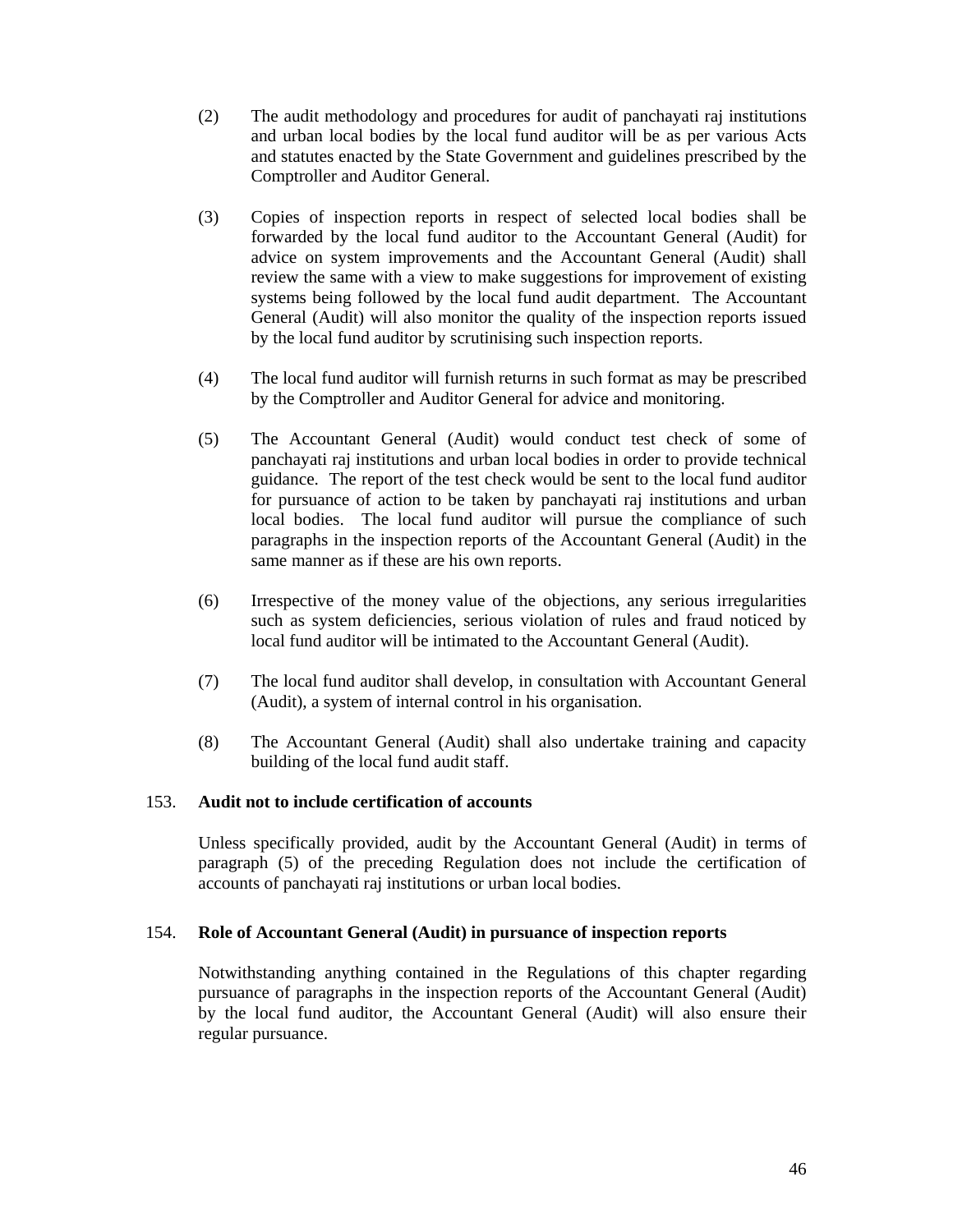## 155. **Forwarding of results of audit to the Government**

 The Accountant General (Audit) will send to the concerned Secretary or Secretaries to the Government by the end of June every year an annual technical inspection report based on the results of audit of panchayati raj institutions and urban local bodies conducted by his office during the preceding year. The Secretary or Secretaries may ensure that appropriate remedial action is taken expeditiously and the Accountant General (Audit) is informed of the action taken. In the States of Bihar, Jharkhand and West Bengal, the technical inspection report shall be prepared by the Examiner of Local Fund Accounts and countersigned by Accountant General (Audit).

# 156. **Inclusion of results of audit in audit report**

 Where the results of audit of panchayati raj institutions and urban local bodies are included in the audit report of the Comptroller and Auditor General and placed before the legislature, the Regulations prescribed in Chapter 15 shall apply as relevant.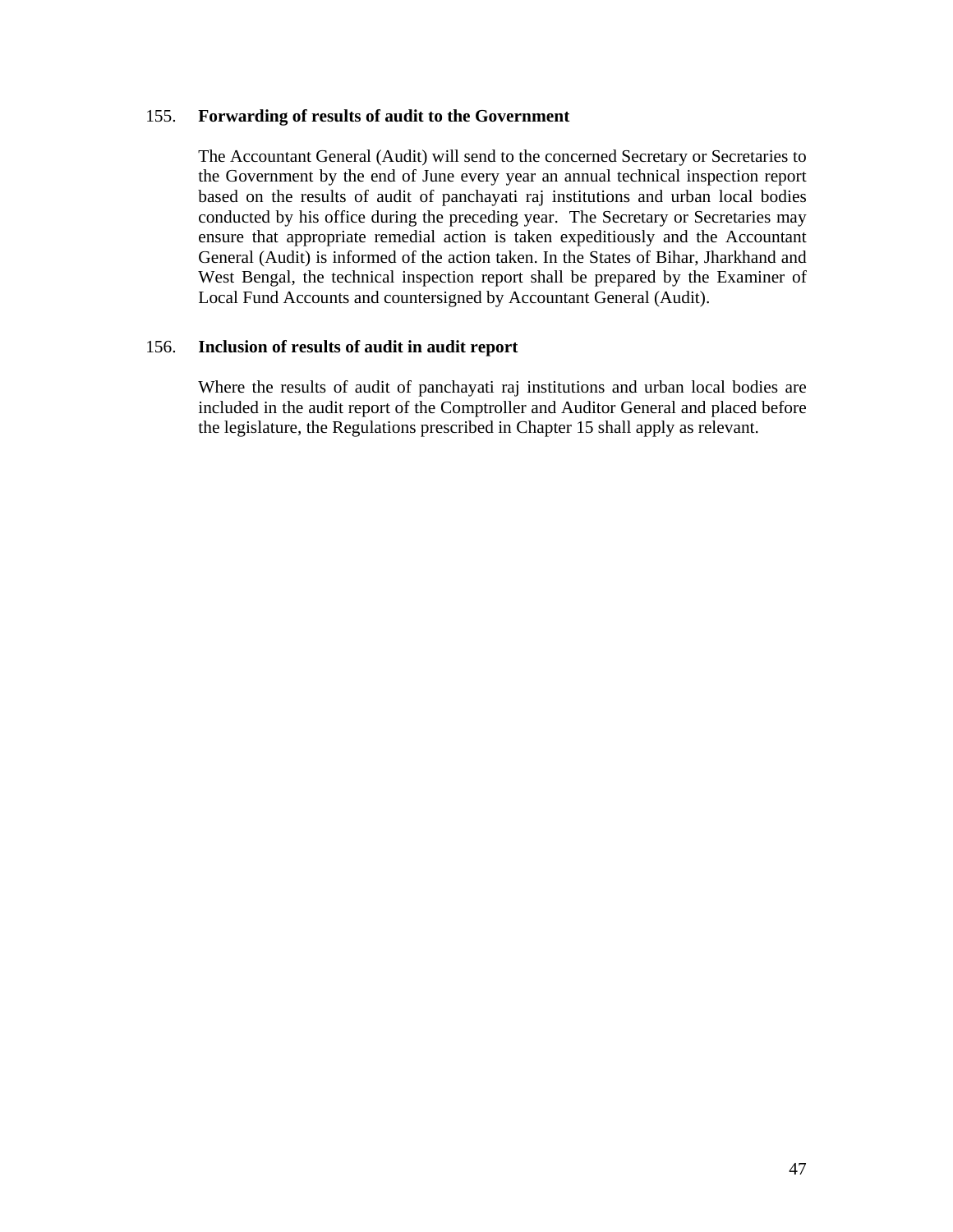# **Auditing in Information Technology Environment**

# 157. **Scope of auditing in IT environment**

The term 'auditing in IT environment' encompasses auditing IT systems including those under development, and IT-assisted audits. Auditing in IT environment is a methodology of audit and can be applied to all types of audit, namely, financial audit, compliance audit and performance audit.

#### 158. **Applicability of broad principles of audit**

 The broad principles of audit as contained in these Regulations shall apply to auditing in IT environment.

### 159. **Audit of economy, efficiency and effectiveness of IT systems**

 Audit examines the economy, efficiency and effectiveness of the IT systems in the utilisation of resources to achieve the organisational goals.

#### 160. **Audit examination of IT systems at various stages**

 Audit may examine the IT systems at various stages such as feasibility study, system development, implementation and maintenance. This is to ensure that IT assets are safeguarded and that appropriate controls are in place to ensure (a) integrity of the system, (b) reliability, availability and confidentiality of the data and information and (c) compliance of the system with rules and procedures.

# 161. **Documentation of all the stages of IT system by the auditable entity**

An auditable entity is required to maintain complete documentation related to all the stages of development of an IT system. The documentation shall also include user requirement specifications, system requirement specifications and system design and development details.

#### 162. **Documentation of changes made**

The auditable entity is required to document all changes made in its IT systems.

# 163. **Requirements of Audit to be incorporated in the IT system**

 The auditable entity is required to ensure that all requirements for the purpose of facilitation of audit are incorporated in the IT system.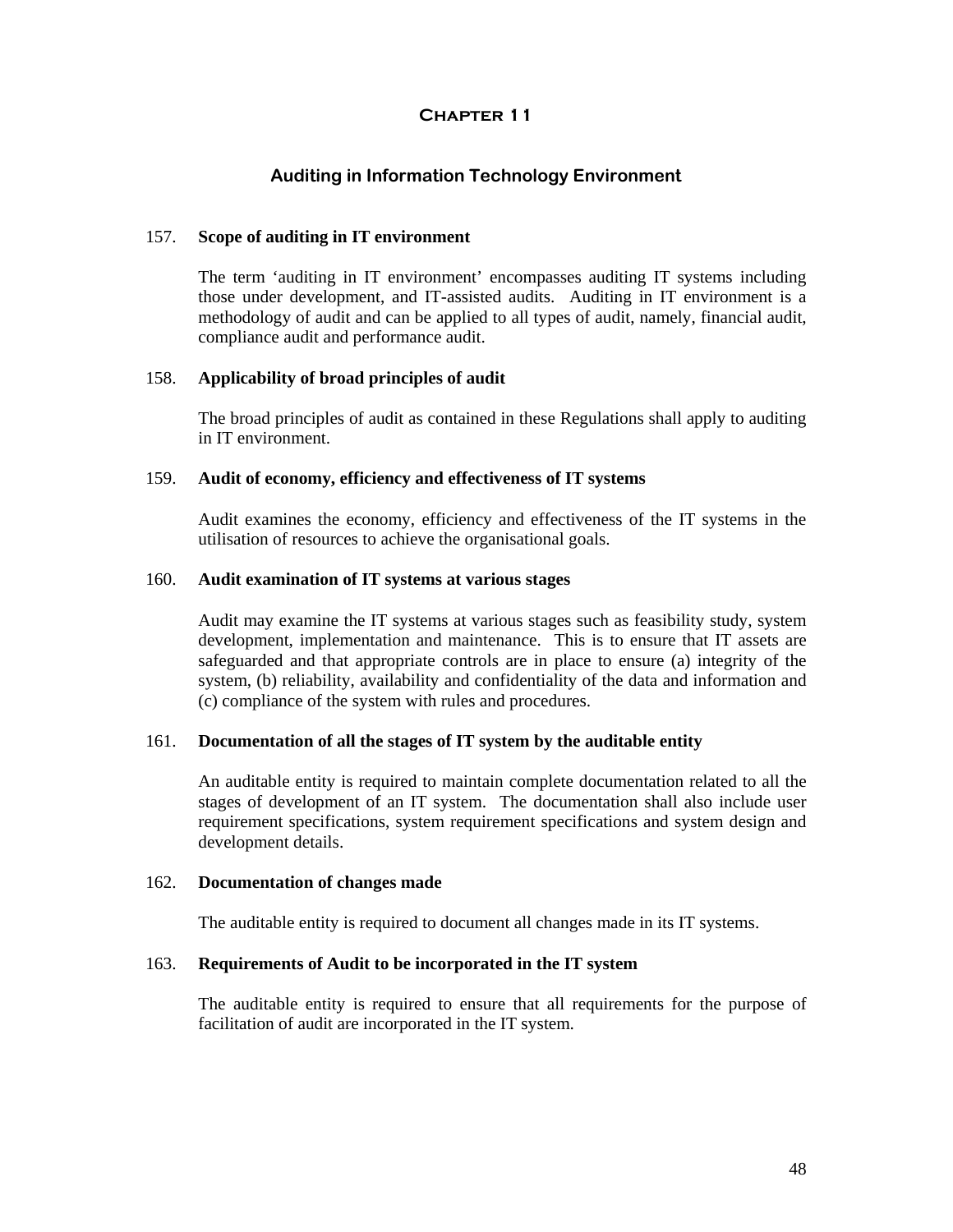# 164. **Right of access to Audit**

 The auditable entity shall ensure that Audit has the right of access to the IT systems, irrespective of the fact whether the systems are owned, maintained and operated by the auditable entity or by any other agency on behalf of the auditable entity.

# 165. **Information on IT systems**

 Audit may, at periodic intervals, call for information from the auditable entity about various IT systems in use or being developed.

# 166. **Methods and techniques for evidence**

 Depending upon the audit task, the audit officer may use IT tools as appropriate for collection and evaluation of evidence.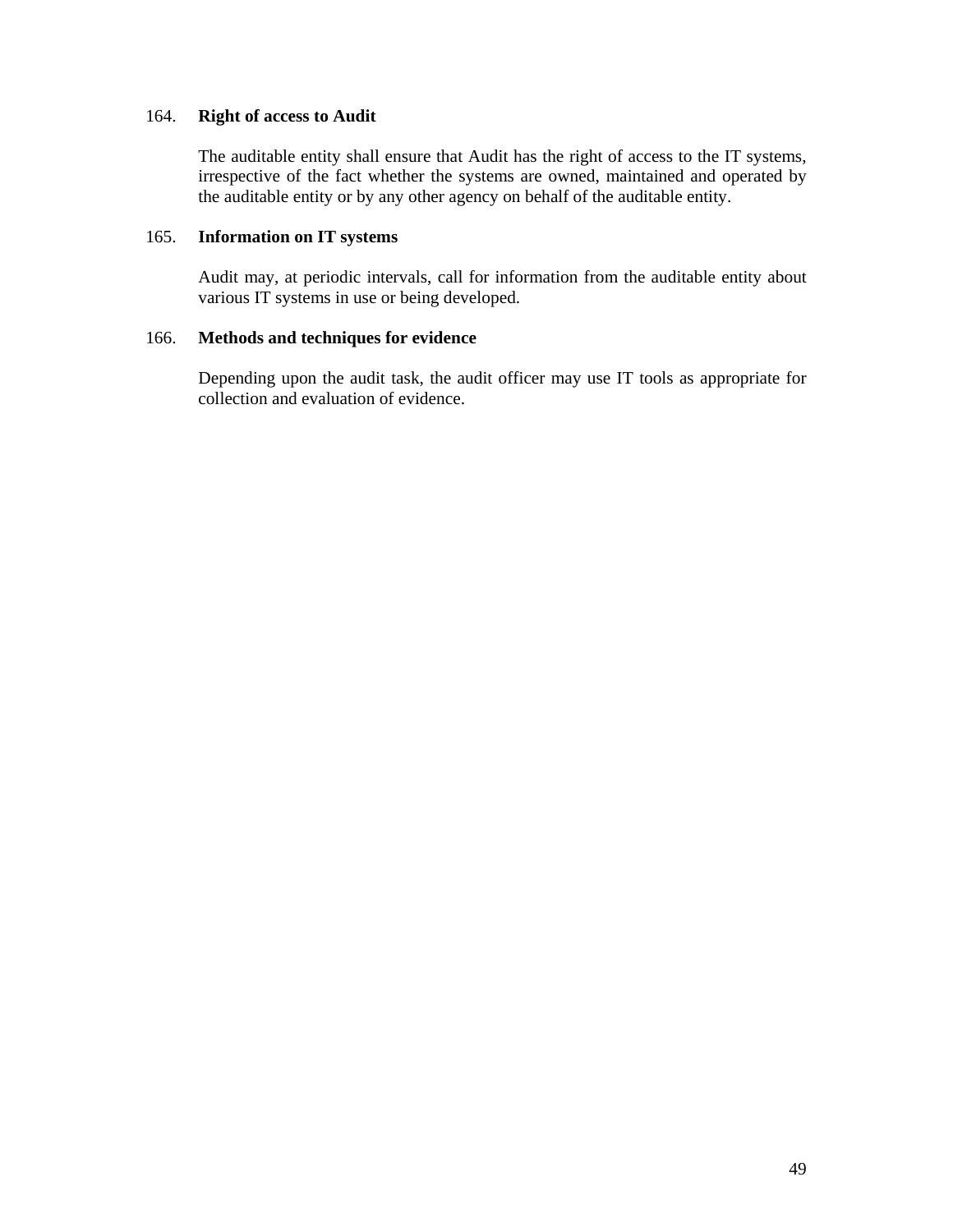# **Audit Evidence**

#### 167. **Meaning of audit evidence and sharing the same with auditable entity**

 Audit evidence refers to the data, information and documents relied upon to arrive at the audit findings and conclusions. While reporting the results of audit, the Comptroller and Auditor General may include such audit evidence in support of audit findings and conclusions as considered necessary. However, the audit evidence retained as working papers and not included explicitly in the final report of audit, viz. audit notes, inspection reports, audit reports, etc. may be shared with the auditable entity at various stages of audit.

## 168. **Evidence to support audit conclusions required to be obtained**

 The audit officer shall obtain competent, relevant and reliable evidence to support his conclusions.

# 169. **Requirement of and access to data, information and documents**

 The form, type and extent of data, information and documents required for audit tests and evidence shall be determined by the audit officer. Audit shall have access to such data, information and documents subject to any law in force at the time. Data, information and documents would also include those obtained by the auditable entity from a third party and relied upon by it in performance of its functions. If such third party evidence as relied upon by auditable entity is found to be insufficient in Audit, additional information may be requisitioned by Audit from the auditable entity with prior approval of the Accountant General (Audit). On receipt of such requisition, the same shall be obtained by the auditable entity from the third party and provided to Audit.

# 170. **Types of evidence to be used by the audit officer**

 The evidence used by the audit officer shall normally and as far as possible be documentary including electronic records, photographs, results of any study or survey, etc. The audit officers may rely upon evidence from internal sources of the auditable entity as well as from external sources.

# 171. **Attestation of data, information and documents forming evidence**

 Where required by the audit officer, the auditable entity shall attest the data, information and documents forming the evidence.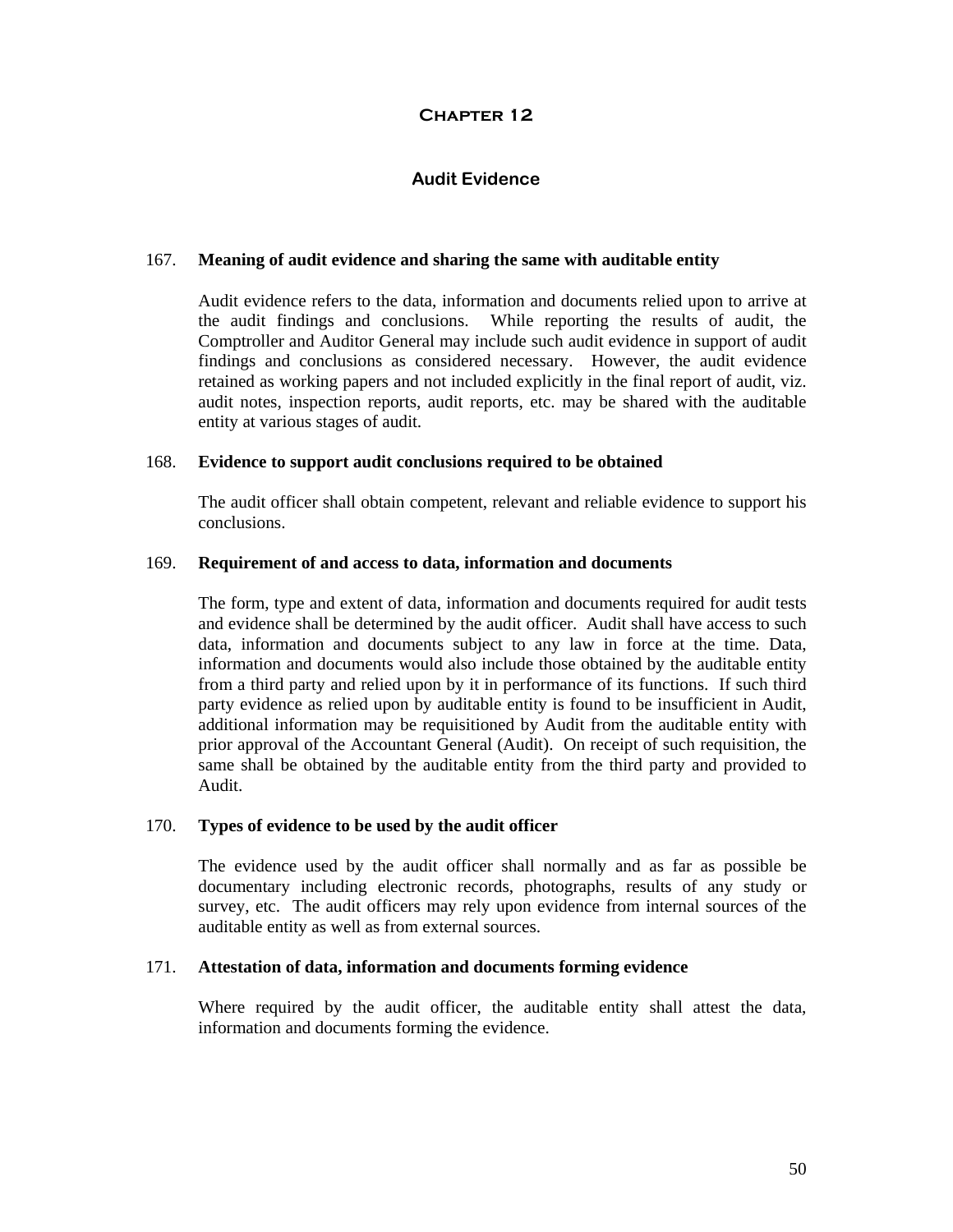# 172. **Conduct of physical verification on request of Audit**

 Where required by Audit in special circumstances, the auditable entity shall conduct physical verification of stores, stocks, assets, services and deliverables in any form in the presence of the audit officer. Any such request shall be made with the approval of the Accountant General (Audit).

# 173. **Engagement of external agency or expert**

Where external agency or expert is engaged, the following will apply:

 (a) The engagement letter appointing an agency or expert shall clearly specify the terms of reference including the duties, obligations and powers of the agency or expert so associated.

 (b) The audit office shall inform the concerned Government department and the auditable entity regarding the association of the external agency or expert as soon as the engagement letter is issued and before the external agency or expert commences work, including the terms of reference containing the duties, obligations and powers of the agency or expert so associated.

(c) The audit office shall be responsible for the opinions formed, or the conclusions reached, or the recommendations made in its report on the basis of the work of the external agency or expert.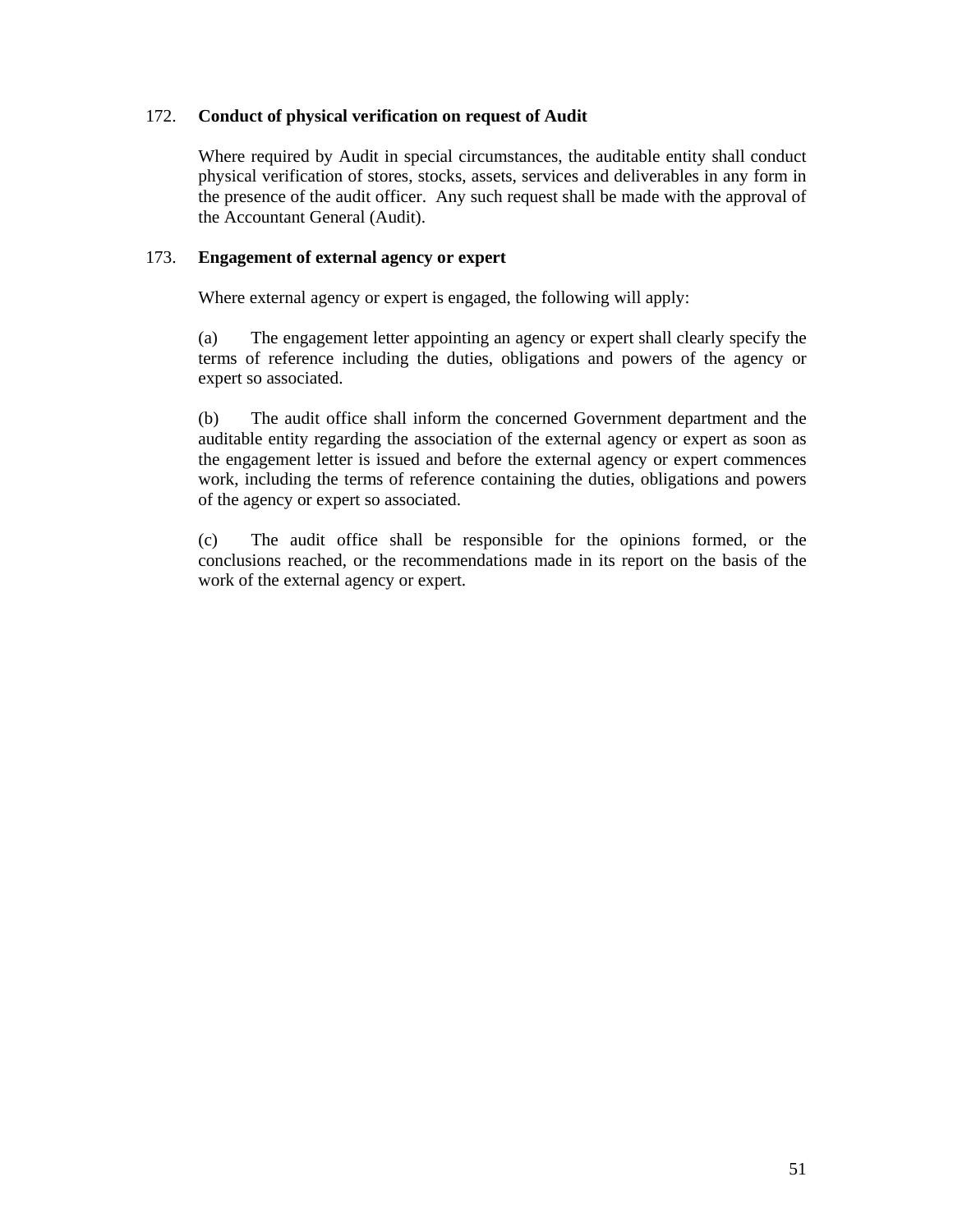# **Conduct of Audit**

#### 174. **Authority of the C&AG to inspect offices and to conduct audit**

 The Comptroller and Auditor General is authorised under the Act to inspect offices and to conduct audit in the offices that attract his audit jurisdiction in connection with the performance of duties under the Act. For this purpose, audit teams shall be deputed to the offices of the auditable entities from time to time. An inspecting officer shall lead each such team. The team can also visit places where relevant records of the auditable entity are kept.

# 175. **Provision of facilities for conduct of audit**

It shall be the duty of the head of the office of the auditable entity to provide appropriate and reasonable office accommodation and other office amenities to the audit team for official use and at par with facilities available in the auditable entity.

## 176. **Supply of list of offices under each head of department to Audit**

 Heads of departments shall supply to the audit office a list of the offices under them as at the end of December so as to reach the audit office before the end of January of the following year.

#### 177. **Advance intimation for audit**

 The audit office shall as far as possible give advance intimation of a minimum period of three weeks to the officer in charge of the office to be audited. The intimation for audit shall state the likely duration of audit and also provide a list of the basic records that should be kept ready before the arrival of the audit team. In cases where the audit involves an element of surprise check, no advance intimation need be given.

#### 178. **Acknowledgement of intimation by the auditable entity**

 The officer in charge of the office shall acknowledge the receipt of such intimation and shall make best efforts to be available in headquarters during the period of audit. The officer in charge shall also ensure that the basic records as stated in the list sent to him by the audit office are kept ready before the arrival of the audit team.

#### 179. **Requisition for data, information and documents**

The requisition for data, information or documents shall be made in writing or during the course of recorded meetings and may be addressed to the persons in charge of various functions in the auditable entity or to the officer in charge of the auditable entity.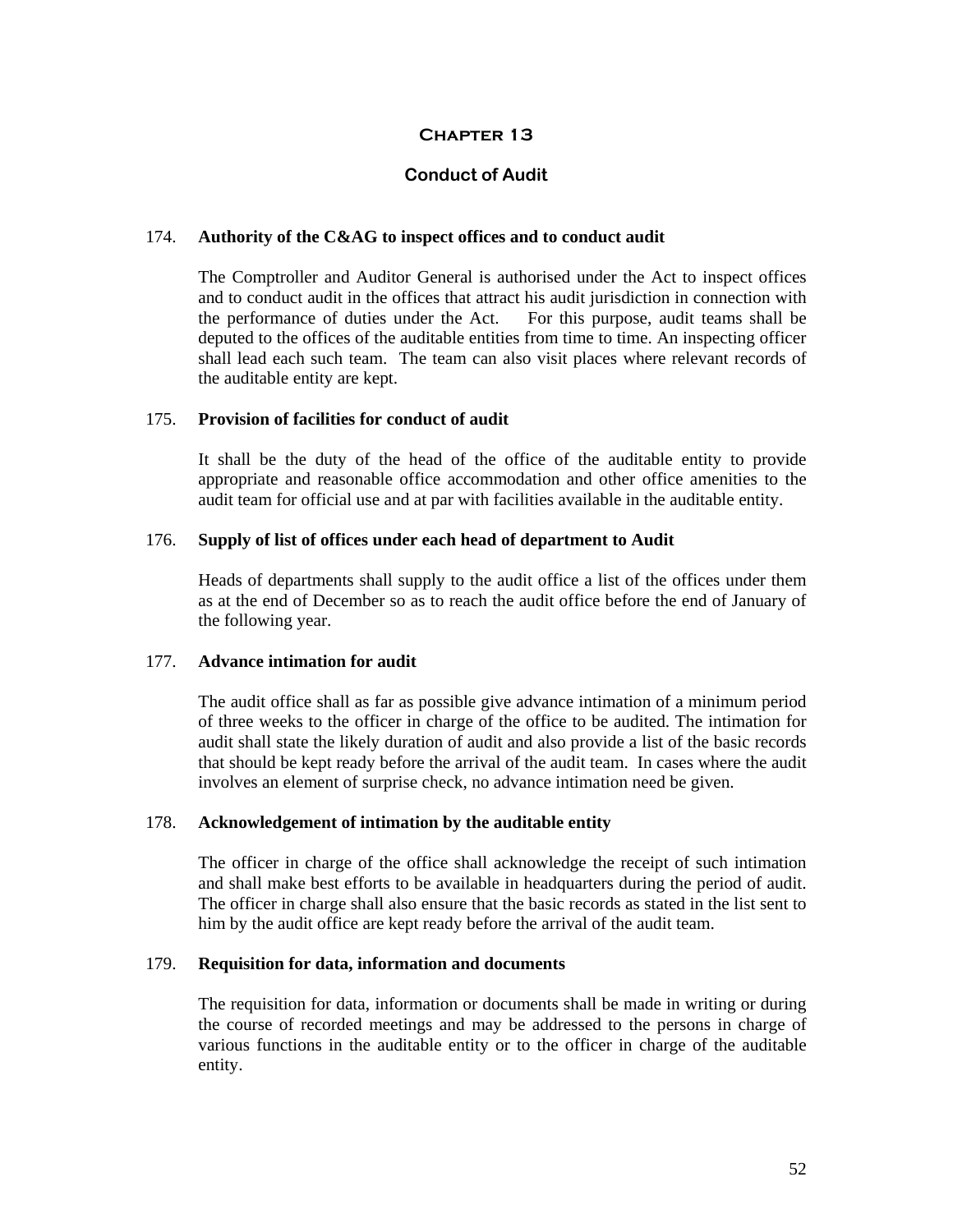# 180. **Reasonable time for supply of data, information and documents**

The time within which data, information and documents are to be furnished to Audit will be indicated in the requisition. The time allowed will be determined considering the nature and quantum of the data, information and documents requisitioned and the urgency of the matter.

# 181. **Mechanism for timely supply of data, information and documents to Audit**

Every department or entity shall establish and implement a mechanism to ensure that data, information and documents that are required by Audit are made available to it in time.

# 182. **Confidentiality of information acquired during audit**

(1) Information about an auditable entity acquired in the course of the auditor's work shall not be used for purposes outside the scope of audit. However, this does not preclude Audit from reporting offences against the law to appropriate prosecuting authorities wherever necessary.

(2) The documents classified as 'confidential' or 'secret' or 'top secret' made available to Audit shall be dealt with by Audit in accordance with the standing instructions of the Government for handling and custody of such documents.

(3) If certain privileged or confidential information prohibited from general disclosure by law is obtained in course of an audit, the auditor should maintain confidentiality of that information and ensure that the audit notes, the inspection reports or the audit reports do not become a means of compromising such privilege or confidentiality of the information.

# 183. **Meeting with officer in charge of the auditable entity at the commencement of audit**

The inspecting officer may hold a meeting with the officer in charge as soon as the work of audit commences. In the meeting, the audit objectives and criteria, general state of internal controls and areas of focus, concern or high risk identified by Audit may be discussed.

#### 184. **Nomination of an officer for liaison with Audit**

 The officer in charge may nominate a sufficiently senior officer of his office for liaison with Audit. The officer in charge will, however, continue to be responsible for ensuring adherence to these Regulations in so far as they relate to facilitation of audit.

# 185. **Compliance with requests of Audit for records and information**

The officer in charge shall comply with requests for information and records in as complete a form as possible and within the specified time.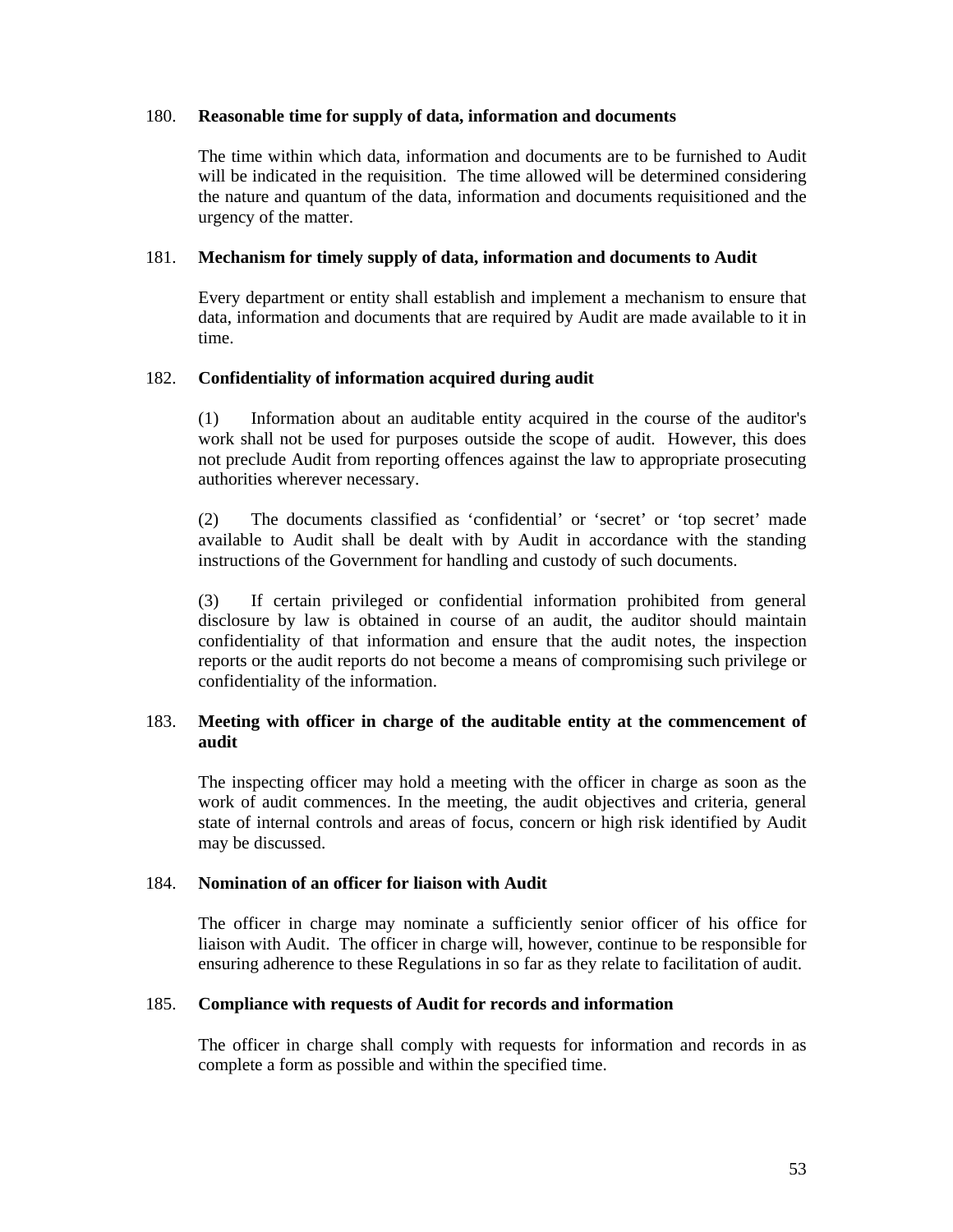#### 186. **Failure to provide data, information and documents**

Cases of failure to provide data, information and documents shall be reported by the audit office to the controlling officer and, if considered necessary, the concerned Government for appropriate action and these authorities shall inform the audit office about the action taken within three months of such report(s).

## 187. **Issue of audit memos**

 All audit memos, other than those requiring supply of documents and records, shall be issued over the signature of the inspecting officer or carry an indication of his approval. The audit memos shall be serially numbered.

#### 188. **Replies to audit memos**

 The officer in charge shall ensure that to-the-point replies are rendered to the audit observations communicated through the audit memos. It will be the duty of the officer in charge to ensure that the particulars given in the replies to the audit memos are correct with reference to the records so that the accuracy of the facts and figures of such cases as are included in the inspection report is not disputed. All such replies shall be signed by the officer in charge or carry an indication of his approval.

#### 189. **Immediate steps for remedial action on audit observations**

 The officer in charge shall take immediate steps for appropriate remedial action, wherever possible, on the observations made by the audit team so that as many audit points as possible are settled during the course of audit.

# 190. **Preparation of draft inspection report**

 On the completion of audit, the inspecting officer shall prepare a draft inspection report.

# 191. **Meeting with officer in charge of auditable entity at the close of audit**

 The inspecting officer and the officer in charge shall discuss the draft inspection report at the close of audit. The officer in charge shall confirm the facts and figures included in the draft inspection report. Any point of disagreement may be brought out and discussed with the inspecting officer during the meeting with a view to resolve the same. The officer in charge shall also offer his observations on the audit conclusions and recommendations, if not already done in response to the audit memos, and the inspecting officer shall reflect such observations in the inspection report. Where necessary and appropriate, the inspection report may make recommendations for remedying systemic deficiencies and improving control.

A written record of the proceedings of the meeting duly signed by both the parties shall be kept.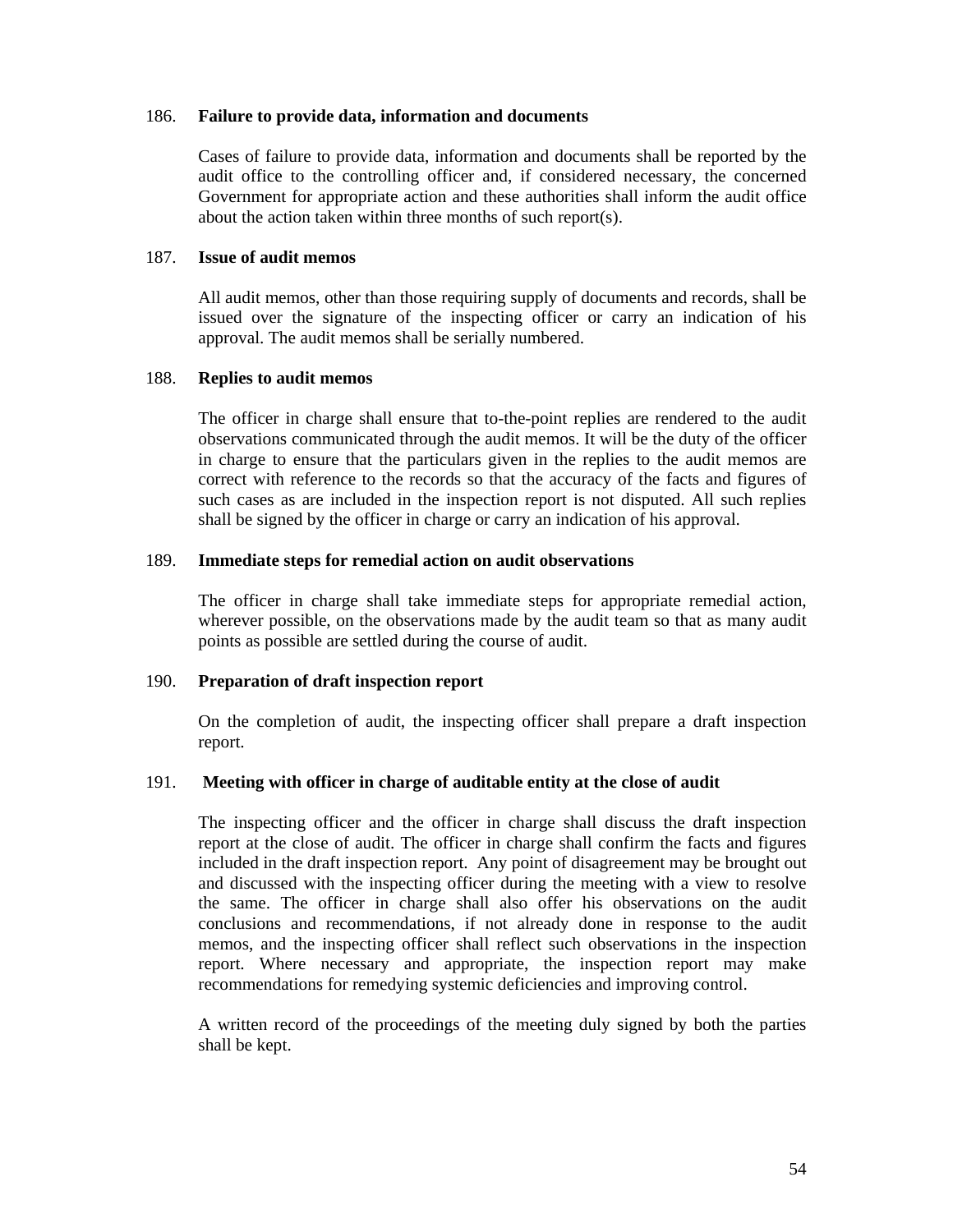# 192. **Conduct of audit using information available in audit office or accounts office**

 The audit may also be conducted with reference to data, information and documents of any auditable entity that are available in an audit office or an accounts office. Results of such audit will be communicated to the auditable entity in the form of audit notes.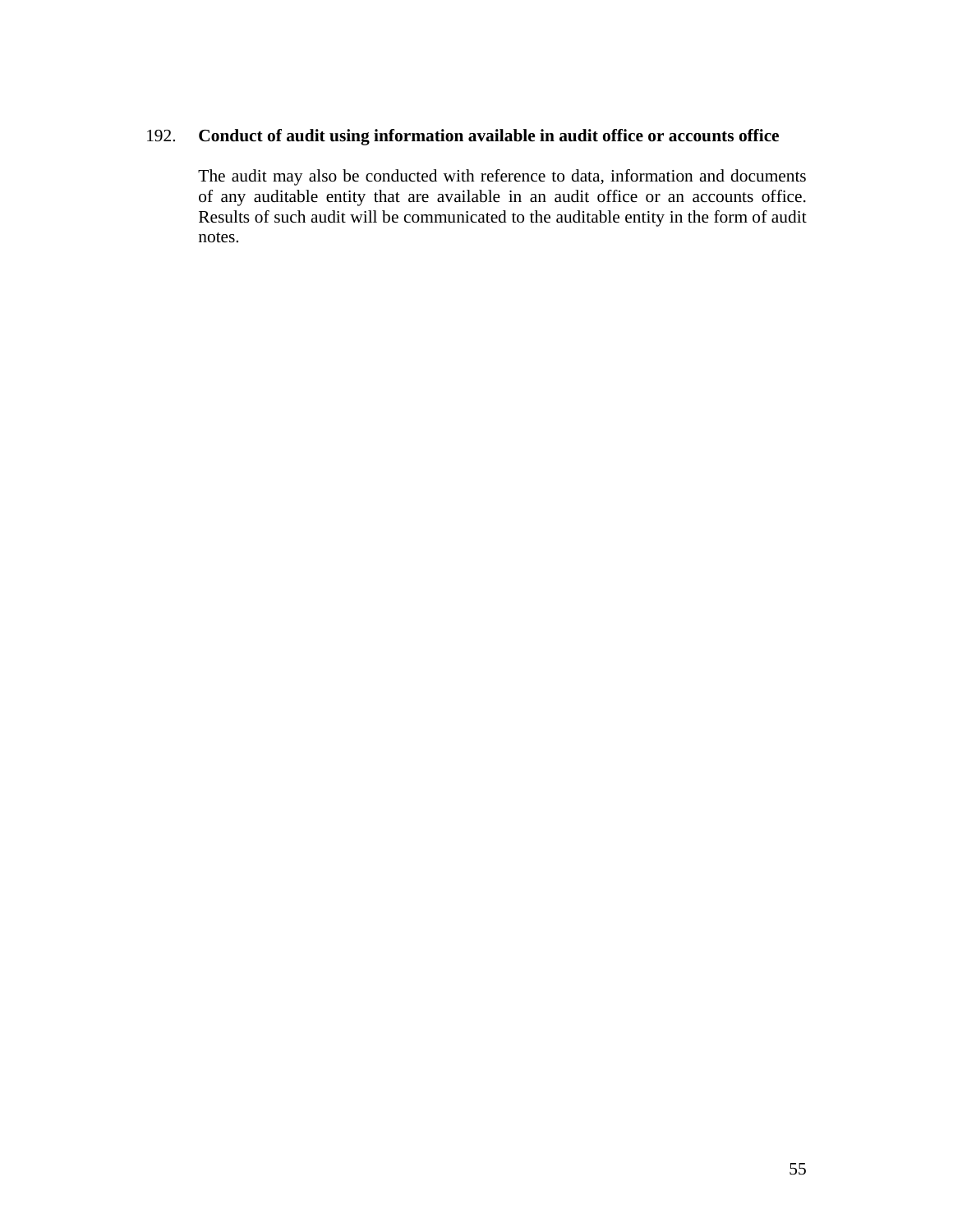# **Audit Notes and Inspection Reports**

# 193. **Communication of results of audit**

 The audit office shall communicate the results of audit to the auditable entities through audit notes or inspection reports.

#### 194. **Issue of inspection reports and audit notes**

 The audit office shall as far as possible issue the inspection report or audit notes within six weeks from the date of completion of audit or such other period as prescribed in this regard.

#### 195. **Maintenance of record of audit observations by auditable entity**

 Each auditable entity shall maintain proper record relating to the receipt of audit notes and inspection reports and the progress of their settlement.

# 196. **Initiation of action for settlement of audit observations not to wait for receipt of inspection report**

 The auditable entity may initiate action for the settlement of audit observations with reference to the audit memos and draft inspection report received during audit without waiting for the formal receipt of the inspection report from the audit office.

# 197. **Reply to audit observations**

 The officer in charge of the auditable entity shall send the reply to an audit note or inspection report within four weeks of its receipt. Even if it is not feasible to furnish the final replies to some of the observations in the audit note or inspection report within the aforesaid time limit, the first reply shall not be delayed on that account and an interim reply may be given indicating the likely date by which the final reply shall be furnished.

#### 198. **Reply to audit observations of PWD to be sent through next higher authority**

 In the case of an inspection report that relates to the public works department, the reply shall be sent through the next higher authority along with the observations of that authority.

#### 199. **Important audit observations to be sent to head of department for follow up**

 The audit office may send copies of important audit observations included in an audit note or an inspection report to the head of the department. It shall be the duty of the head of the department to follow up all such cases for appropriate remedial and corrective action and report compliance to the audit office.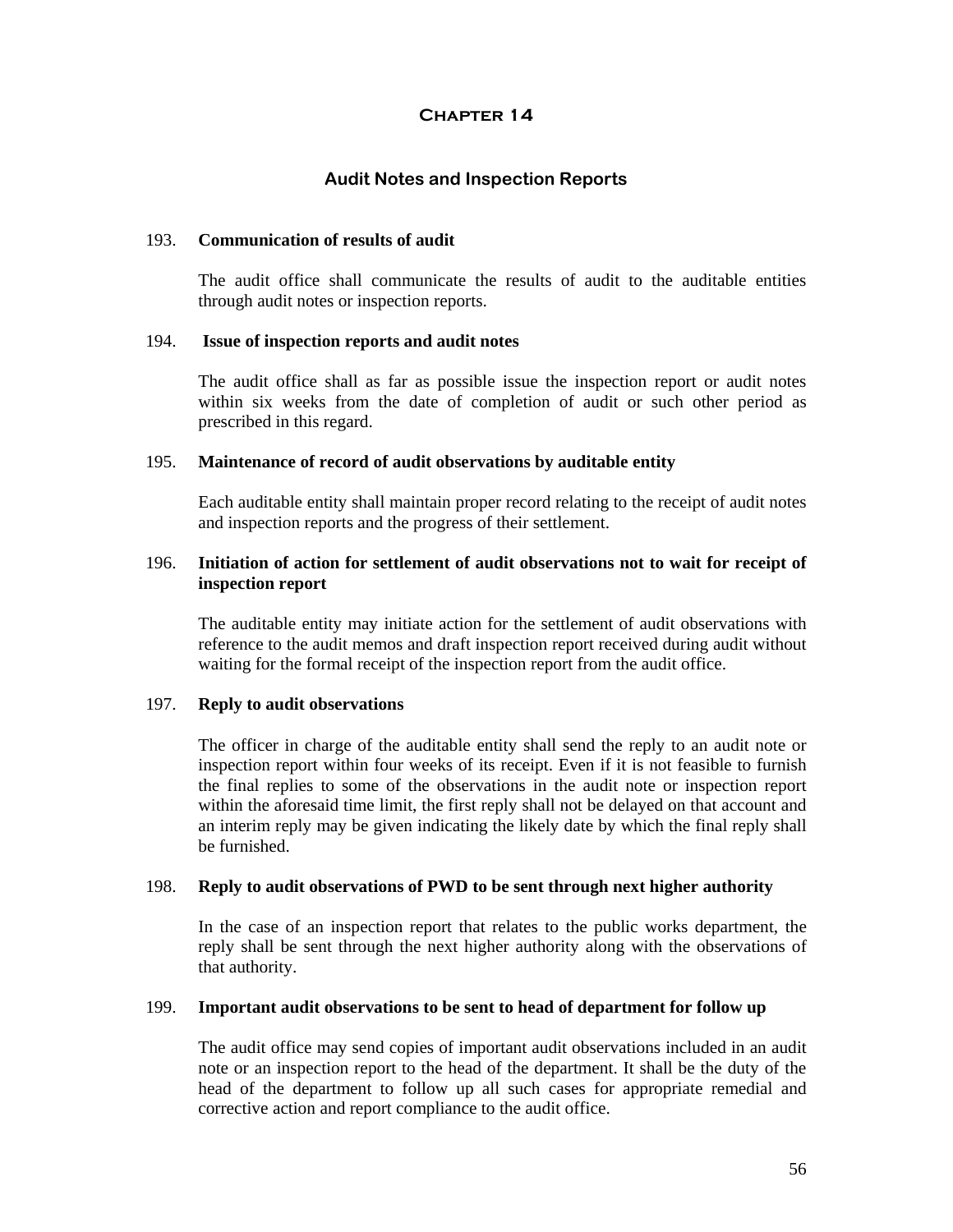# 200. **Intimation of major irregularities to the Government and the head of department and furnishing of reports therefrom**

 (1) The Accountant General (Audit) shall intimate every instance of major irregularity detected in Audit through a special management letter to the Secretary to Government of the concerned department with a copy to the Head of the Department within six weeks of the instance coming to notice in audit. The Accountant General (Audit) shall also intimate every such instance to the Comptroller and Auditor General in the manner prescribed.

(2) On intimation of the major irregularity by Accountant General (Audit), the Government shall undertake prima facie verification of facts and send to Accountant General (Audit) a preliminary report confirming or denying the facts within six weeks of receipt of intimation from him.

(3) Where the fact of major irregularity is not denied by the Government in the preliminary report, the Government shall further send a detailed report to the Accountant General (Audit) within three months of preliminary report *inter alia*  indicating the remedial action taken to prevent recurrence and action taken against those responsible for the lapse.

(4) While the reporting of major irregularities to Government need not wait for inclusion of the matter in the inspection report or audit note or the audit report of the Comptroller and Auditor General, the same should be done only after due verification with reference to supporting evidence and as far as possible after considering the views of the auditable entity. Care needs to be taken to ensure that only major irregularities are reported in this manner.

# 201. **Significant audit observations to be communicated to Secretary**

 The Accountant General (Audit) may write a management letter to the Secretary to Government of the concerned department by the end of April every year communicating significant observations and conclusions emerging out of audit during the preceding year. The management letter shall *inter alia* mention the systemic and other deficiencies noticed during the period, the extent of control compliance, cases of persistent irregularities and the level of adequacy of response to audit observations, besides the more important individual cases that merit attention and action, with appropriate recommendations where necessary. The Secretary shall inform the Accountant General (Audit) of the action taken within a period of three months.

# 202. **Establishment of systems and procedures to ensure action on audit observations**

The Government shall establish and implement systems and procedures that ensure adequate, constructive and timely action on observations contained in inspection reports and audit notes.

# 203. **Establishment of audit committees and their constitution**

 (1) Government may establish audit committees for the purpose of monitoring and ensuring compliance and settlement of pending audit observations. Each committee so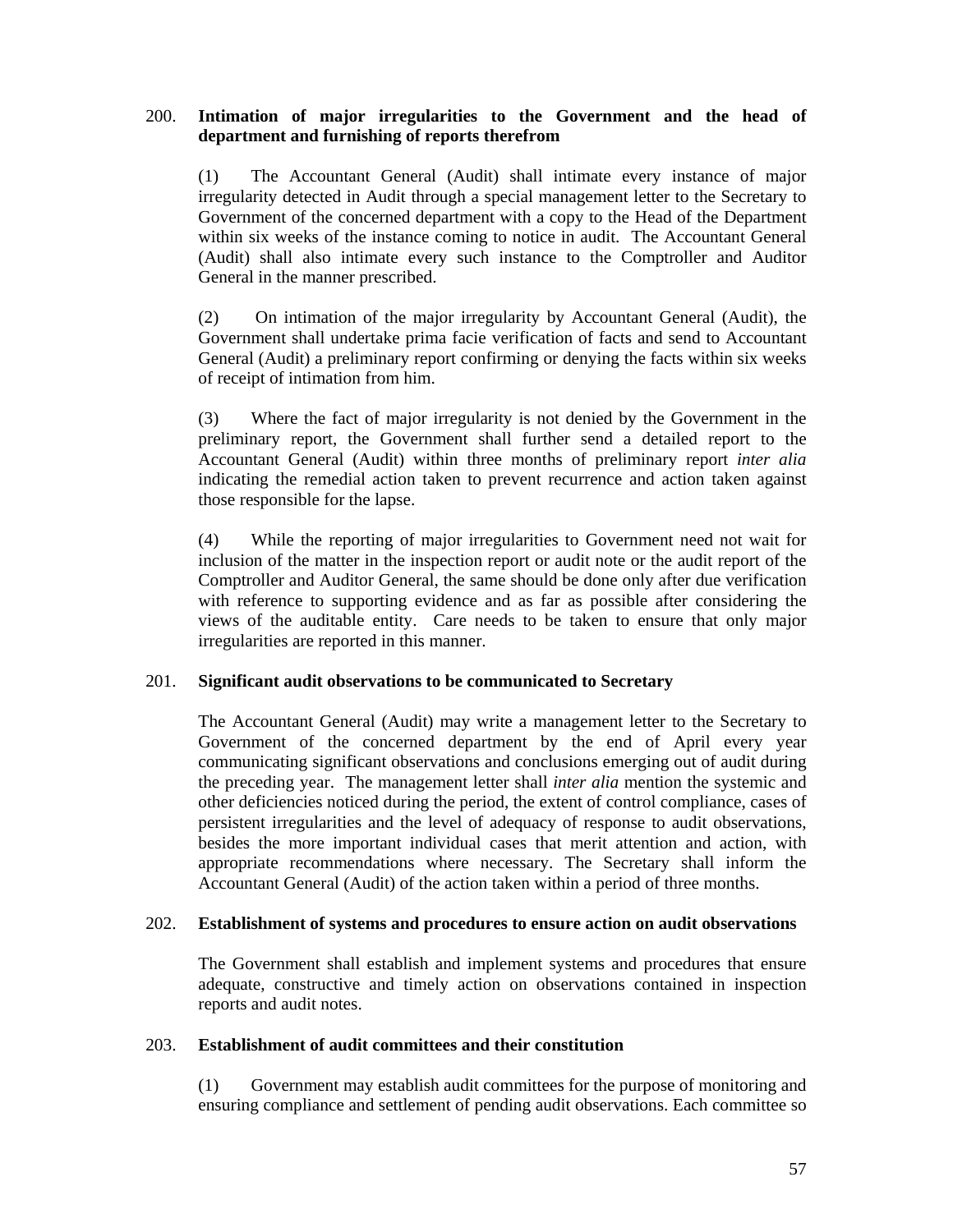established shall comprise of a representative each from the administrative department, Audit and a nominee from the Finance Department besides the head of the department of the auditable entity. Minutes of the meetings of the audit committee shall be recorded.

 (2) In the case of Central Government establishments located in the States, the Ministry may nominate a State level audit committee in consultation with Accountant General (Audit) for settlement of audit observations.

# 204. **Annual public statement regarding pending audit observations**

Each Head of Department shall in the first quarter of each year make an annual public statement regarding pending audit observations relating to his department. Such statement shall *inter alia* include the following:

- (a) Number and gist of audit paras included in the Audit Report(s) of the Comptroller and Auditor General for the previous year;
- (b) Number and gist of major irregularities intimated by Accountant General (Audit) during the previous year;
- (c) Action taken by the Department on (a) and (b) above; and
- (d) Number of audit paras included in the inspection reports issued during the previous year and gist of paras with substantial money value;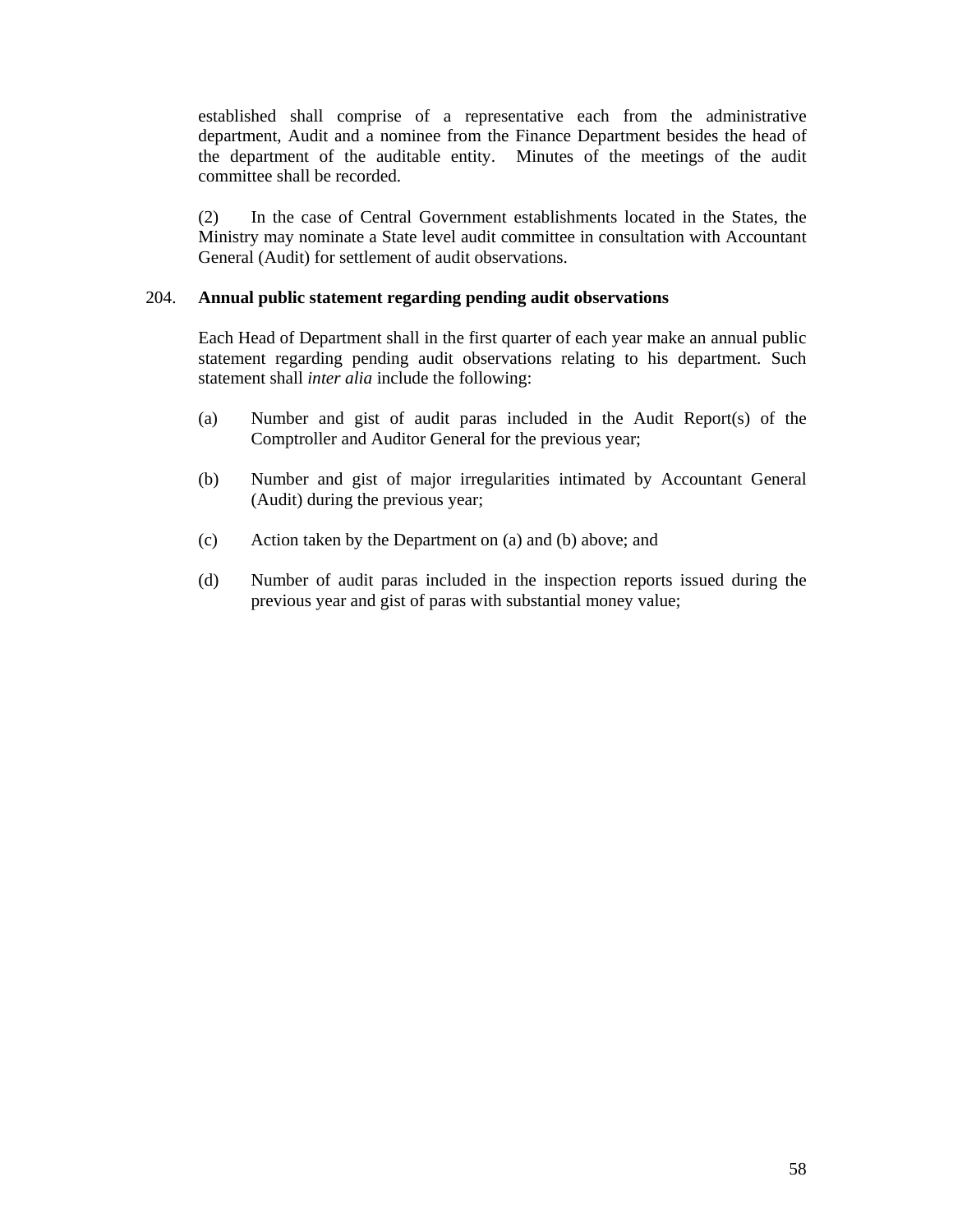# **Audit Reports**

# 205. **Form, content and time of submission of audit reports to be decided by the C&AG**

 The form, content and time of submission of audit reports shall be decided by the Comptroller and Auditor General.

## 206. **Opportunity to be provided to Government before including any matter in an audit report**

 Adequate opportunity shall be provided to Government to offer its comments, observations and explanation before including any matter in an audit report.

#### 207. **Communication of draft paragraph to Government and discussion thereon**

 (1) The Accountant General (Audit) shall send a copy of the proposed audit observations in the form of a draft paragraph to the concerned Secretary to Government by name for communicating the comments, observations and explanation of the Government within a period of six weeks from the date of the letter or within such other period of time as may be specified. The Accountant General (Audit) shall also offer to discuss the draft paragraph with the Secretary at mutual convenience within the aforesaid period. A discussion may not be necessary in the case of a draft performance audit report that has been separately discussed with the Secretary at an exit conference in terms of these Regulations.

 (2) The Accountant General (Audit) shall simultaneously send one copy of the draft paragraph to the Secretary to the Government, Ministry of Finance or Finance Department, by name.

 (3) The draft paragraph shall be annotated with reference to the supporting audit evidence. The Accountant General (Audit) shall provide copies of any relevant documents and evidence in his possession that may be required by the Government department.

#### 208. **Reply to draft paragraph by Government**

 (1) The Secretary to Government of the concerned department shall (a) confirm or cause to be confirmed, the receipt of the draft paragraph to the Accountant General (Audit) as soon as it is received, and (b) communicate the comments, observations and explanation of the Government on the draft paragraph in writing to the Accountant General (Audit) by name within the specified period. The reply shall be signed by the Secretary or carry an indication of approval by the Secretary.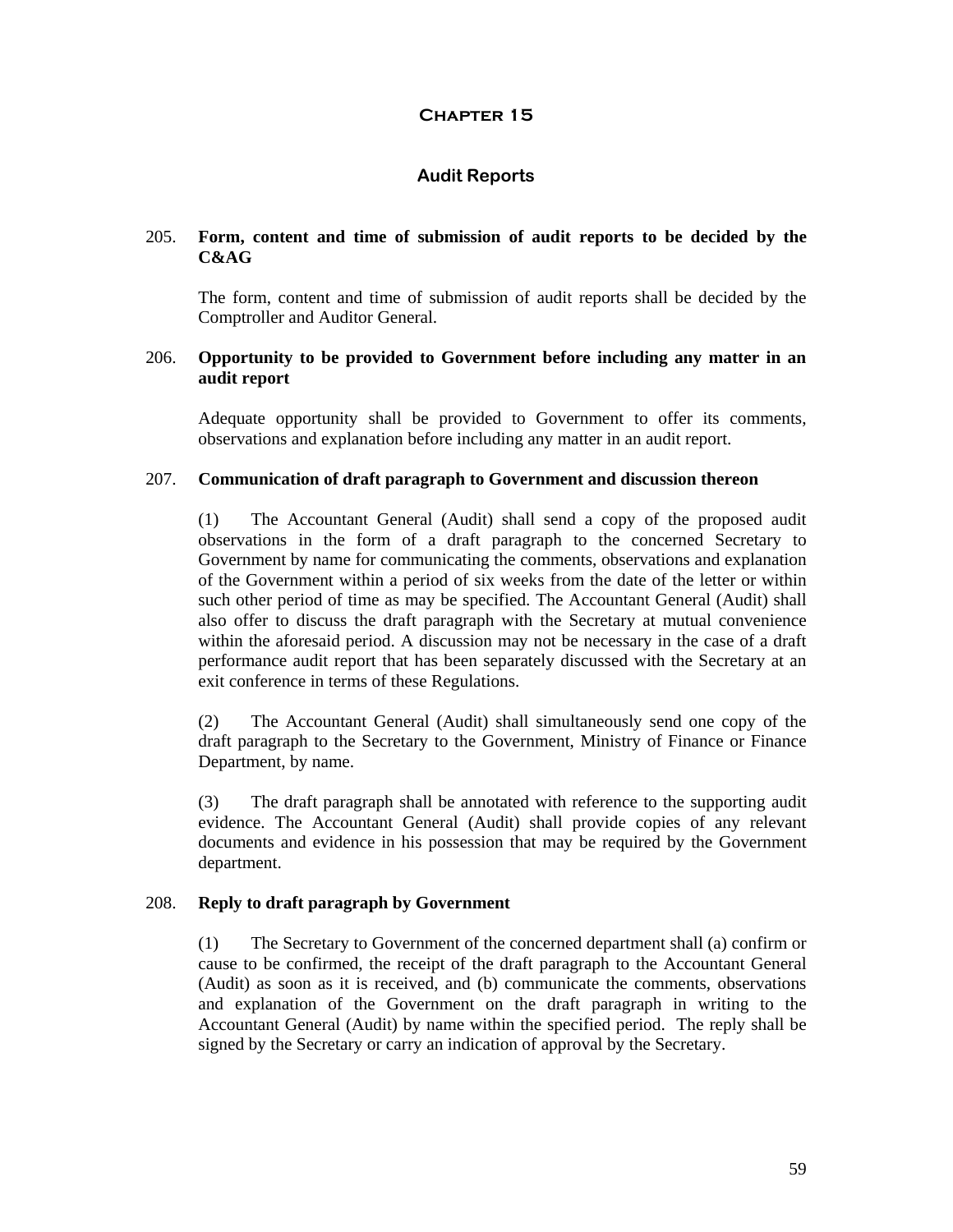- (2) The reply of the Secretary to Government shall state:
	- (a) whether the department accepts the facts and figures mentioned in the draft paragraph; if not, the reasons supported by the relevant documents and evidence duly authenticated;
	- (b) comments, observations and explanation of the Government on matters included in the draft paragraph;
	- (c) Government's response to suggestions and recommendations made in the draft paragraph;
	- (d) remedial action taken or proposed to be taken; and
	- (e) any other observations or remarks of the department.

 (3) Consistent with the schedule of preparation, finalisation and presentation of the audit report in the legislature, the Accountant General (Audit) may consider a request made by the concerned Secretary to Government for extension of time for sending the reply to the draft paragraph. Every such request shall (i) specify the reasons for seeking extension beyond the time stipulated, and (ii) state the date by which the final reply to the draft paragraph shall be sent to the Accountant General (Audit).

 (4) The Accountant General (Audit) will proceed on the assumption that the Government has no comments, observation and explanation in the matter in case a final reply is not received within the specified period or the extended period agreed to. The Government shall bear responsibility for the accuracy of the facts, figures and the related audit evidence mentioned in the draft paragraph in such cases.

 (5) The Accountant General (Audit) shall give full consideration to the reply of the Government. The draft paragraph may be modified or settled or may not be included in the audit report in the light of the reply.

# 209. **Communication of finalised paragraphs for inclusion in audit report**

 In case of a State Government or a Union Territory Government, after the draft paragraph has been finalised for inclusion in the audit report, the Accountant General (Audit) shall send copies of the finalised paragraph by name to the Secretary to Government of the concerned department and the Secretary, Finance Department. In case of the Union Government, a copy of the finalised paragraph will be sent to the Secretary to the Ministry concerned.

# 210. **Forwarding copies of audit report for laying before legislature**

 (1) An officer authorised by the Comptroller and Auditor General shall send copies of the audit report duly signed by the Comptroller and Auditor General to the Secretary to the Government, Ministry of Finance or Finance Department as the case may be, who shall take prompt action for the submission of the audit report to the President or the Governor or the Administrator for further action and for the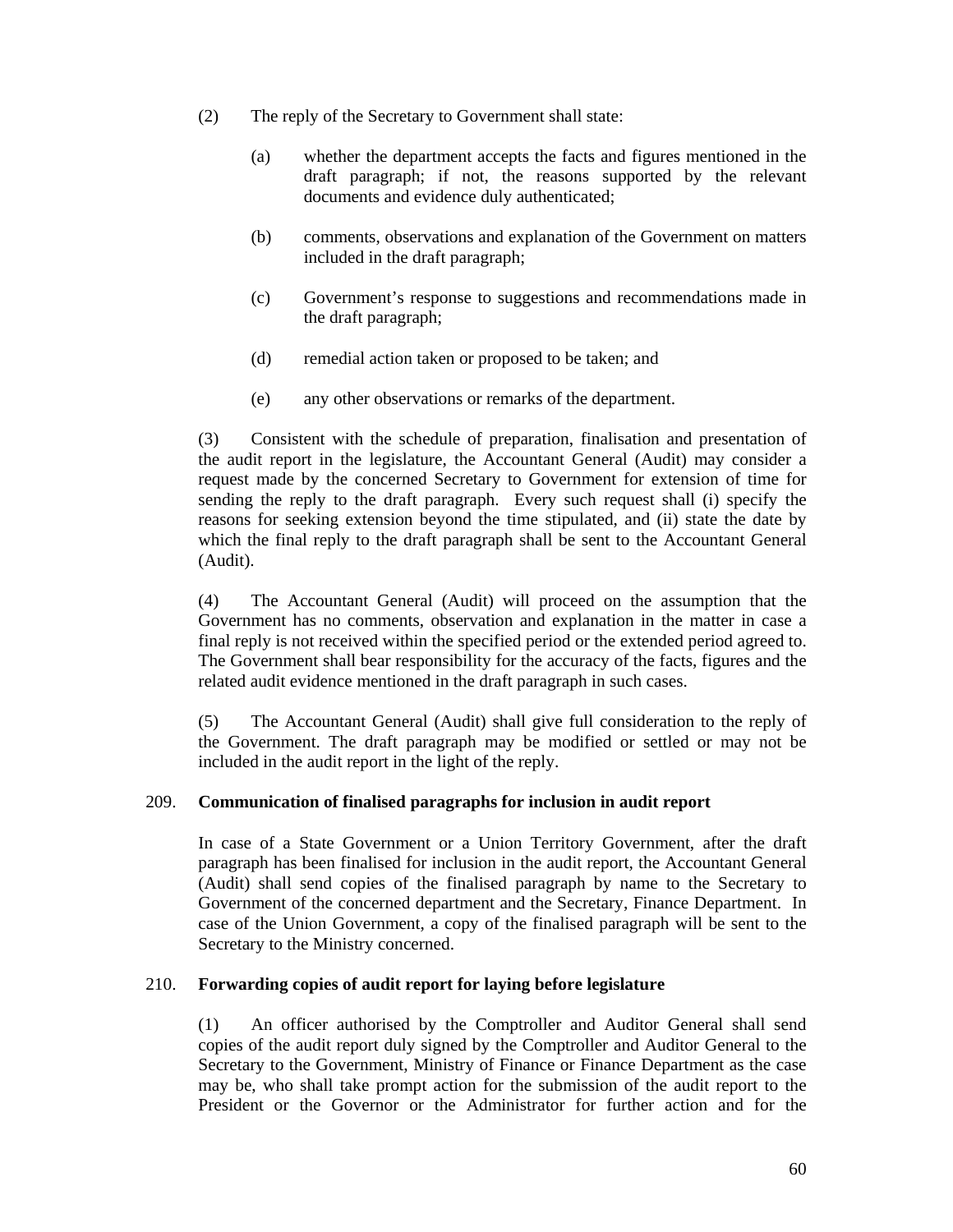presentation of the report in Parliament or the State or Union Territory legislature. Copies of the audit reports under Section 19A of the Act shall be sent to the Secretary of the Ministry or department concerned or the Administrator of a Union Territory having legislative assembly, who shall take prompt action for laying the same in the Parliament or the legislature of the State or Union Territory.

(2) An unsigned copy of the audit report shall simultaneously be sent to the Secretary to the President or the Governor or the Administrator.

# 211. **Forwarding copies of audit report to Secretary to Government after presentation**

 The Accountant General (Audit) shall send copies of the audit report to the Secretary to Government of concerned department after the presentation of the report in Parliament or the legislature, as the case may be.

# 212. **Preparation of action taken note for submission to PAC or COPU**

 The Secretary to Government of the concerned department shall cause preparation of self-explanatory action taken note(s) on the audit paragraph(s) relating to his department, that are included in the audit report, for submission to the Public Accounts Committee/Committee on Public Undertakings. In each case, the selfexplanatory action taken note shall carry the approval of the Secretary and state:

- (1) whether a written reply on the draft audit paragraph was sent to the Accountant General (Audit) and if not, the reasons for not doing so;
- (2) whether the facts and figures stated in the audit paragraph are acceptable and if not, the reasons for not pointing this out when the draft paragraph was received by the Secretary;
- (3) the circumstances in which the loss, failure, infructuous expenditure, etc. as pointed out in the audit paragraph occurred; whether due to (a) deficiency in the existing system including the system of internal control, (b) failure to follow the systems and procedures, or (c) failure of individuals including individuals at supervisory levels;
- (4) the action taken to fix responsibility on the individual(s) responsible for the loss, failure, infructuous expenditure, etc; and the likely time frame within which such action is expected to be completed;
- (5) the current status of recovery of any amount due to Government as pointed out in the audit paragraph;
- (6) the action taken or proposed to be taken on the suggestions and recommendations made in the audit paragraph;
- (7) the result of review of similar other cases, and the action taken;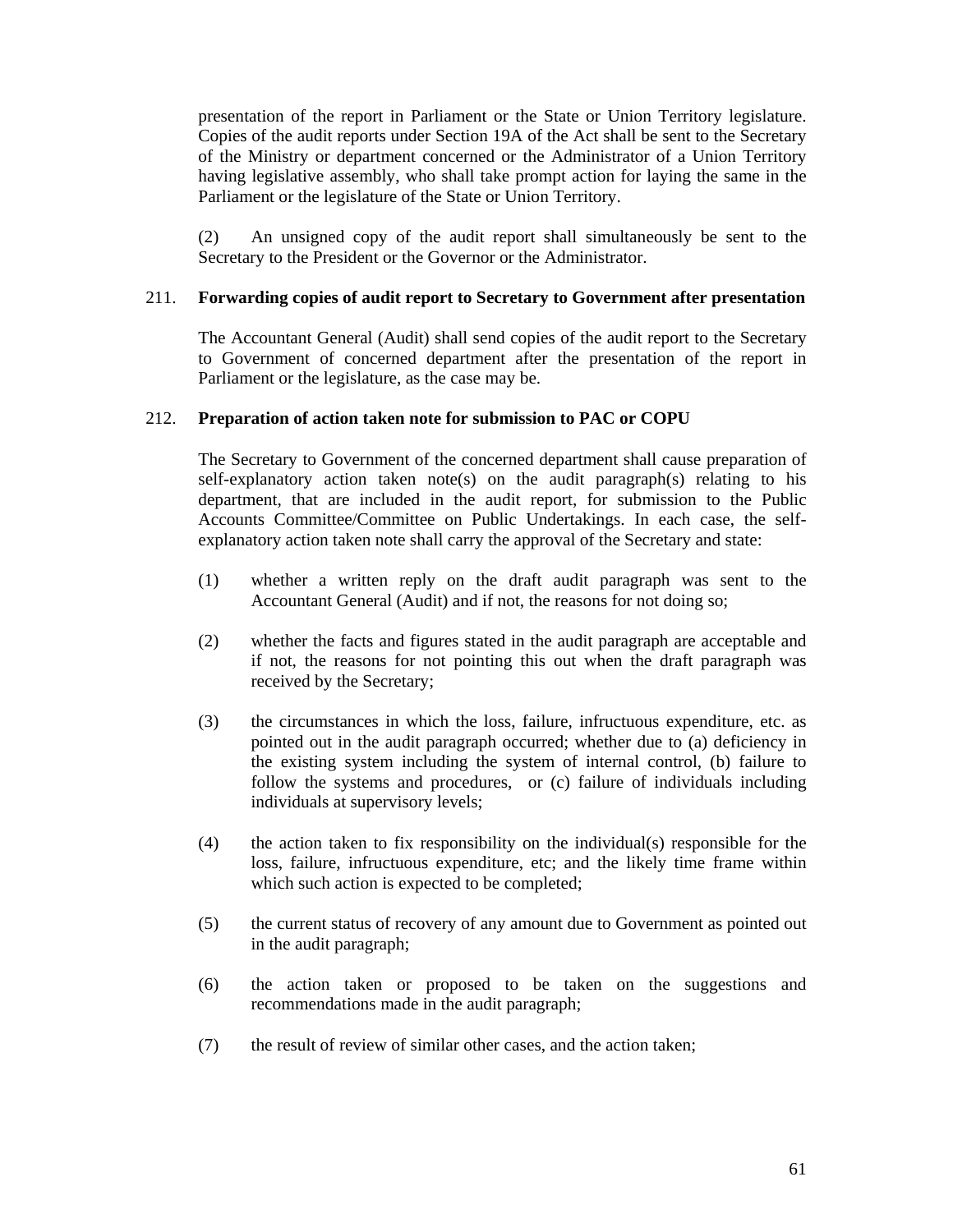- (8) the remedial action taken or proposed to be taken to avoid occurrence of similar cases in future, to streamline the systems and to remove system deficiencies, if any; and
- (9) such other information as may have been prescribed by the Public Accounts Committee/Committee on Public Undertakings.

# 213. **Vetting of action taken notes and responses on the recommendations of PAC/COPU by Accountant General (Audit)**

 In the Union, the States and the Union Territories having legislative assembly where legislative committees or the Government desire the Comptroller and Auditor General to vet the action taken notes and the responses of the Government on the recommendations of the Public Accounts Committee/Committee on Public Undertakings, the following procedure will apply:

- (1) The Secretary to Government of the concerned department shall send two copies of the draft self-explanatory action taken note to the Accountant General (Audit) for vetting along with the relevant files and documents on which the explanatory note has been formulated, properly referenced and linked. This shall be done within such period of time as may be decided consistent with the requirements of the time-schedule for the submission of the self-explanatory action taken notes prescribed by the Public Accounts Committee/Committee on Public Undertakings.
- (2) The Accountant General (Audit) shall return the self-explanatory action taken note to the Secretary duly vetted as soon as possible but not later than one month. Subject to any requirements that may have been prescribed by the Public Accounts Committee/Committee on Public Undertakings, the vetting comments of the Accountant General (Audit) may include suggestions for further course of action.
- (3) The Secretary shall send the requisite number of copies of the vetted note, as prescribed by the Public Accounts Committee/Committee on Public Undertakings, to the secretariat of the Public Accounts Committee/Committee on Public Undertakings in accordance with the time schedule prescribed by the latter and also forward a copy each to Ministry of Finance or Finance Department as the case may be, and the Accountant General (Audit).
- (4) On receipt of the recommendations of the Public Accounts Committee/Committee on Public Undertakings, the Secretary shall initiate action to prepare the Government's response by way of action taken note for submission to the respective Committee within such period and in such form as the Public Accounts Committee/Committee on Public Undertakings may prescribe.
- (5) The Government's response on the recommendations of the Public Accounts Committee/Committee on Public Undertakings shall be sent to the Accountant General (Audit) for vetting before its submission to the respective Committee with the relevant files and documents properly referenced and linked. The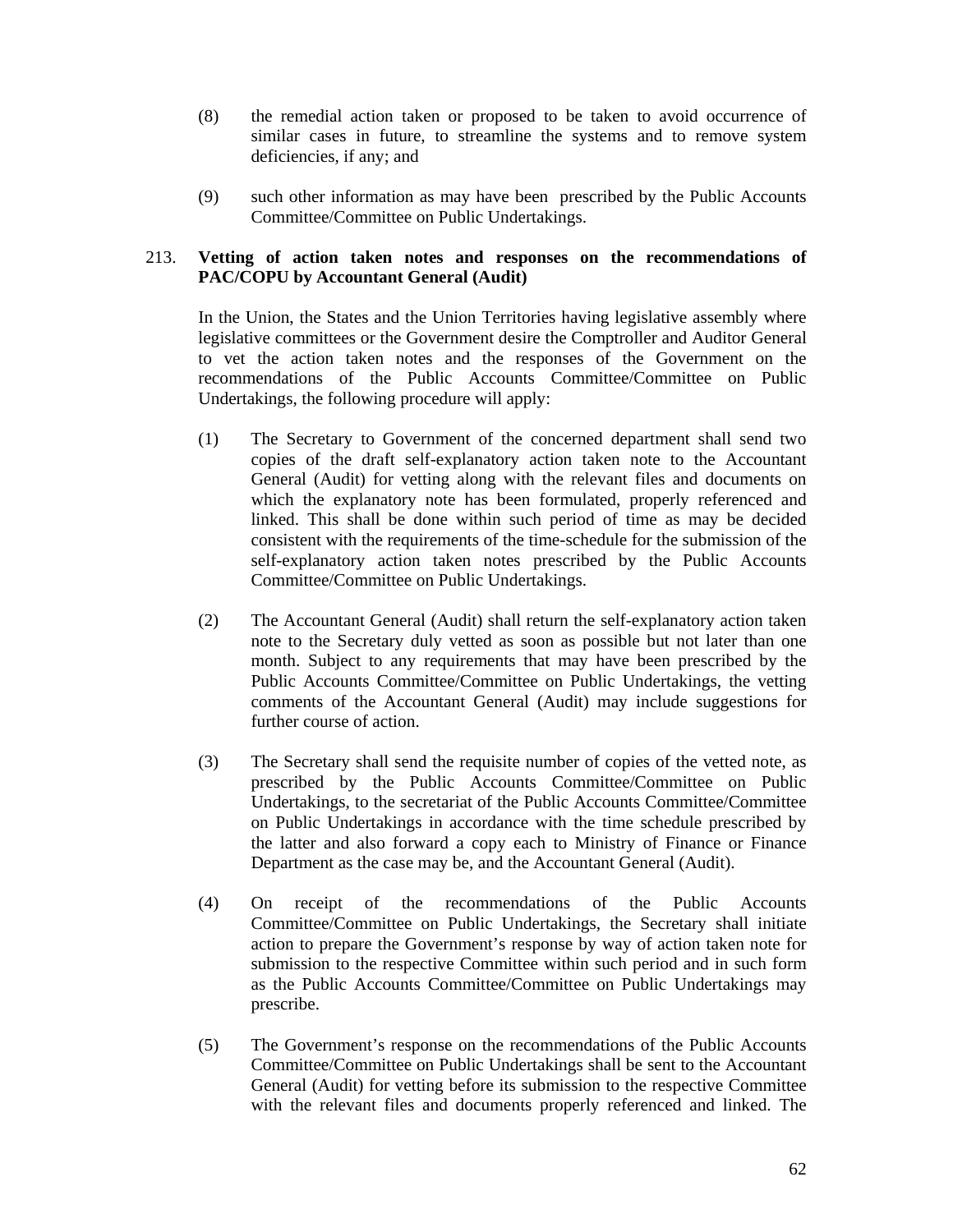vetting comments of the Accountant General (Audit) shall be duly reflected in the response that may be sent to the Public Accounts Committee/Committee on Public Undertakings.

# 214. **Duty of Government for systems and procedures to ensure timely response**

 It shall be the duty of the Government to establish and enforce adequate and reliable systems and procedures, clearly defining *inter alia* the roles and responsibilities at all levels that ensure that (i) the replies to the draft paragraphs, (ii) the self-explanatory action taken notes on matters included in the audit reports and (iii) the action taken notes on the recommendations of the Public Accounts Committee/Committee on Public Undertakings are sent to the appropriate authorities within the time limit prescribed in each case.

# 215. **Reporting of cases of delay to Government**

 The Accountant General (Audit) will report cases of delay to Secretary (Expenditure), Ministry of Finance in the case of the Union Government and to the Chief Secretary in the case of a State Government and to the Administrator in case of a Union Territory having a legislative assembly. Cases of delay may also be appropriately commented in the audit report.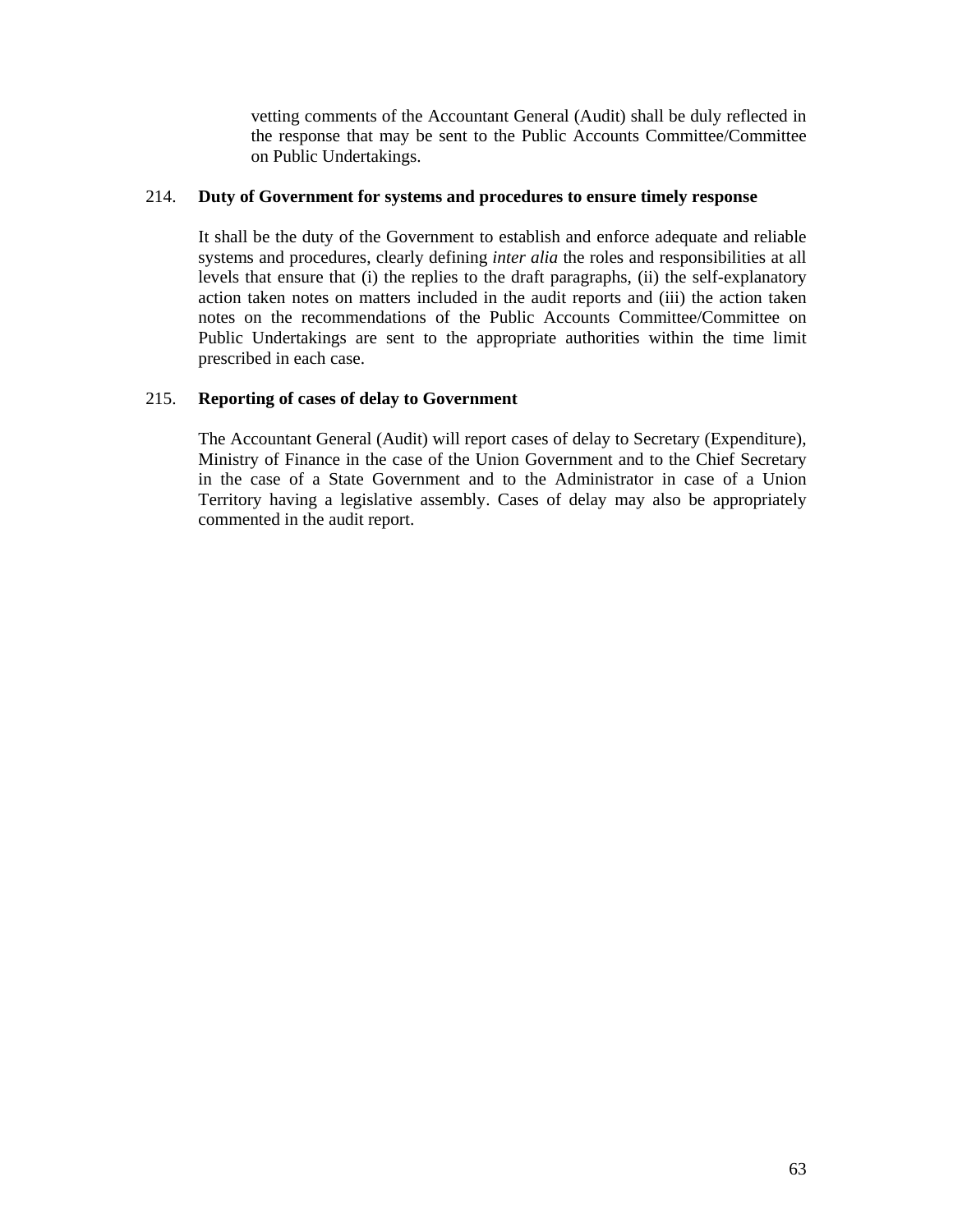# **General Principles of Government Accounting**

# 216. **Duties and powers of the C&AG in regard to accounts**

 The duties and powers of the Comptroller and Auditor General in regard to the accounts of the Union and State Governments are laid down under Articles 149 and 150 of the Constitution of India and Sections 10 to 12 and 23 of the Act.

# 217. **Provisions of the Constitution regarding accounts**

 (1) Under Article 149 of the Constitution, the Comptroller and Auditor General shall perform such duties and exercise such powers in relation to the accounts of the Union and of the States and of any other authority or body as may be prescribed by or under any law made by Parliament.

 (2) By virtue of the provisions of Article 150 of the Constitution, the accounts of the Union and the States shall be kept in such form as the President may, on the advice of the Comptroller and Auditor General, prescribe. The word "form" used in Article 150 has a comprehensive meaning so as to include the prescription not merely of the broad form in which the accounts are to be kept, but also the basis for selecting the appropriate heads under which the transactions are to be classified.

# 218. **Provisions of the Act regarding accounts**

 (1) Under Section 10 read with Section 2(e) of the Act, the Comptroller and Auditor General shall be responsible for compiling the accounts and for keeping related accounts of the Union and of each State and Union Territory having a legislative assembly from the initial and subsidiary accounts rendered to offices under his control by treasuries, offices or departments responsible for keeping of such accounts. The President in the case of the Union including Union Territories and the Governor with the previous approval of the President in the case of a State, may after consultation with the Comptroller and Auditor General, by order, relieve him from the responsibility of compiling or keeping the accounts of the Union including Union Territory or of the State or of any particular services or departments of the Union including Union Territory or the State.

 (2) Under Section 11 of the Act, the Comptroller and Auditor General shall submit these accounts, wherever these responsibilities continue with him, to the President or the Governor of a State or Administrator of the Union Territory having a legislative assembly, as the case may be.

 (3) Under Section 12 of the Act, the Comptroller and Auditor General shall in so far as the accounts, for the compilation or keeping of which he is responsible, enable him so to do, give information and render assistance to the Union Government or the State Government or the Government of Union Territory having a legislative assembly, as they may from time to time require.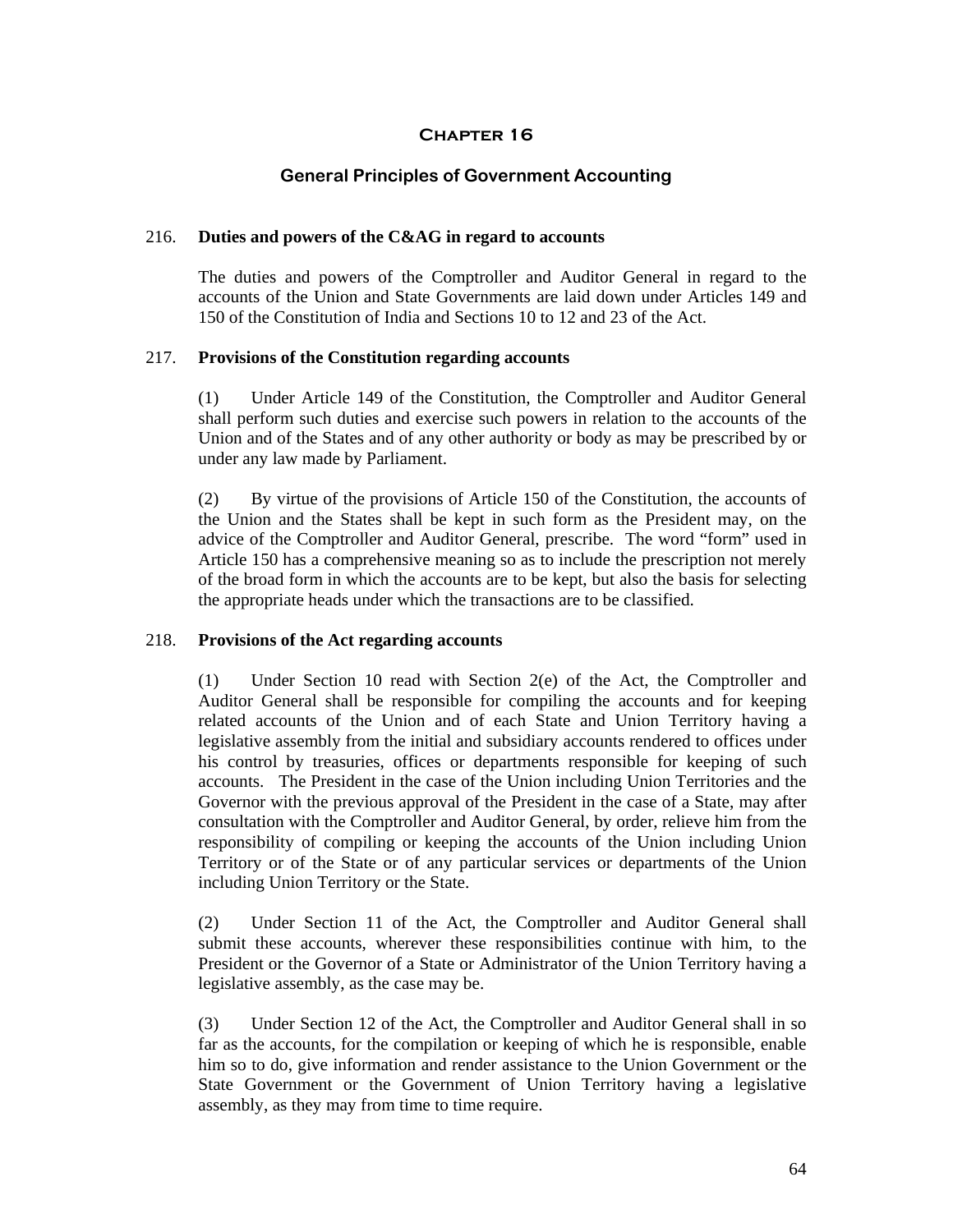(4) Section 23 of the Act authorises the Comptroller and Auditor General to lay down general principles of Government accounting.

# 219. **General principles of Government accounting**

 (1) For the purpose of Section 23 of the Act, the Government Accounting Rules, 1990 shall be deemed to be the general principles of Government accounting.

 (2) All Government departments are required to comply with the general principles of Government accounting. It is the duty of auditors to examine during audit whether these principles are being complied with by all Government departments.

# 220. **Form of accounts**

 (1) Detailed rules relating to maintenance and rendition of accounts by treasuries and public works divisions are contained in Accounting Rules for Treasuries and the Account Code, Volume III issued by or with the approval of the Comptroller and Auditor General. Detailed rules and instructions relating to the forms in which the initial and subsidiary accounts shall be kept and rendered by the Department of Posts and other technical departments are laid down in the respective accounts manuals or departmental regulations relating to the department concerned.

 (2) The format of accounts in respect of autonomous bodies and authorities other than Government establishments and companies is prescribed by the concerned Government in consultation with the Comptroller and Auditor General. In case of autonomous bodies and authorities of Union Government, a common format has been prescribed by the Government with the concurrence of the Comptroller and Auditor General. This common format is applicable to all autonomous bodies and authorities except a few such as Port Trusts for which separate formats are applicable. The State Governments may also adopt the common format applicable to the autonomous bodies of the Union Government, for the autonomous bodies of the States.

 (3) The format of accounts of panchayati raj institutions and urban local bodies recommended by the Comptroller and Auditor General has been accepted by the Union Government and has been adopted by many State Governments.

# 221. **Role of the C&AG in accounting standards for Government**

(1) Government Accounting Standards Advisory Board set up in the office of the Comptroller and Auditor General with the support of the Government of India is responsible for making recommendations regarding accounting standards to be observed in Government departments and organisations. The Board is chaired by the Deputy Comptroller and Auditor General and has various stakeholders including the Controller General of Accounts, the Controller General of Defence Accounts, the Financial Commissioner (Railways) as members.

(2) The Government Accounting Standards Advisory Board is entrusted with the responsibility of formulating and proposing standards with a view to improve the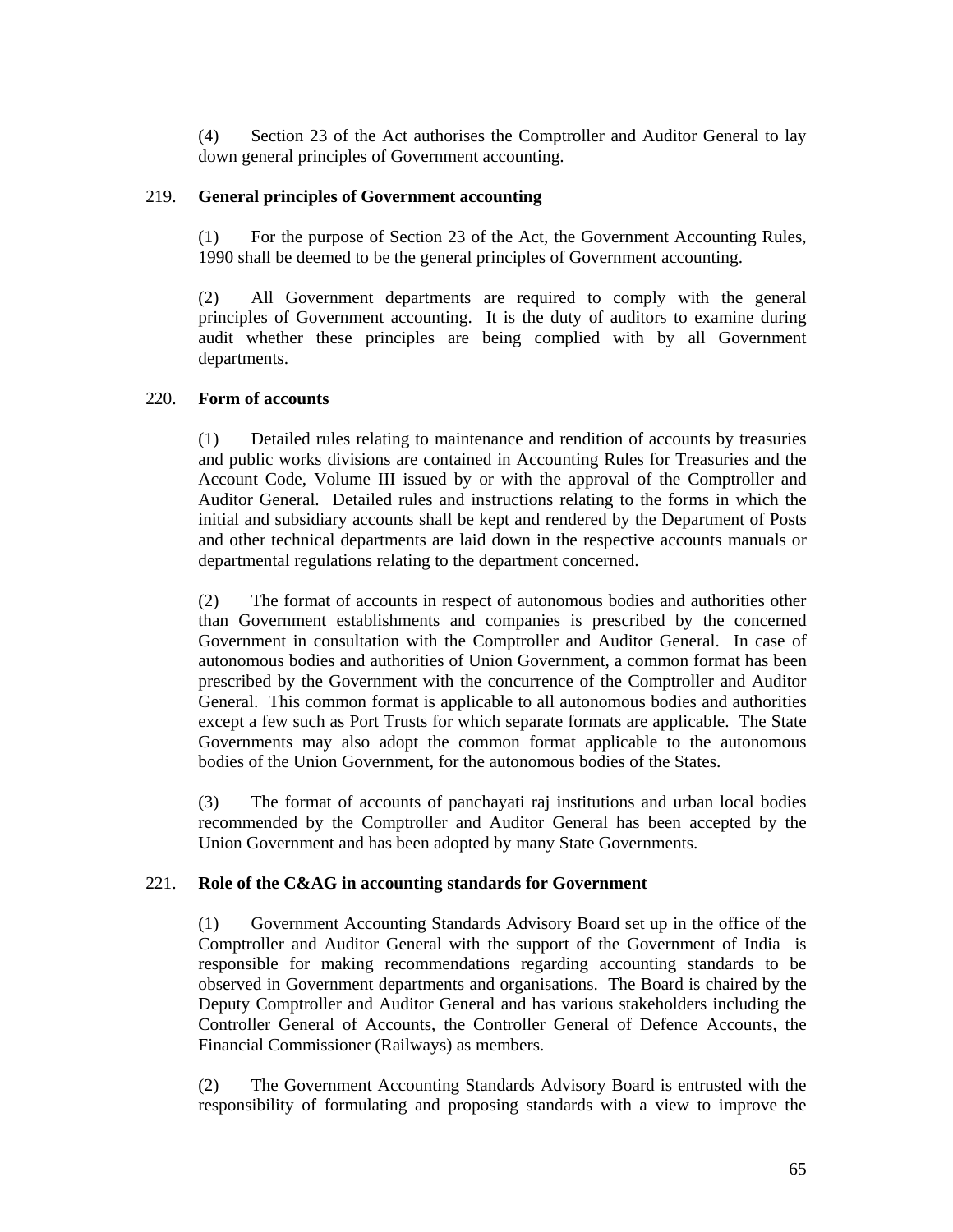usefulness of the financial reports based on the needs of the users of these reports. The Board also seeks to keep the standards current and provide guidance on implementation of the same.

(3) The Government Accounting Standards Advisory Board is entrusted with the responsibility of preparing a framework and a roadmap for shift to accrual accounting.

# 222. **Timeliness, correctness and completeness of accounting information to be ensured**

In order to enable the Comptroller and Auditor General to discharge accounting functions effectively, the Government needs to establish and enforce systems including internal controls to ensure that all primary accounting units render necessary information in the time schedule prescribed by the accounts office and that the information rendered is correct and complete.

# 223. **Timeliness, correctness and completeness of information for entitlement functions to be ensured**

To enable the Comptroller and Auditor General to discharge entitlement functions effectively, the Government needs to establish and enforce systems including internal controls to ensure that the departments of the State Government provide the required information within the time schedule prescribed by the accounts office and that the information rendered is correct and complete.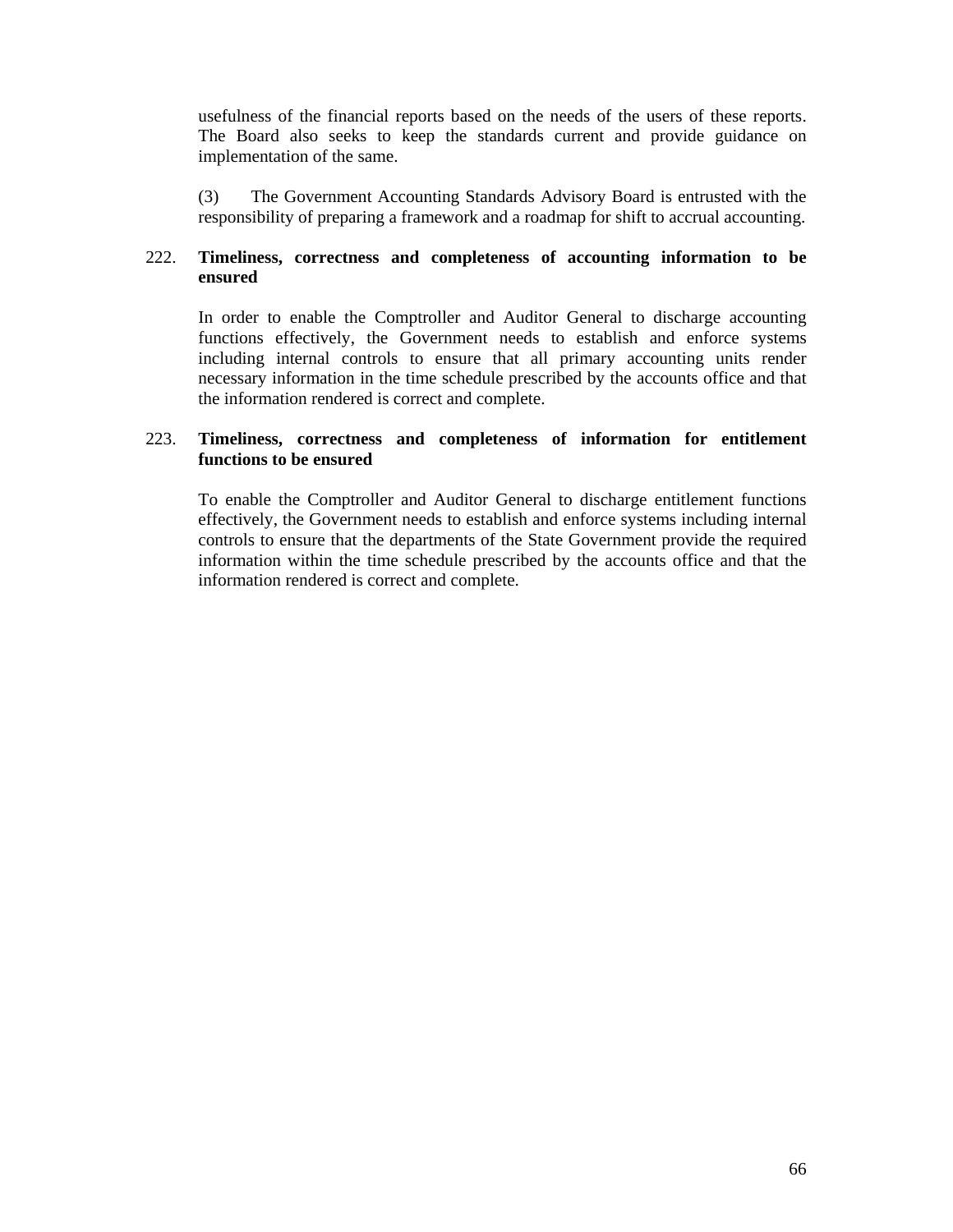# **Special Provisions**

# 224. **Exercise of authority of Accountant General (Audit) or Accountant General (Accounts and Entitlement) by other officers**

 Any authority exercised by the Accountant General (Audit) or Accountant General (Accounts and Entitlement) under these Regulations shall be exercisable by any of his superior officers or any other officer so authorised by the Comptroller and Auditor General.

#### 225. **Regulations not to apply to international assignments**

These Regulations shall not apply to any international assignment relating to audit or accounts taken up or being taken up by the Comptroller and Auditor General.

#### 226. **Powers to issue general or special orders and guidelines**

 The Comptroller and Auditor General may issue any general or special orders and guidelines to carry into effect the provisions of these Regulations.

#### 227. **Inter-relationship of various orders**

 In fulfillment of the mandate, the Comptroller and Auditor General issues various types of orders and guidelines. These are classified as standing orders, guidelines and practice notes as defined in Regulation 2. The hierarchy of instructions of the Comptroller and Auditor General shall be Regulations, standing orders/guidelines and practice notes in this order. Standing orders, guidelines and practice notes need to be consistent with these Regulations.

### 228. **Removal of doubt**

 Where a doubt arises as to the interpretation of any of these Regulations, the decision of the Comptroller and Auditor General shall be final.

## 229. **Powers to modify or relax**

 The whole or part of these Regulations may be modified under the orders of the Comptroller and Auditor General. Any provisions of these Regulations may also be relaxed by a general or special order of the Comptroller and Auditor General.